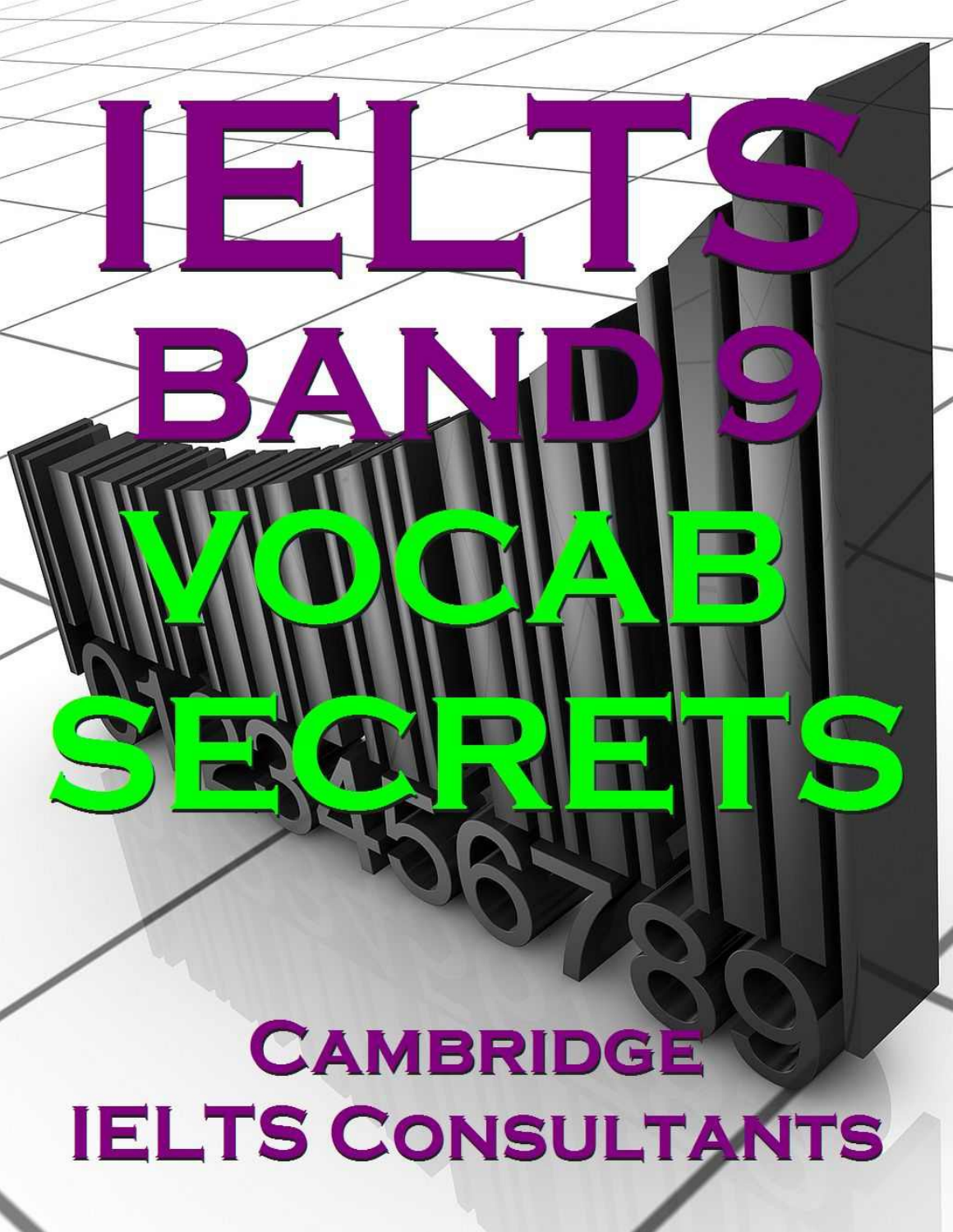# **IELTS BAND 9 VOCAB SECRETS**

# **The Ten Essential IELTS Vocabulary Topics With Definitions Ten Model Essays and Examples for IELTS Speaking**

Published by Cambridge IELTS Consultants Cambridge, United Kingdom

Copyright © Cambridge IELTS Consultants and Jessica Alperne, Peter Swires 2014. All rights are reserved, including resale rights. This e-book is sold subject to the condition that it will not be copied, stored or redistributed in any form.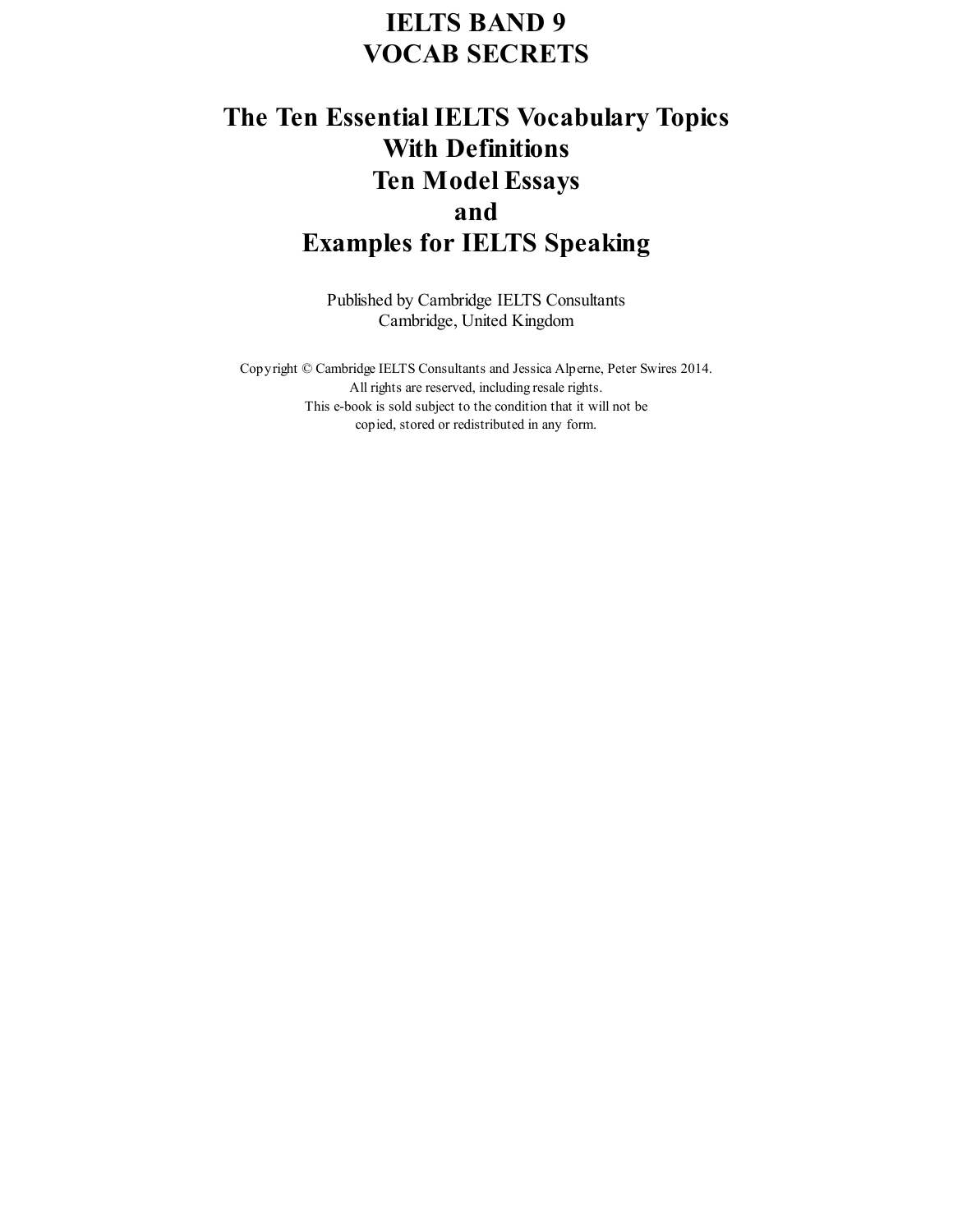**Also on Kindle from the same publisher:**



**Packed with advice, examples, models to follow and real Band 9 essays to help you get the best possible result.**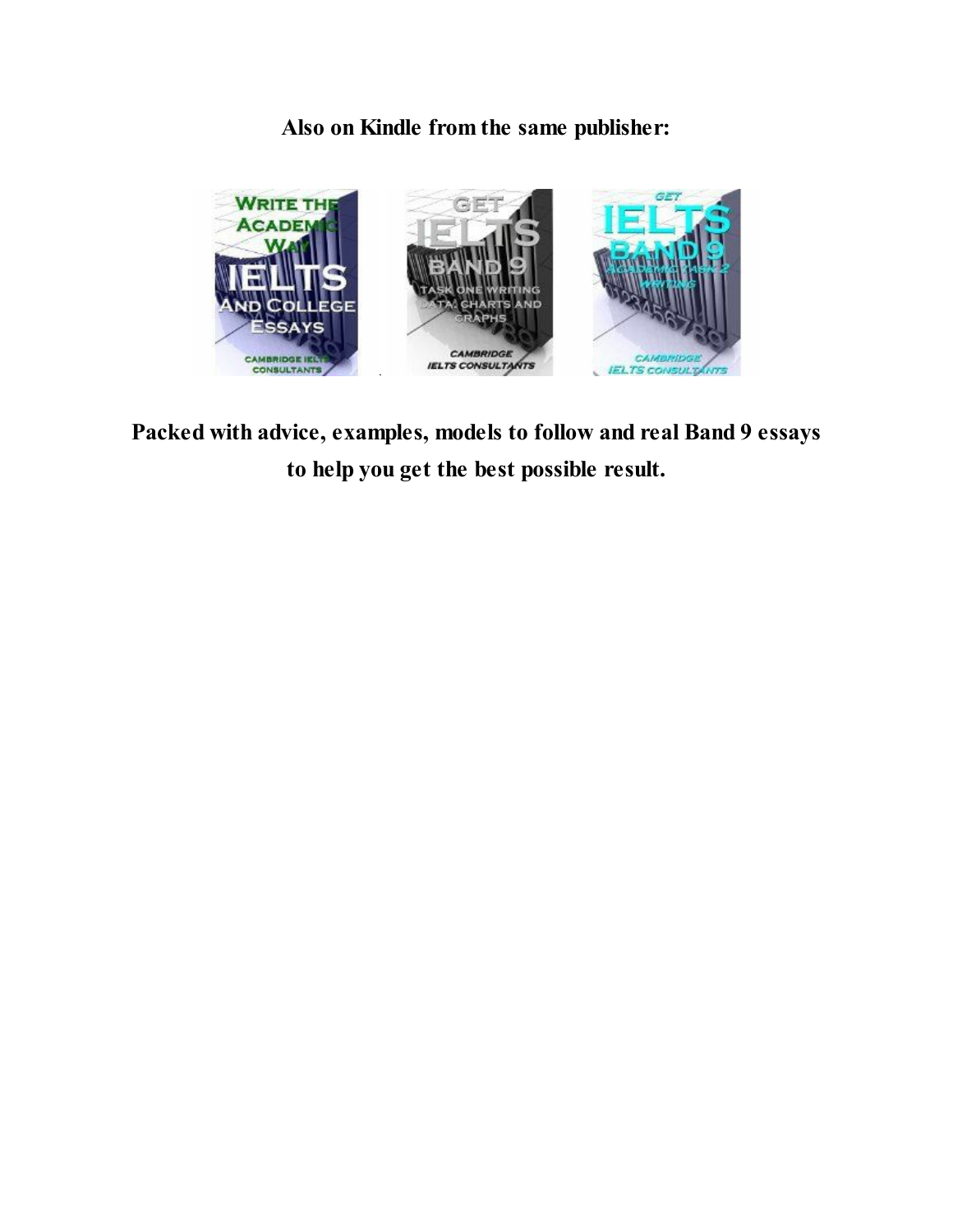#### **Contents**

[Introduction](#page-5-0) from the authors How to use this [book](#page-7-0) FAQs about the IELTS [vocabulary](#page-9-0) topics Topic 1: Work and [careers](#page-11-0) Topic 2: [Education](#page-17-0) and schooling Topic 3 [Children](#page-22-0) and families Topic 4: Nature, the [environment](#page-27-0) and energy Topic 5: Culture, art and [traditions](#page-32-0) Topic 6: [Healthcare,](#page-38-0) health and sport Topic 7: Global [challenges](#page-44-0) Topic 8: Cities and [infrastructure](#page-49-0) Topic 9: [Countryside](#page-54-0) and agriculture Topic 10: [Government](#page-59-0) and the authorities [Developing](#page-65-0) your **IELTS** vocabulary [Overview:](#page-67-0) The IELTS Academic Task 2 essay types The most common [mistakes](#page-69-0) in IELTS Writing More from Cambridge IELTS [Consultants](#page-72-0)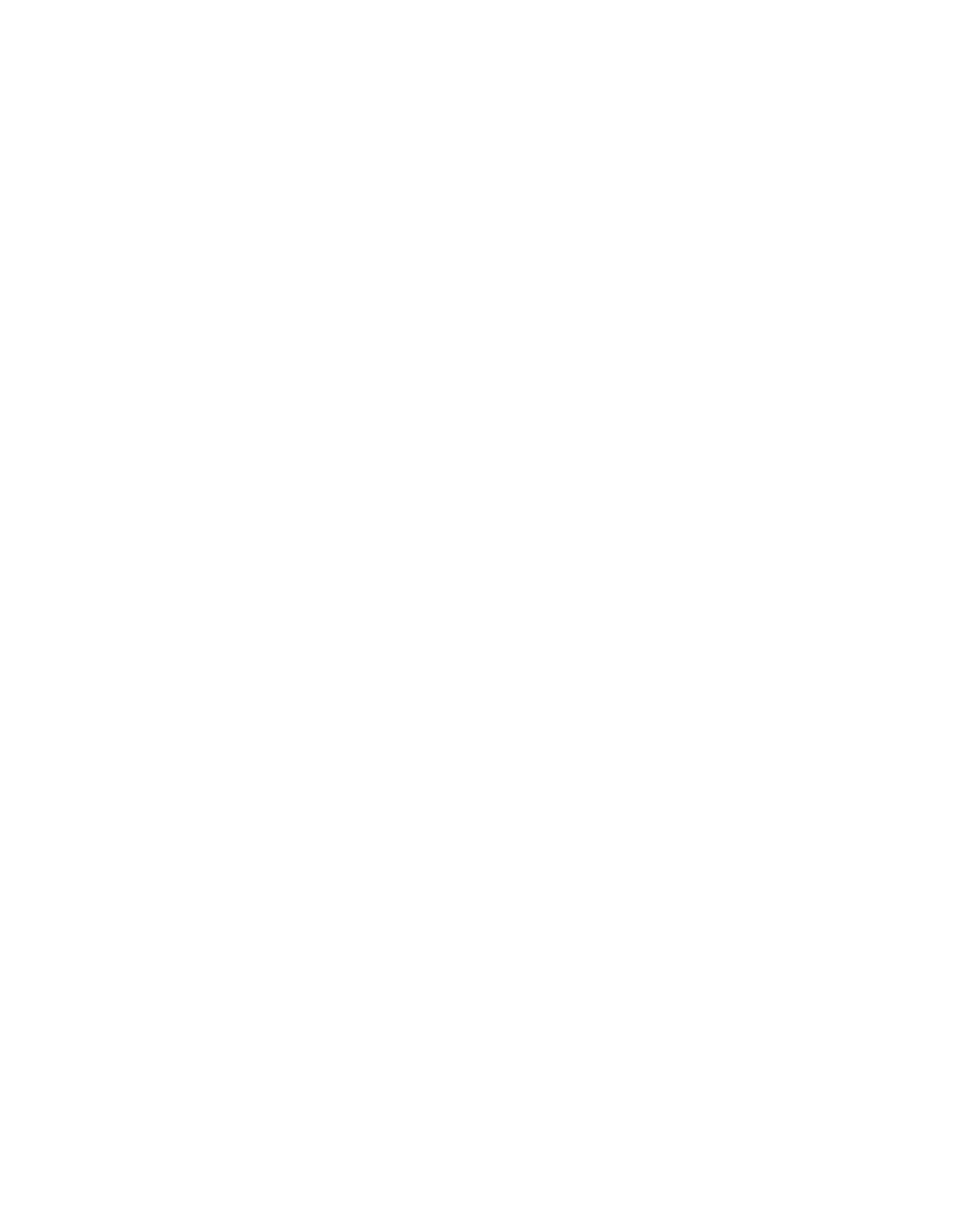# <span id="page-5-0"></span>**Introduction from the authors**

There are two parts of the IELTS exam in which the test asks some questions and you must create independent responses: the Speaking Test and the Writing Test. Many people do not realise that the IELTS system uses a group of ten key topics to formulate all of these questions in Speaking and Writing. If you understand these ten topics, and above all if you know some advanced vocabulary on each topic to use in your Speaking and Writing answers, you can make a huge difference to your IELTS Band score, even if your English contains some mistakes.

This book introduces you to these ten IELTS topics. Each of our ten modules summarises the various elements of a topic, and gives an example Academic Task 2 Writing Task exactly like the ones you will see in the exam. It also explains how to answer the writing Task. Each module then teaches a large amount of vocabulary related to the module topic, contained in a Band 9 model essay so that you see how the words are used in IELTS Writing.

Each module has a clear-to-follow definition of each word or phrase, and a further example of how to use these topic words again in the Speaking part of the test, so that you are ready to use the vocabulary in both Writing and Speaking.

If you are not yet familiar with the different types of IELTS Academic Writing Task 2 essays, please start by reading our 'Overview' from the table of Contents. If you have already read our other books on this concept, please go straight to the Topic Modules to begin expanding your IELTS vocabulary.

If you are not yet familiar with the different parts of the IELTS Speaking test, please consider reading our Band 9 [Speaking](http://www.amazon.co.uk/GET-IELTS-BAND-Speaking-Strategies-ebook/dp/B00MVRLIAQ/ref=sr_1_5?ie=UTF8&qid=1418755639&sr=8-5&keywords=cambridge+ielts+consultants) book for help, either before or after you finish this book.

If you need a dictionary while using this book, we recommend the free *Cambridge [Dictionaries](http://dictionary.cambridge.org/) <u>Online from Cambridge University Press.</u>* 

Don't just trust to luck in your IELTS exam – the key is expert advice!

Jessica Alperne & Peter Swires Cambridge IELTS Consultants cambridgeielts@outlook.com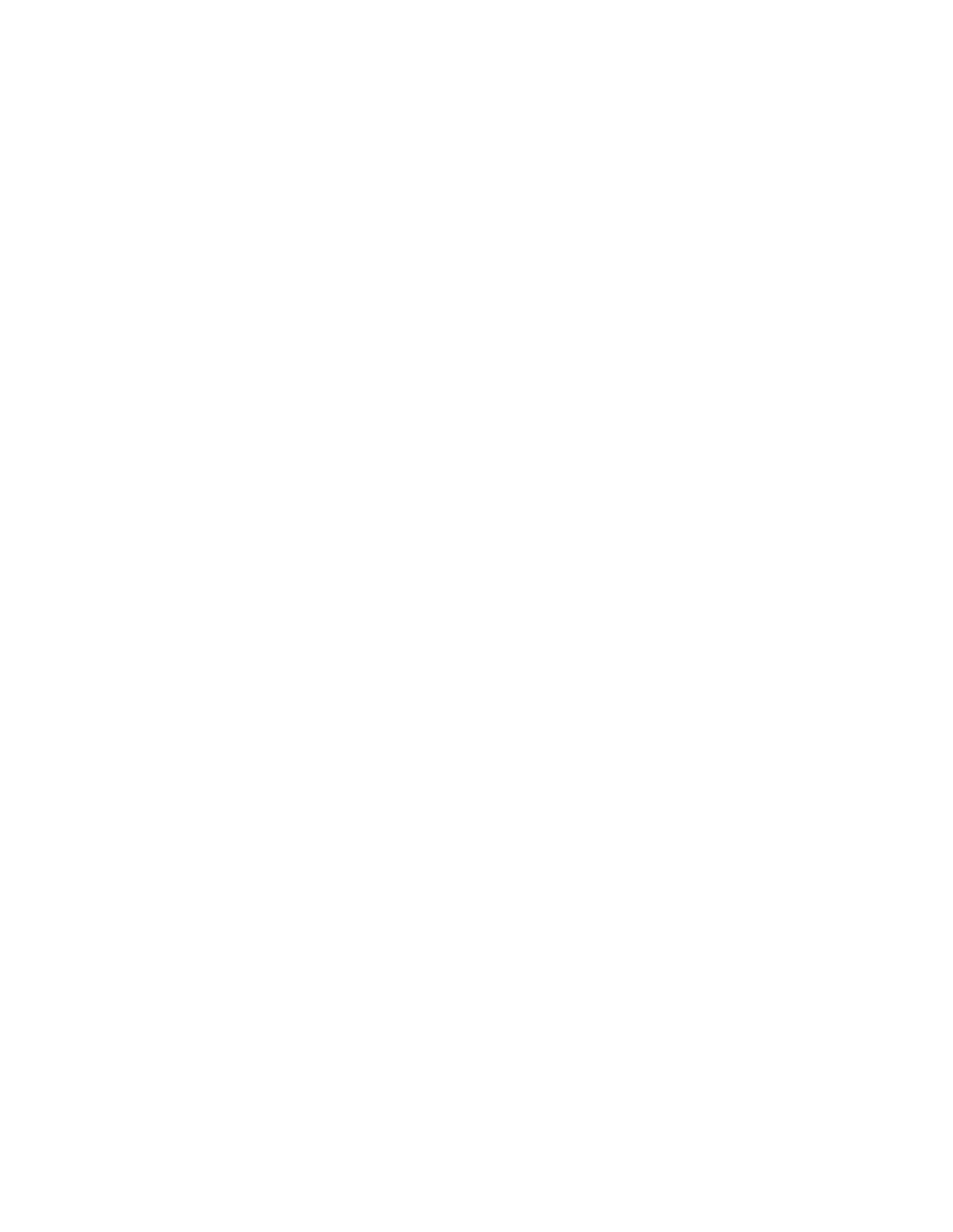# <span id="page-7-0"></span>**How to use this book**

This book will teach you a very large amount of vocabulary of exactly the type that the IELTS examiners want to see and hear from you in the exam, covering the ten IELTS topics. It is important that you prepare to answer questions on *all* of these ten topics, because they all may be used in the test. Therefore, do not start by trying to remember all the words from Module 1, then all the words from Module 2 and so on.

Try to learn and practise a small number of words from Modules 1 to 10 at first, and then a slightly larger group of words from Modules 1 to 10, and so on. In this way, you will develop a wide IELTS vocabulary on all the topics, and not become a 'specialist' in just one topic.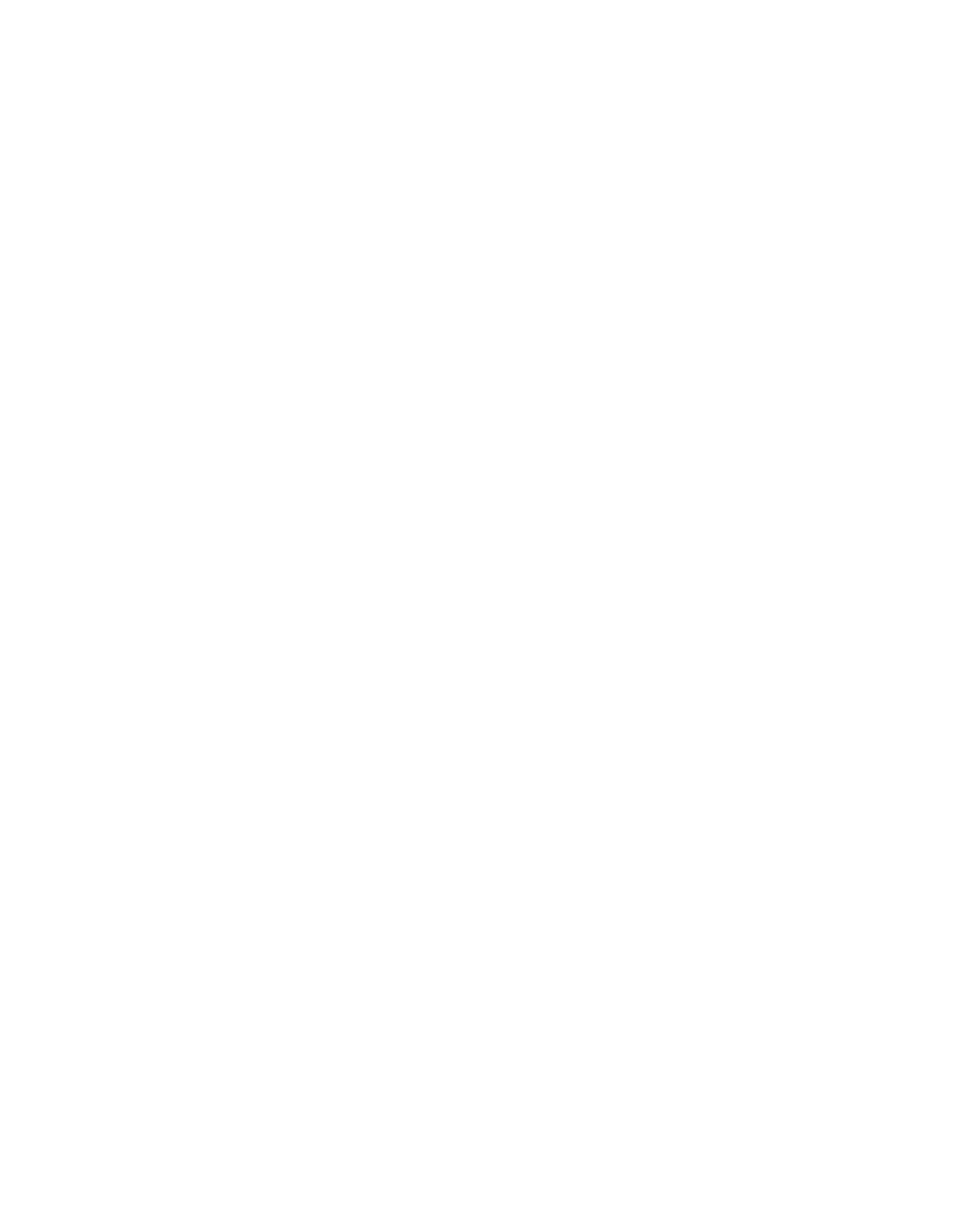# <span id="page-9-0"></span>**Why does the IELTS exam use these ten topics all the time?**

The IELTS test managers believe that these topics are the most suited to advanced, academic discussion in the world today, and also that people who take IELTS should have a reasonable understanding and interest regarding these areas.

# I see that one Topic is about 'Agriculture,' for example. I know little about this, even in my **native language. Is this a problem?**

No! Remember that in IELTS Speaking and Academic Writing, you are not expected to know specialised technical words or understand complex issues. The vocabulary expected is what a normal person can meet when reading the media, newspapers, popular websites and magazines on these subjects. Don't worry if you think some of these topics seem too advanced – the vocabulary that we show you will enable you to answer questions in these areas quite easily, with some practice.

# **Do I need to remember all of the words in this book?**

You should try to remember a group of words on each topic, and practise using them in your writing and speaking. People have different styles of memory, of course. We believe that a typical IELTS candidate should be able to learn and use at least ten new words and phrases for each of the ten topics. This should make a massive difference to the strength of your IELTS Writing and Speaking.

# **Will this book help me with the Reading and Listening IELTS tests?**

Yes, because the ten topics are also used to formulate the Reading and Listening materials. The Reading and Listening papers will additionally contain some quite specialised vocabulary, but the IELTS tests are carefully designed so that you should be able to get a high band even if you don't know this more specialised language.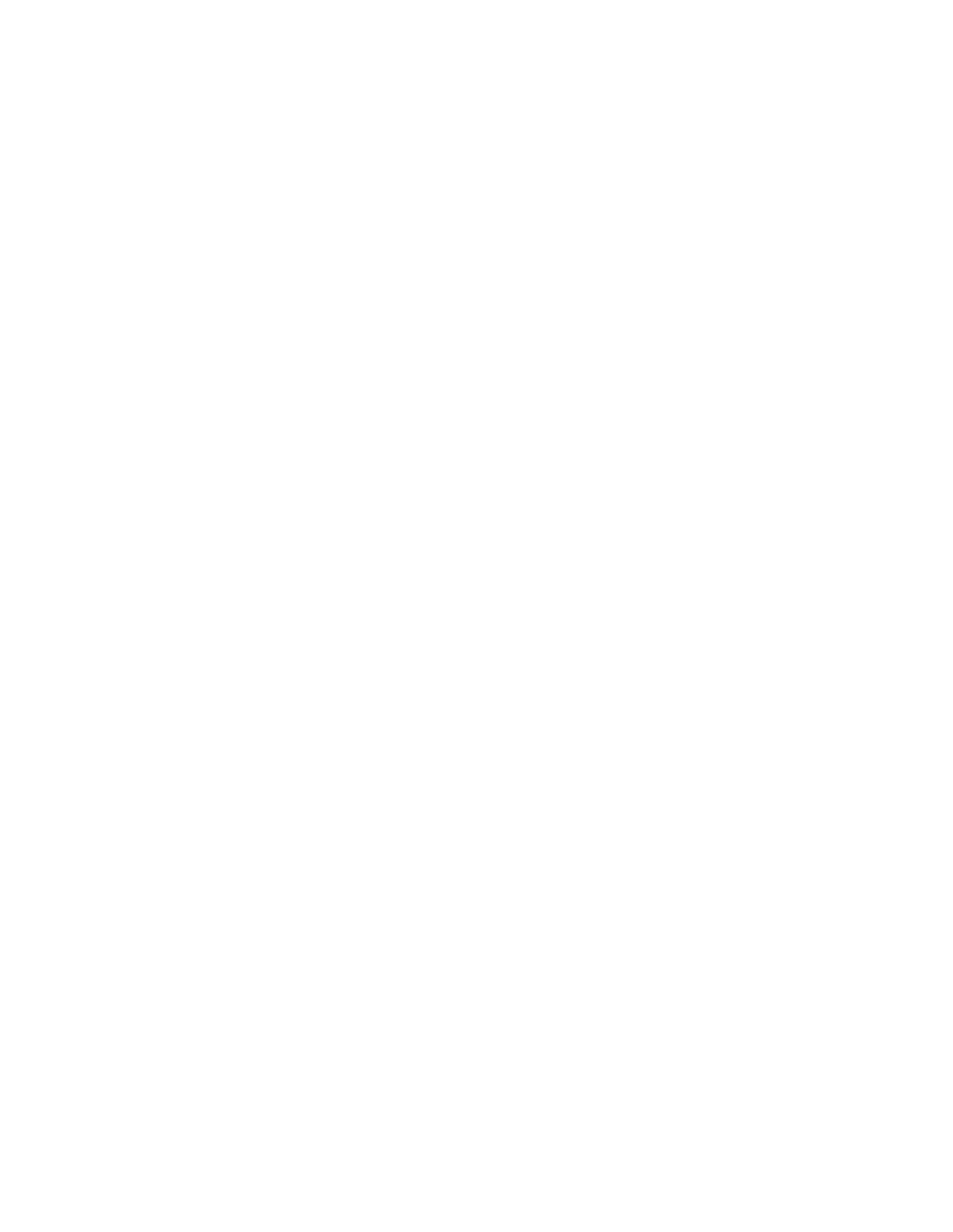# <span id="page-11-0"></span>**Topic 1: Work and careers**

#### About Topic 1

The **Work and careers** topic includes issues of opportunities and problems at work, ways of motivating and rewarding workers, the work/life balance, changes in patterns of jobs and work (for example, the growth in working from home), career choices and training, and occasionally the relationship between government and businesses or industries.

You are not expected to know any vocabulary connected to specialised areas of finance, marketing and so on.

## Topic 1 Example Task

*Some employers of er their employees subsidised membership of gyms and sports clubs, believing that this will make their staf healthier and thus more ef ective at work. Other employers see no benefit in doing so.*

*Consider the arguments from both aspects of this possible debate, and reach a conclusion.*

#### Explanation of the Task

This is an Opinion>Discussion type Task. You should introduce the topic, present two or three ideas on each side of the discussion, and then give your opinion in the conclusion.

If you are not already familiar with the different types of IELTS Academic Task 2 essay, please see the 'Overview' at the end of this book. It is essential to be familiar with these different essay types before you take the exam.

The following model essay shows you key words and phrases which you can use to increase your band score when discussing this topic, in both writing and speaking. The key words are **highlighted in bold**.

## Band 9 model essay

Employers are always seeking ways to enhance their employees' **productivity**, and **subsidising** healthy pursuits may be one way of achieving this. There are arguments on both sides, however, which we will discuss here.

On the one hand, it might be said that if workers are fitter and less stressed, their working time will be more efficient, leading to higher levels of **output** and service. Furthermore, the **work/life balance** of the staff will hopefully be improved, because their leisure time will be more fulfilling. This may even be more **motivating** than **pay increments, perks,** or **financial rewards** such as **bonuses** or **incentives** which may be hard to attain. Finally, feeling healthier may lead to better **job satisfaction** which is in itself a motivating factor.

Conversely, the problem with such leisure-based subsidies is that their efficacy is virtually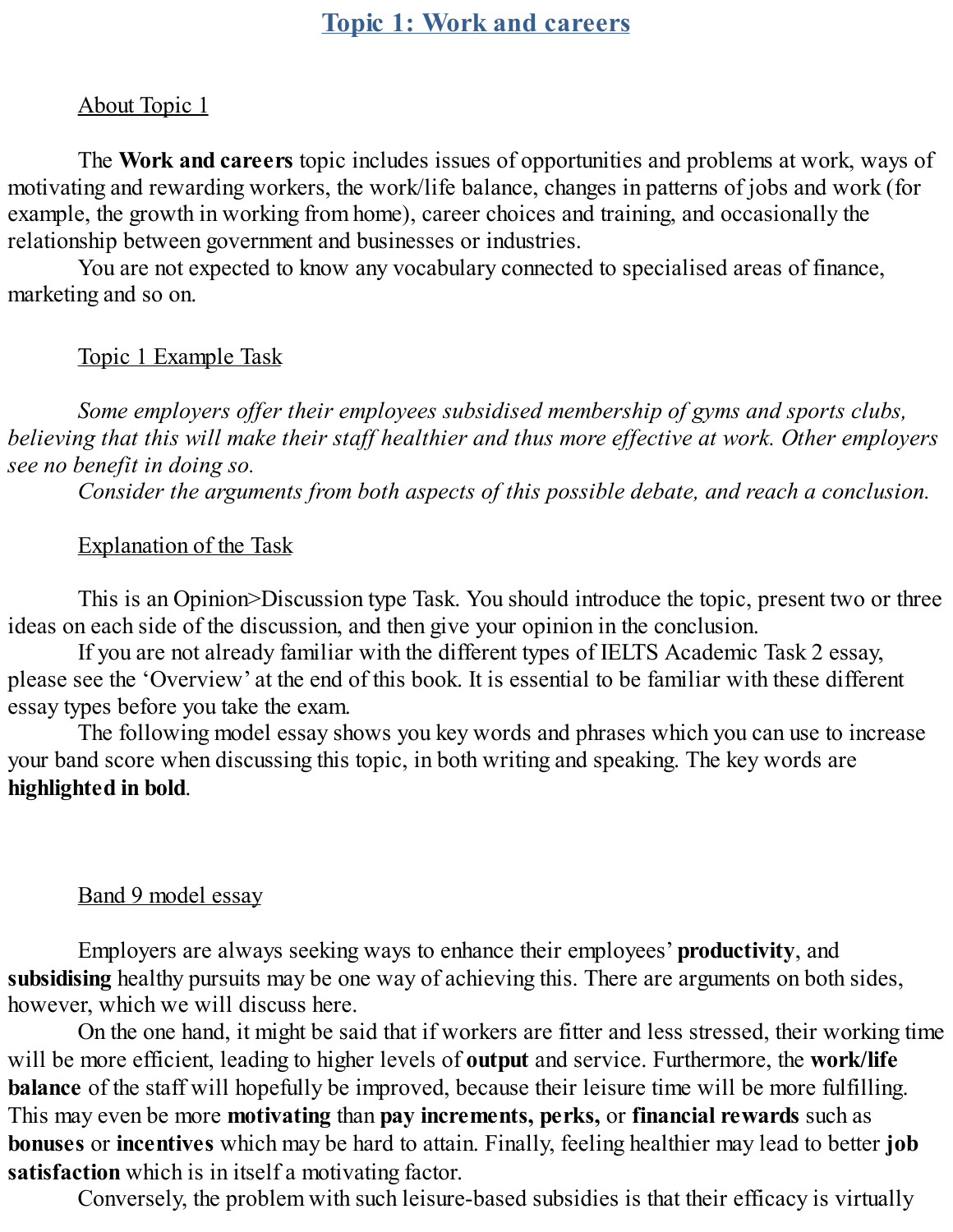impossible to quantify. For example, with **target-related** payments, employers can at least see whether the objectives are reached or not. It might also be said that, if this budget was spent on (for instance) **on the job training** or **day release programmes**, the employees would achieve better **career progression** and have better **job prospects.** These matters are all easier to **measure**, especially in **performance reviews** and **appraisals,** and may even help to reduce the risk of **redundancy** if the company **restructures, downsizes** or **outsources** its **workforce.**

Overall, it seems that, while health-related subsidies are **superficially** attractive, the lack of **measurability** is a substantial drawback. Spending funds on **ongoing training** would appear to be a better use of company or **Human Resources** budgets.

(259 words)

Explanation of the topic vocabulary and examples in Speaking

These words and phrases are listed in the order that they appear in the essay

**productivity** = the ability of people to produce useful results at work.

# **Example of using this vocabulary item in the IELTS Speaking Test:**

'My country is not as advanced as some other countries in our industrial sector. Productivity and quality are still quite low.'

**Important:** Please remember that these extra example sentences are designed to show you ways of using this vocabulary in IELTS Speaking, and so the examples may include contractions ('*don't'* etc) and personal stories about the speaker and their family or friends. This is fine in the Speaking test, but not in Task 2 writing, which should never have contractions or personal stories.

These Speaking examples also sometimes include less formal words such as 'really' or 'good.' Again, these words are acceptable in Speaking, but try to use more formal words in Writing, such as 'substantially' or 'positive.'

**to subsidise =** to pay part of the cost of something, usually in order to help people.

# **Example of using this vocabulary item in the IELTS Speaking Test:**

'The government could encourage children to be healthier by subsidising swimming lessons and sports coaching at weekends.'

**output** = the amount of work or goods produced.

In Europe, industrial output has decreased, maybe because of competition from producers in other continents.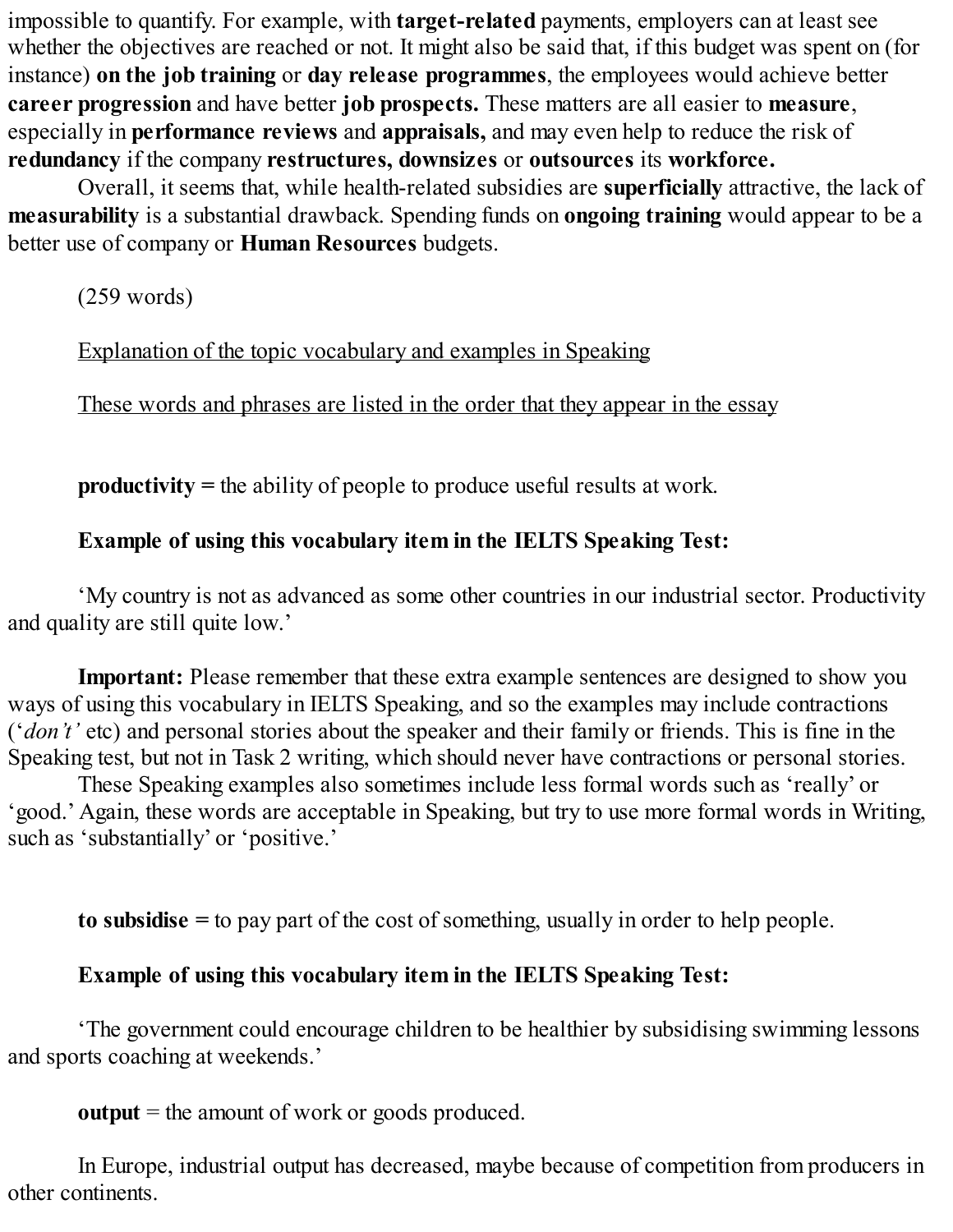**work/life balance** = the ability to work hard but also enjoy a good quality family and social life

People are working long hours these days, and so their work/life balance is affected, leading to stress.

## **to motivate people = to give them positive reasons for working hard**

If employees are given regular feedback, they will probably be well motivated and committed.

**pay increments** = pay rises/increases

In my country, pay increments have been very low because of the financial crisis.

**perks = reward from an employer which are not financial (eg free lunches, a car etc)** Personally, I'd like to work for a company that gives lots of perks, because I would find this very enjoyable.

**financial rewards = any form of money payment (salary, commission, pension etc)** Being a primary teacher may be satisfying, but the financial rewards are not high

**bonuses** = money given in addition to salary, usually in return for achieving targets

Apparently some investment bankers can earn millions of dollars in bonuses.

**incentives** = any reward that makes people work harder

Some employers offer vacations or parties as incentives if the team hits its sales targets.

**job satisfaction =** enjoyment of a job for non-financial reasons

I get a lot of job satisfaction from my work at the wildlife centre, although the financial rewards are quite low.

**target-related** = dependent on hitting a target

My boss once offered me a target-related bonus, but it was almost impossible to achieve!

**on the job training =** training while working, not by leaving work to go to college etc

My sister has found that the on the job training she gets at her bank is very useful, and she has progressed well because of this.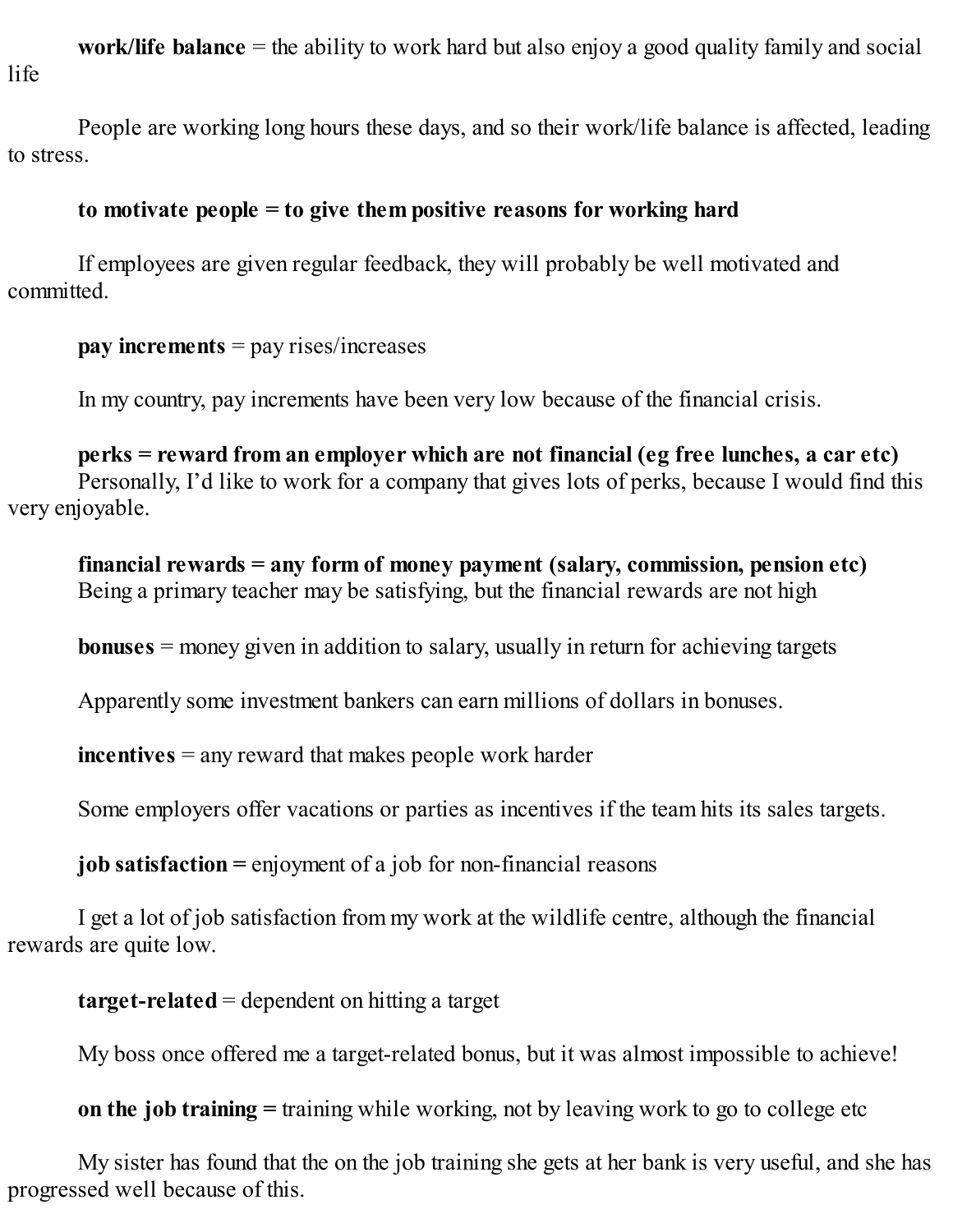**ongoing training =** training throughout your time in a job, not just at the start

I enjoyed my work at the airline at first, but I soon found that there was no ongoing training and my skills weren't really developed.

**day release programmes** = programmes of training or education when employees can spend entire days out of work

I feel that employers should be much more flexible regarding training, for example by subsidising day release programmes or job exchanges with other companies.

**career progression** = the ability to advance your career

The problem with being a freelance photographer is that there's no real career progression, unless you become very famous.

**job prospects =** the possibility of promotion or higher level work in future

I remember an interview when the employer told me there were excellent job prospects in their firm for young people. In reality, this was not really true.

**to measure =** to assess the dimensions of something

Job satisfaction may be important, but can we really measure it?

**superficial =** not addressing deep or important issues

I'm not a big fan of traditional music. I find the lyrics rather old-fashioned and superficial for modern listeners.

**performance reviews/appraisals =** meeting at which an employer gives feedback to a worker on their work over a fixed period.

I remember being worried about my job at first, but at my six month appraisal my manager told me she was pleased with my efforts.

**redundancy =** a situation where a worker loses their job because of changes in the company (not because of personal mistakes) (verb  $=$  to make someone redundant)

In my home town, the textile factories have closed and many people have been made redundant.

**to restructure =** to change the organisation of a company, usually in order to make it more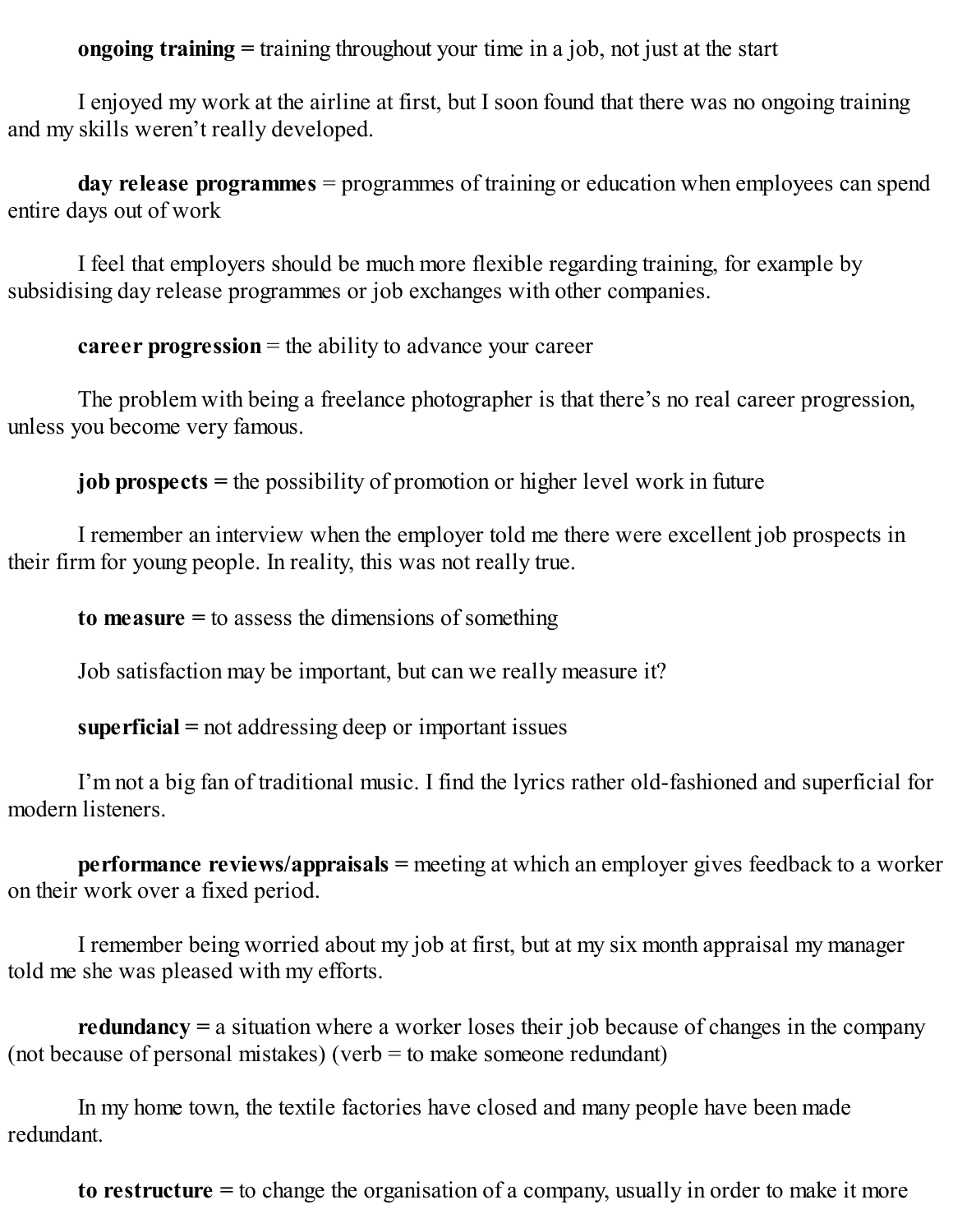effective or to save money.

We used to have a large training department in my office, but in our recent restructure it was eliminated and the staff were made redundant.

**to downsize =** to make an organisation smaller and employ fewer people

My father's college used to employ almost one thousand people, but then it downsized and now has less than five hundred.

**to outsource =** to stop doing work inside the company and send it to other companies or other countries, usually to save money

Many American companies have outsourced their IT operations to Asian countries, where productivity is similar and salaries are lower.

**the workforce =** the total number of people working in an organisation, company or country

The workforce in Northern Europe is skilled, but it's also inflexible and much older than in other parts of the world.

**Human Resources (**or HR**)** = the department in a company which manages recruitment, employment and training

When I graduate, I plan to work in the Human Resources area of the oil industry, possibly in the Middle East.

Summary of Topic 1

This completes our Module for Topic 1.

Remember, please don't try to learn or memorise *all* of these words immediately. Go through the whole book from Module 1 to 10, and try to practise using a small group of words from all of the Modules, then go back and expand on each group.

**\*\*\***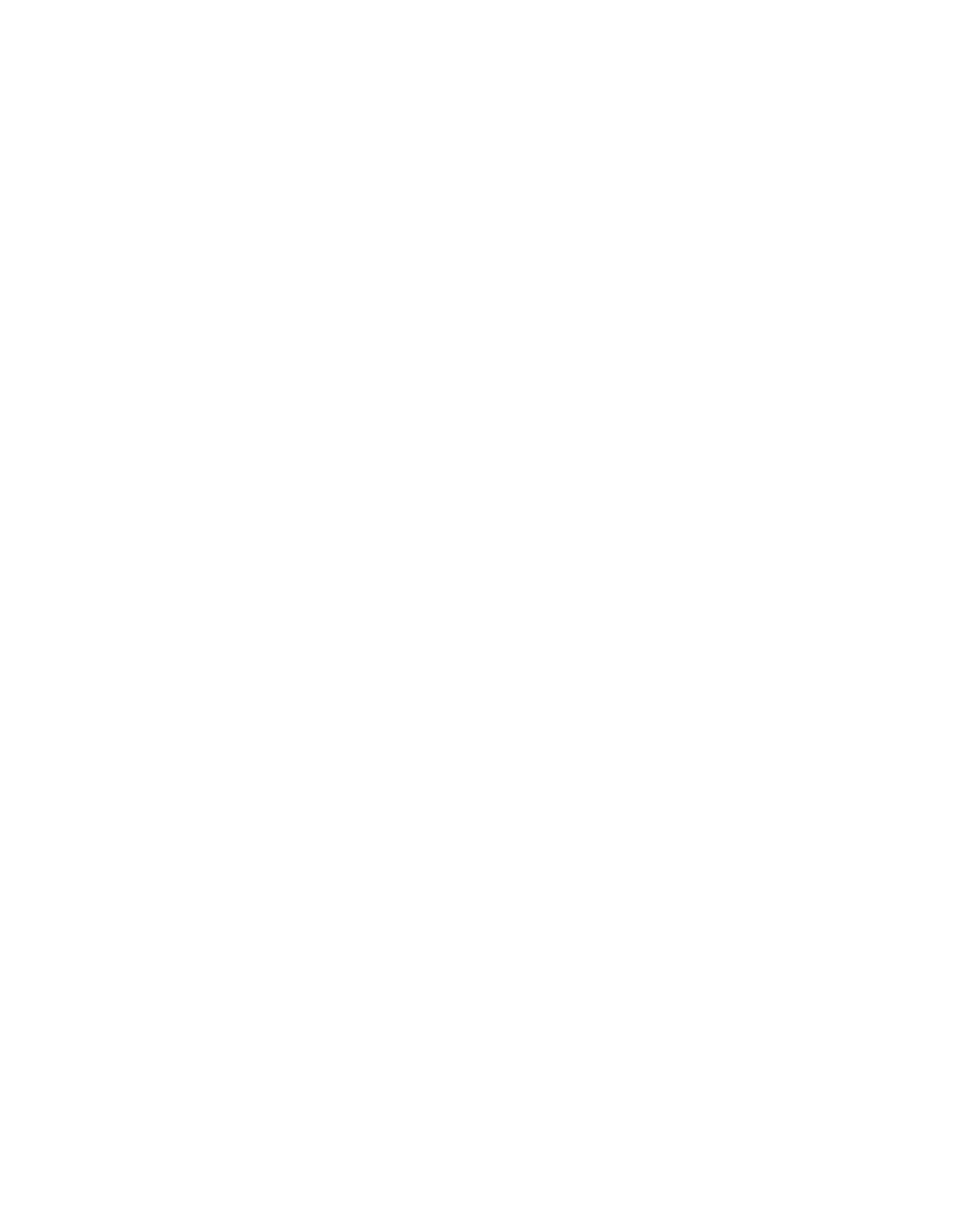# <span id="page-17-0"></span>**Topic 2: Education and schooling**

## About Topic 2

The Education and schooling topic includes teaching methods and resources, approaches to exams and testing, school management, pupil motivation, behaviour and discipline, school sport, extra-curricular activities, higher/further education and course funding.

## Topic 2 example Task

*'The Internet will never replace traditional course books in schools.' How far do you agree with this prediction?*

## Explanation of the Task

This is an Opinion>Personal viewpoint type essay (it asks how far you agree with an idea.) You should introduce the topic and give your opinion in the introduction, then explain why you have this view. You should briefly consider the opposing view, then restate your opinion in the conclusion.

Notice how this essay type is different from the Opinion>Discussion type which we saw in Topic 1, which asks you to *discuss* both sides of a debate.

# Band 9 model essay

There is a huge range of resources available to the modern teacher, and the right selection is crucial in delivering effective lessons. I agree that there will always be a place for course books in the school **curriculum**, despite the many benefits of the Internet.

Firstly, course books (whether conventional or digital) have been developed by **pedagogical** experts and designed to be incorporated into a subject **syllabus,** leading to testing procedures such as **formal examinations** or **continuous assessment**. This means that they are proven to improve students' **academic achievement**, enhancing their potential for progression to **further** or **higher education.** Furthermore, the use of modern course books allows pupils to coordinate their studies as part of **group work**, hopefully making their lessons less **teacher-led** and more about **autonomous learning**. This in itself teaches **study skills** such as independent research and **synthesising sources**, rather than old-fashioned **rote-learning.** This is where the Internet, in fact, can play a useful part: to **supplement** and add to **knowledge** which the students are **assimilating** via their course books. However, it is the role of teachers and school management generally to ensure that use of the Internet remains a **guided learning** process, and not an exercise in **data-gathering** from Internet sources which may be unreliable or even misleading.

It is true that the Internet can be invaluable for adults (for example in **distance learning** or **self-study** modules) who are able to **discriminate between sources** and **sift information** to **marshal their facts**. However, this is a mature skill and we should not assume that school age pupils are ready to do this.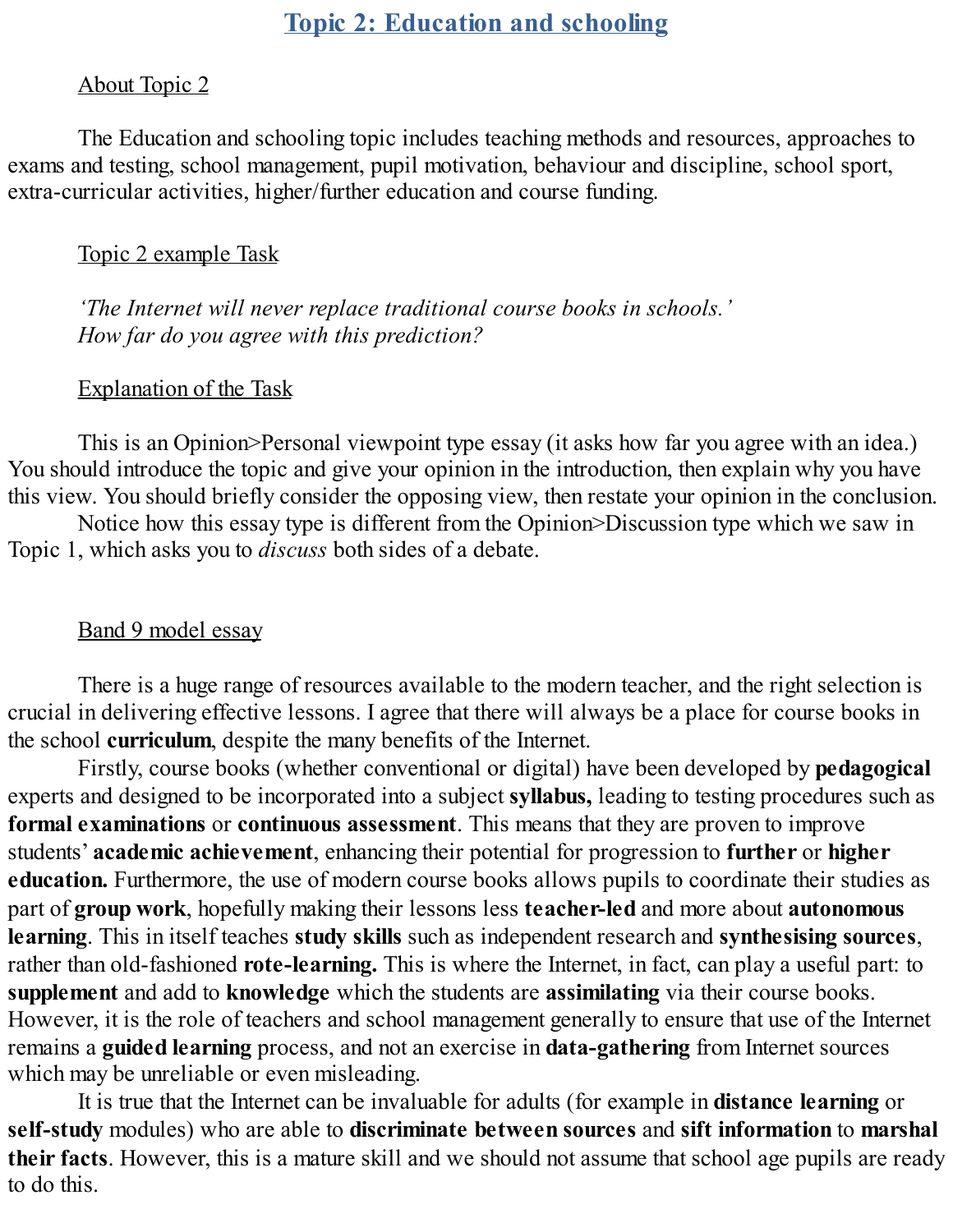Overall, it appears that course books, with their quality and depth of material, are set to remain **an integral part of the syllabus**. The internet can be judged a useful supplement to this, if used carefully and **under supervision**.

(304 words)

Explanation of the topic vocabulary and examples in Speaking

**curriculum =** the full range of subjects offered by a school or group of schools

The curriculum in private schools is sometimes wider than in state schools, because they have more resources.

**pedagogical** (**experts)** = (experts in) education and teaching

I admire pedagogical pioneers such as the Victorian English thinkers who began free schools for all children.

**syllabus** = the content of elements taught in a specific subject

The syllabus for geography at my school included volcanoes, earthquakes and tidal waves, which we found fascinating.

**formal examinations** = exams where students answer set written or spoken questions without assistance

**continuous assessment =** giving students marks for course work or projects, rather than formal exams

At my school, our grades were based 50/50 on formal examinations and continuous assessment, which we thought was very fair to all the children.

**academic achievement =** the measurable performance of a student in marks, exam results etc

In my country, children enjoy school, but academic achievement is frankly quite low.

**further education =** education after leaving school at the minimum age

Some governments encourage further education by allowing teenagers to claim benefits while they study.

**higher education =** education after age 18 at college or University, usually for a Degree

When I pass IELTS, I plan to go on to higher education in Canada and do a degree in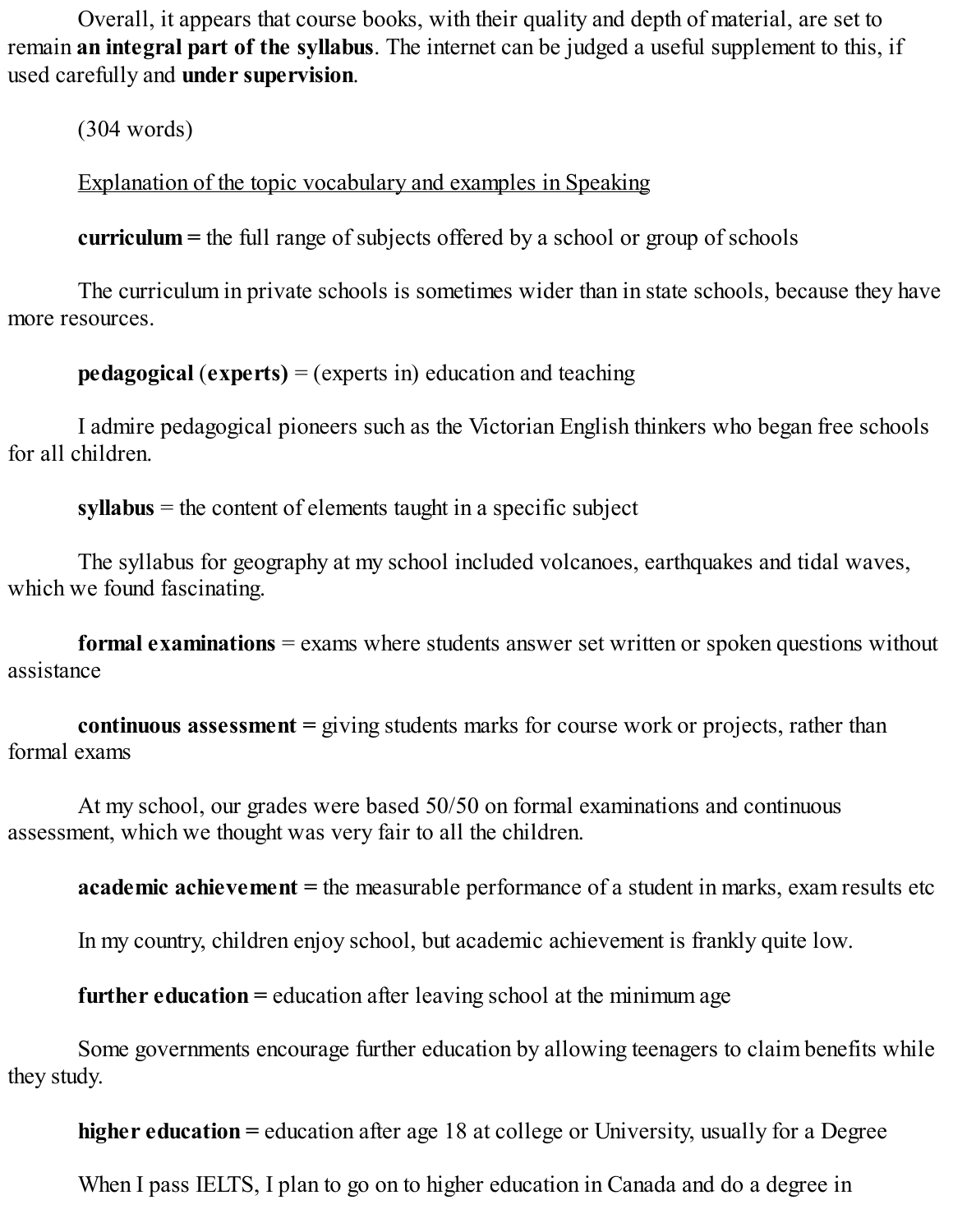engineering.

**group work =** study where pupils discuss and agree a project together

Personally, I think that group work enables lazy children to do less work than the eager ones.

**teacher-led lessons =** traditional lessons where the teacher delivers a long talk and the students take notes

In my country, lessons are still very teacher-led and interaction is rather limited.

**autonomous learning =** when a student learns through independent study and research

At University, you are expected to be an autonomous learner far more than at High School, which is quite exciting for me.

**study skills** = the skills of organising, using and checking study work

My study skills were rather weak until I read an excellent book by a Japanese pedagogical expert.

**to synthesise sources =** to use a variety of sources and combine them in one project

I use the Internet to synthesise my sources, and I always cite the origin of the information. (to cite sources = to acknowledge publicly)

**rote-learning =** learning by repetition and memorising items

I used to think that rote-learning was a negative approach, but my recent experiences teaching in a South African school have changed my view.

**to supplement =** to add extra content or material

My supervisor said that I should supplement my essay with more examples of experiments.

**to assimilate knowledge =** to absorb and understand it

I always use a dictionary when I study in English, to help me assimilate new phrases.

**guided learning =** learning under the supervision of a teacher

Lessons in Primary Schools should always contain guided learning, otherwise the children will lose focus.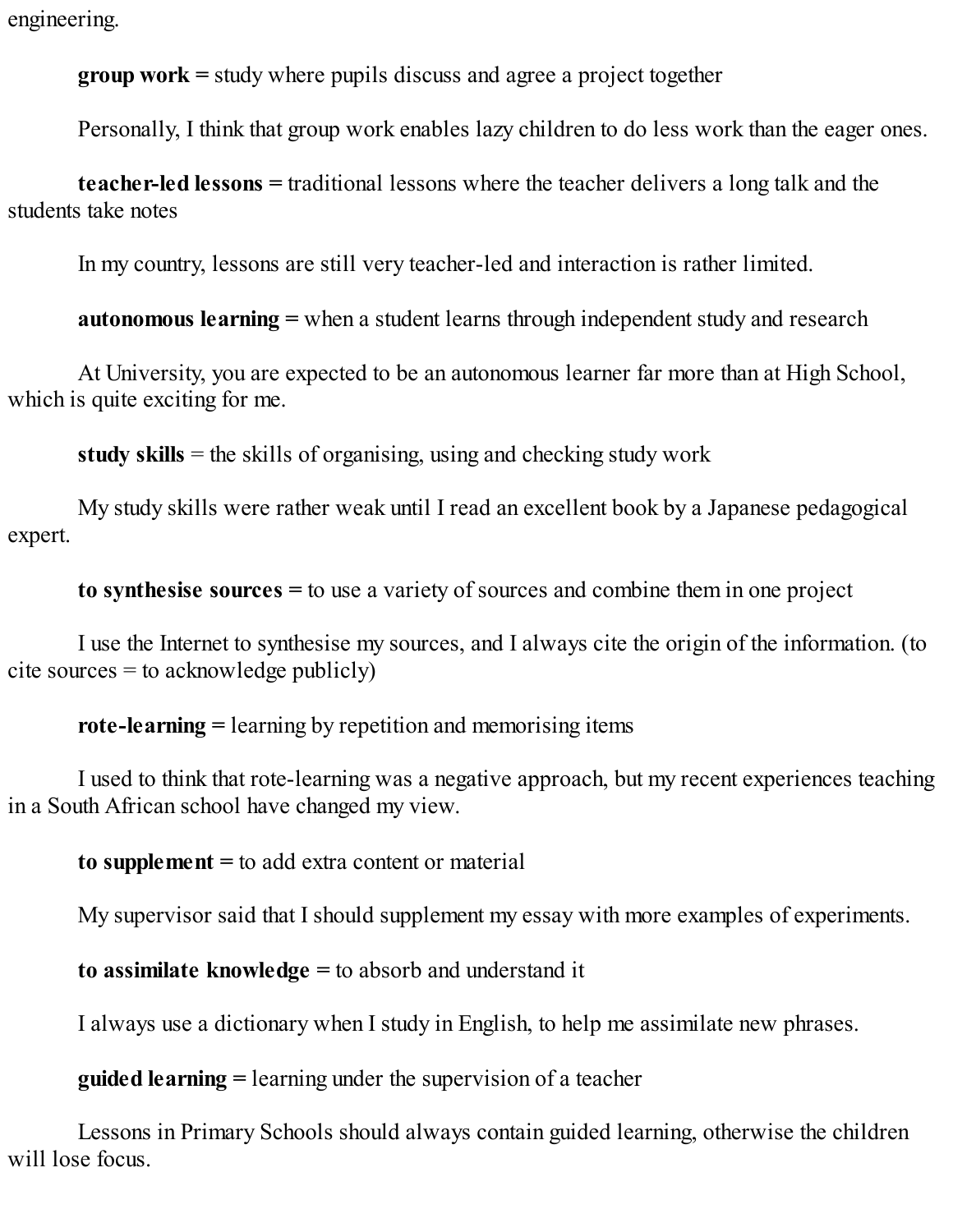**data-gathering** = collecting information, usually in numerical form

Mobile phone companies employ many people in data-gathering Tasks, to see how users are using the phones and Internet.

**distance learning** = learning by the Internet or email, rather than face-to-face

My mother took an entire degree by distance learning over a period of five years.

**self-study** = studying using a course without a teacher's involvement

There are many self-study guides to improving your English, and some of them are actually quite good.

**to discriminate between sources** = to decide whether one source is better or more reliable than another source

Children should not study using unsupervised Internet access, because they can't discriminate between the sources of information they find.

**to sift information** = to remove unwanted or less useful information

I had to sift hundreds of pages of data to arrive at my conclusions when I did my thesis.

**to marshal facts** = to organise facts in support of an idea

In IELTS essays, you should marshal a few facts to support each idea in the argument.

**an integral part of the syllabus =** essential, central or indispensable

Nutrition is an integral part of food sciences these days

**to work/study under supervision** = under the direction of a responsible person

At college, I discovered I did not have to work under supervision all the time, and I was free to do independent research.

**\*\*\***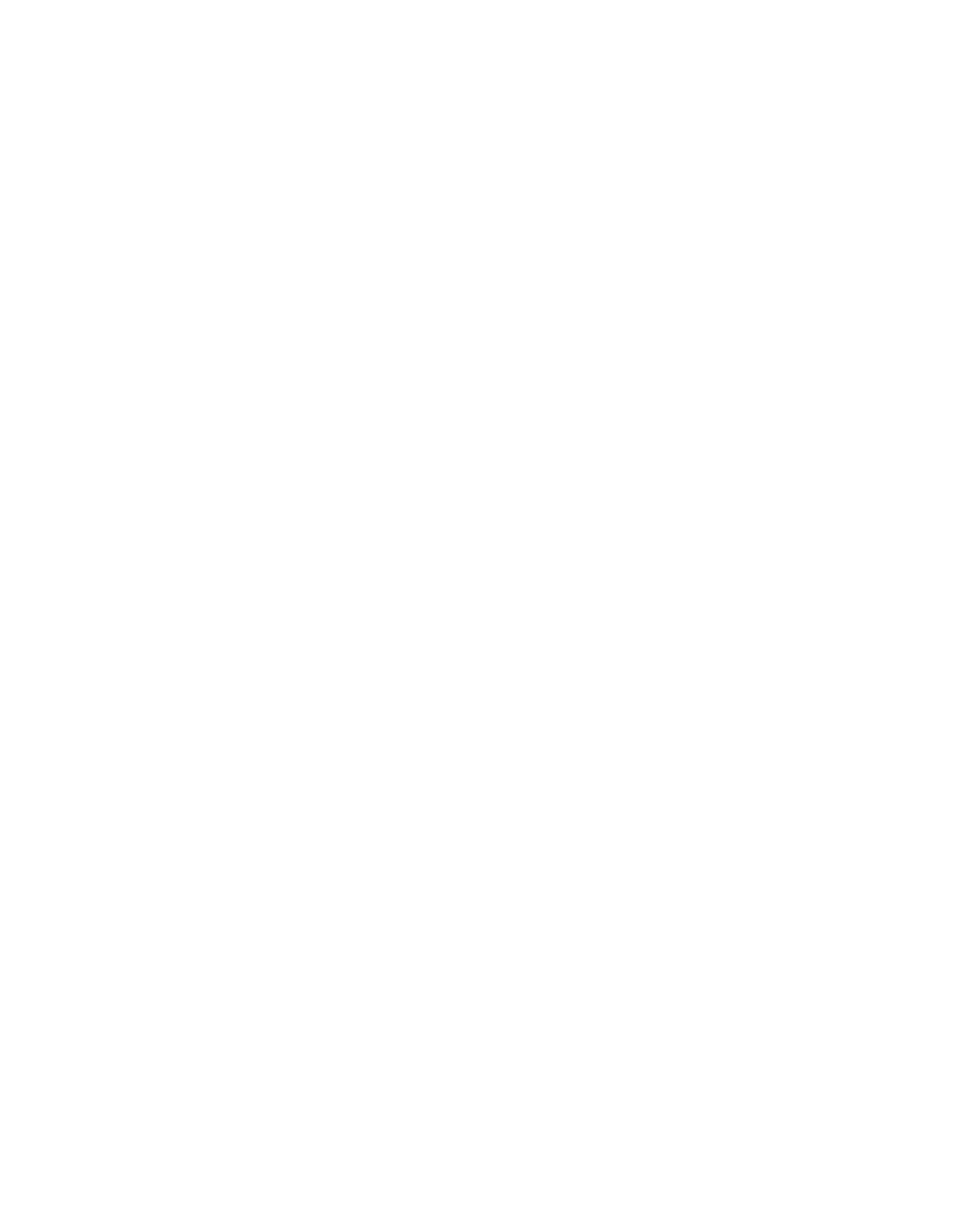# <span id="page-22-0"></span>**Topic 3 Children and families**

## About Topic 3

The **Children and families** topic includes child psychology and development, ways of bringing up children, family discipline, child care, preschool learning, parental roles, family structures and roles (for example nuclear or extended families), adolescence, teenagers and elderly family members.

**Important:** Please remember that the topics are used in different ways in the Writing and Speaking parts of the IELTS test.

In the Academic Writing test Task 2, you should present ideas or opinions about society in general, but not about your personal life. In the Speaking test, the examiner will always ask you **both** about society in general (in Speaking part 3) **and also** about your personal life, country and background (in Speaking parts 1 and 2.)

With controversial topics such as 'families' and 'health,' some candidates become confused about this difference, but it's absolutely essential to remember if you want to achieve a very high Band!

## Topic 3 example Task

*Some people believe that children should spend all of their free time with their families. Others believe that this is unnecessary or even negative. Discuss the possible arguments on both sides, and say which side you personally support.*

#### Explanation of the Task

This is another Opinion>Discussion type Task. You should introduce the topic, present two or three ideas on each side of the discussion, and then give your opinion in the conclusion. Remember that these Opinion>Discussion Tasks might be expressed in different ways; look for the instruction key word 'discuss' and its synonyms such as 'debate,' 'consider' and 'review.'

#### Band 9 model essay

Nobody can deny that parental influence is important for children, at least in cases where children live with their parents, **foster parents** or **guardians**. However, it is by no means clear that children should spend time exclusively in the family, as we will see.

On the one hand, it may appear advisable for parents to act as **role models** and to establish **ground rules** for behaviour by spending as much time as possible with their children. This allows the youngsters to **absorb conventions** and **codes of conduct** which they can then follow themselves, hopefully leading to an absence of problems such as **bullying, truancy** and **delinquency** later on. Furthermore, being with the family should reduce the risk of children falling victim to crimes such as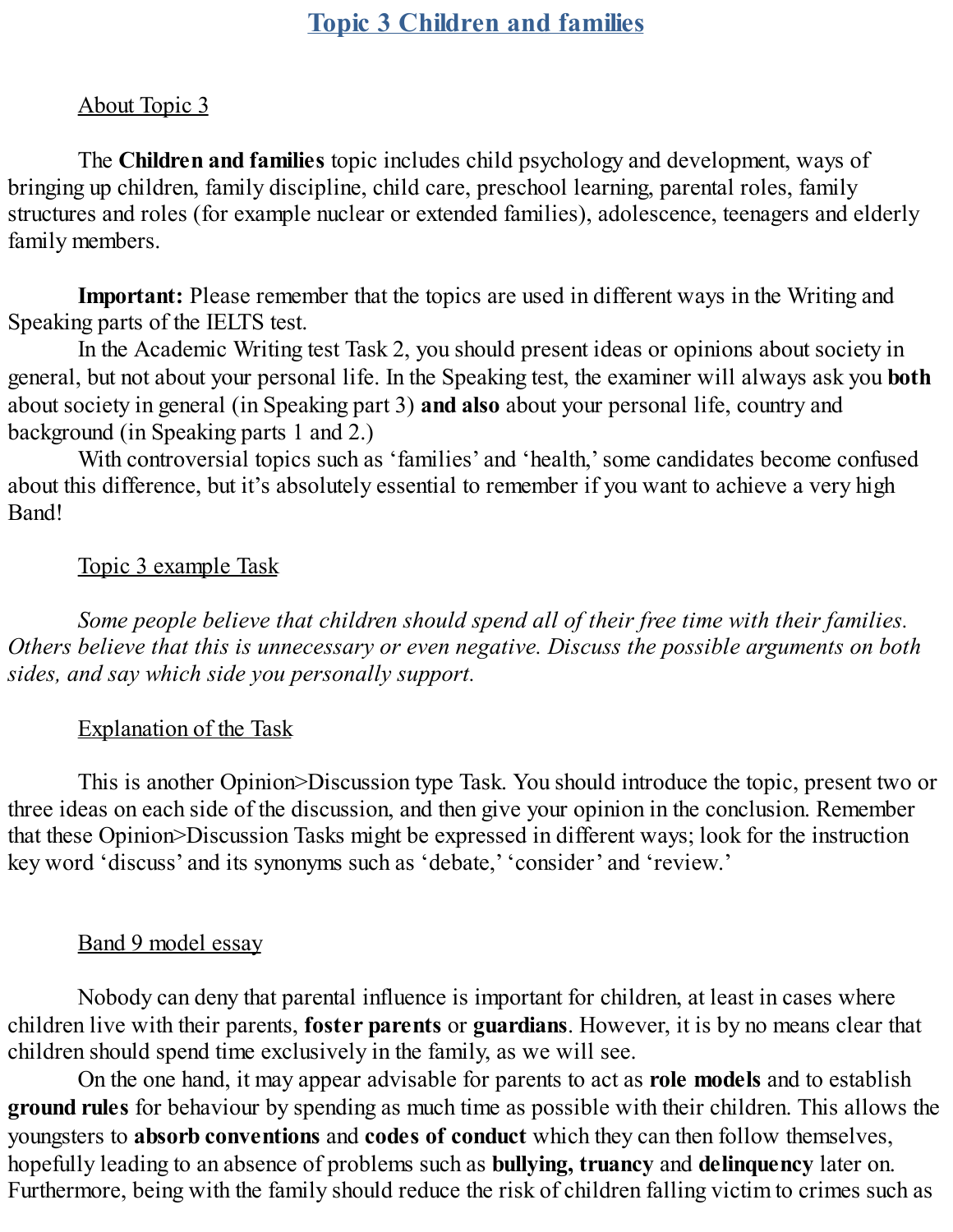**abduction**, or coming under the influence of negative **peer pressure.**

On the other hand, we have to ask whether this is a practical proposition. In a society where many families are **dual-income**, or where one parent's role as **breadwinner** means he/she is away from the family for long periods, it is inevitable that children cannot spend all of their time with the family. **Child-minding** and **after-school childcare** are often used in these cases, and if managed properly, these can be perfectly **viable** alternatives. Equally, it seems that children can in some cases learn a considerable amount from their **peers** in addition to adults, and allowing them to play without direct supervision may be a benefit.

To conclude, it appears that, while family time is essential for **bonding** and **absorbing patterns of behaviour**, there are definite advantages when children are outside the family too. This is provided that they are in a safe, well-behaved environment with peers who are themselves reasonably **well brought-up**.

(287 words)

Explanation of the topic vocabulary and examples in Speaking

**foster parents** = people who have children living in their existing family for a fixed period, with the original parents' agreement

Being a foster parent is a difficult and tiring role, I can imagine.

**guardians =** people who are legally appointed to protect a child's interests in the absence of parents

In some countries, the government appoints a guardian if the parents die or experience severe difficulties.

**role models =** people that children look to and respect as good examples

In some countries, the royal family are good role models for youngsters, although in other cases this is not the case.

**ground rules** = basic rules governing the way people can behave in a situation

During the school holidays, my parents had strict ground rules for what we could do outside.

**conventions** = traditions or social norms that most people follow

It's a convention for grandparents to live with their children in many countries.

**codes of conduct =** voluntary rules which people accept in a situation

The Boy Scouts have a firm code of conduct, which seems to be a positive influence.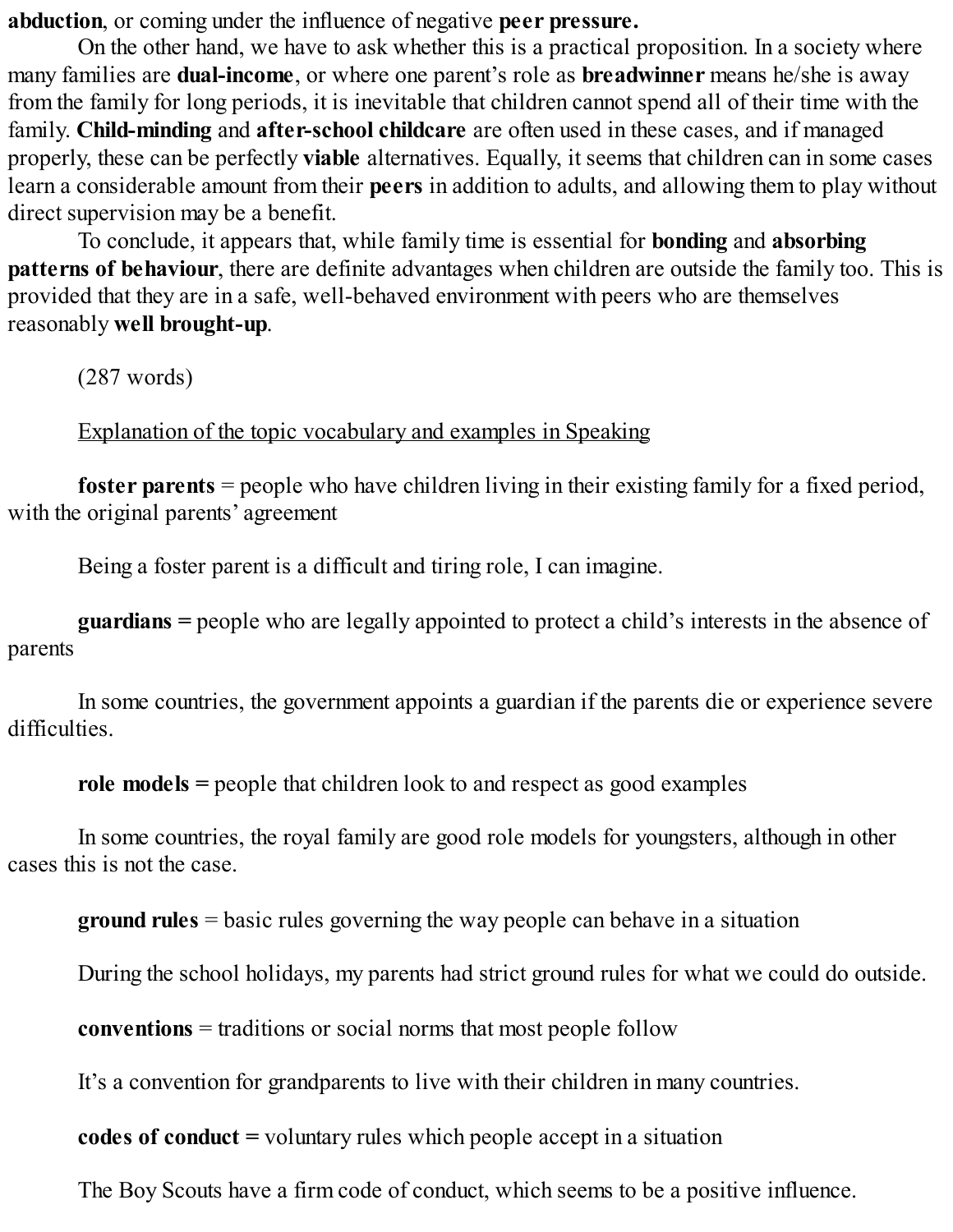**bullying =** when children attack and intimidate other children

Bullying could be reduced through better awareness and positive peer pressure in schools.

**truancy** = when a pupil leaves school without permission (verb = to play truant from school)

I must confess that at secondary school I sometimes played truant and went to the park with my friends.

**delinquency** = minor crime (often by young people)

Delinquency is a huge problem in urban areas, especially when policing is minimal.

**abduction =** the crime of taking or kidnapping people for a criminal reason

Child abduction is a great concern for many parents, especially in South America.

**peer pressure** = the pressure from people in the same group to act in a certain way

Many children start smoking due to peer pressure or bad role models.

**dual-income =** a family where both the father and mother work

In many countries, the dual-income family is the norm nowadays.

**breadwinner** = the person who earns all or most of the money in a family

In some families, the father is still the only breadwinner.

**child-minding** = caring informally (not in schools) for children when parents are busy or working

In some countries, the state subsidises the costs of child-minding.

**after-school childcare** = caring for children in a school setting, as above

Many families rely on after-school childcare because both parents work and commute.

**viable** = practical and possible to achieve

It is not really viable to expect all children to get maximum grades in exams.

**peers** = people in the same group or level as yourself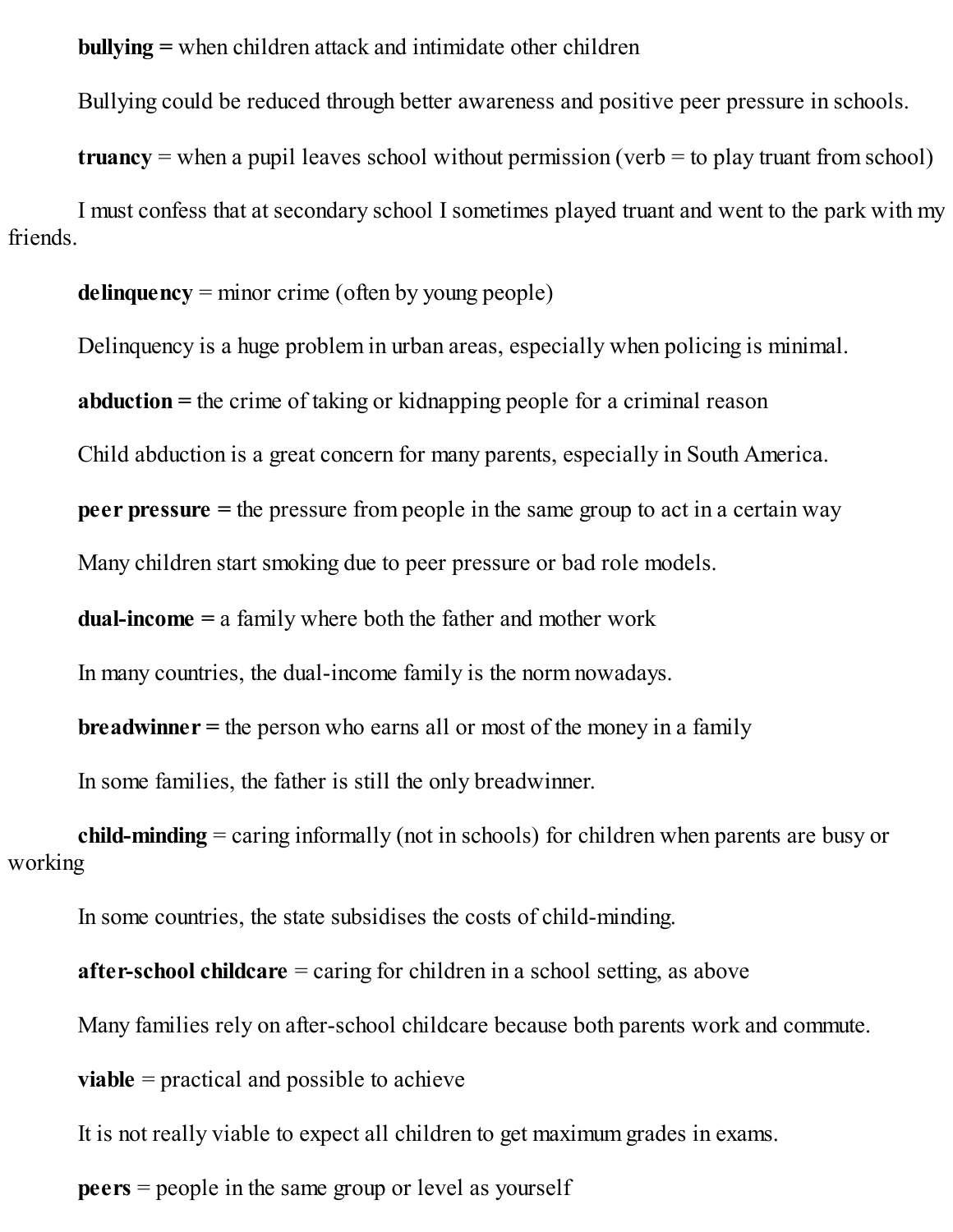Many of my peers from school are now working for charities.

**bonding** = the development of close emotional connections between people

Festivals and parties are an ideal time for families to bond.

**patterns of behaviour =** ways of acting and doing things (either positive or negative)

Unfortunately, some children absorb dangerous patterns of behaviour when watching movies or playing computer games.

well **brought-up** (to bring up children = to raise and educate them in your own moral, behavioural or religious conventions)

I was brought up in a very religious family, and I seem to have absorbed their values.

\*\*\*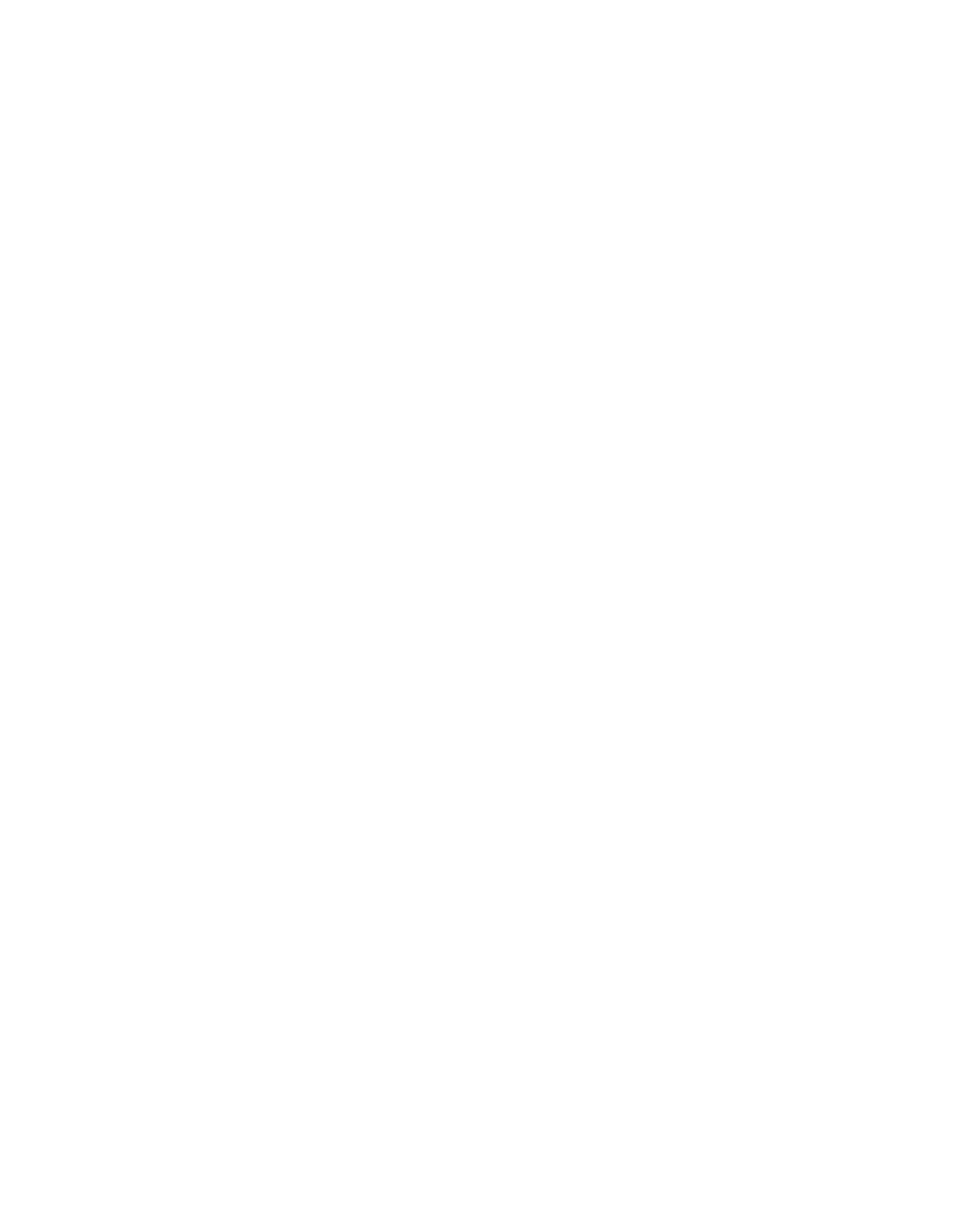# <span id="page-27-0"></span>**Topic 4: Nature, the environment and energy**

## About Topic 4

The **Nature, the environment and energy** topic includes fossil fuels and renewable fuels, climate change, threats to the environment (deforestation, pollution etc) and their effects, the biosphere, and animal life/human attitudes to animals.

In this topic, remember to show that you can write in an impersonal, academic way, even if you feel strongly about something. Remember that emotional words such as *terrible, shocking, disgusting* or *wonderful, fantastic, brilliant* cannot be used in Academic English essays of this type. You can use Academic English such as *regrettable, worrying, inadvisable* or *admirable, helpful, invaluable* instead, which are more accepted in these situations.

This topic is often used for Ideas>Cause/effect type Tasks.

## Topic 4 example Task

*Pollution of rivers, lakes and seas is a major concern for people who seek to protect the environment. What are the possible causes of water pollution, and what ef ects does this have on animal life and human society?*

## Explanation of the Task

This is an Ideas>Causes/effects type Task. It does not ask for your opinion, but it wants you to think of some possible ideas on the topic. You should introduce the topic, describe two or three causes, then two or three effects, and then summarise briefly.

## Band 9 model essay

Water **contamination** is a serious form of pollution, and one that can be challenging to rectify. There seem to be two main causes involved, and a variety of damaging effects on people and **the biosphere**, which we will discuss here.

Probably the main factor is the issue of **emissions** from cars, factories and other human activities. These emissions contain damaging **pollutant particles** which can contaminate rainwater **run-off** and thus enter **the water cycle**, by transferring through the water table into **aquifers**, streams and rivers. **Filtration** and processing are not really viable options for such large volumes of water, and so the **water table** remains **tainted** with these elements over long periods, as we see in Eastern Europe today. In situations where **soil erosion** and **logging** have already damaged the local environment, the accumulation can be very serious. The other major cause is accidental or deliberate **dumping** of **waste** products in places outside of controlled **landfills** or **waste processing** centres. Even small amounts of abandoned waste can enter water supplies through the ground, often undetected.

The effects on animal life can be severe, especially for species which are already endangered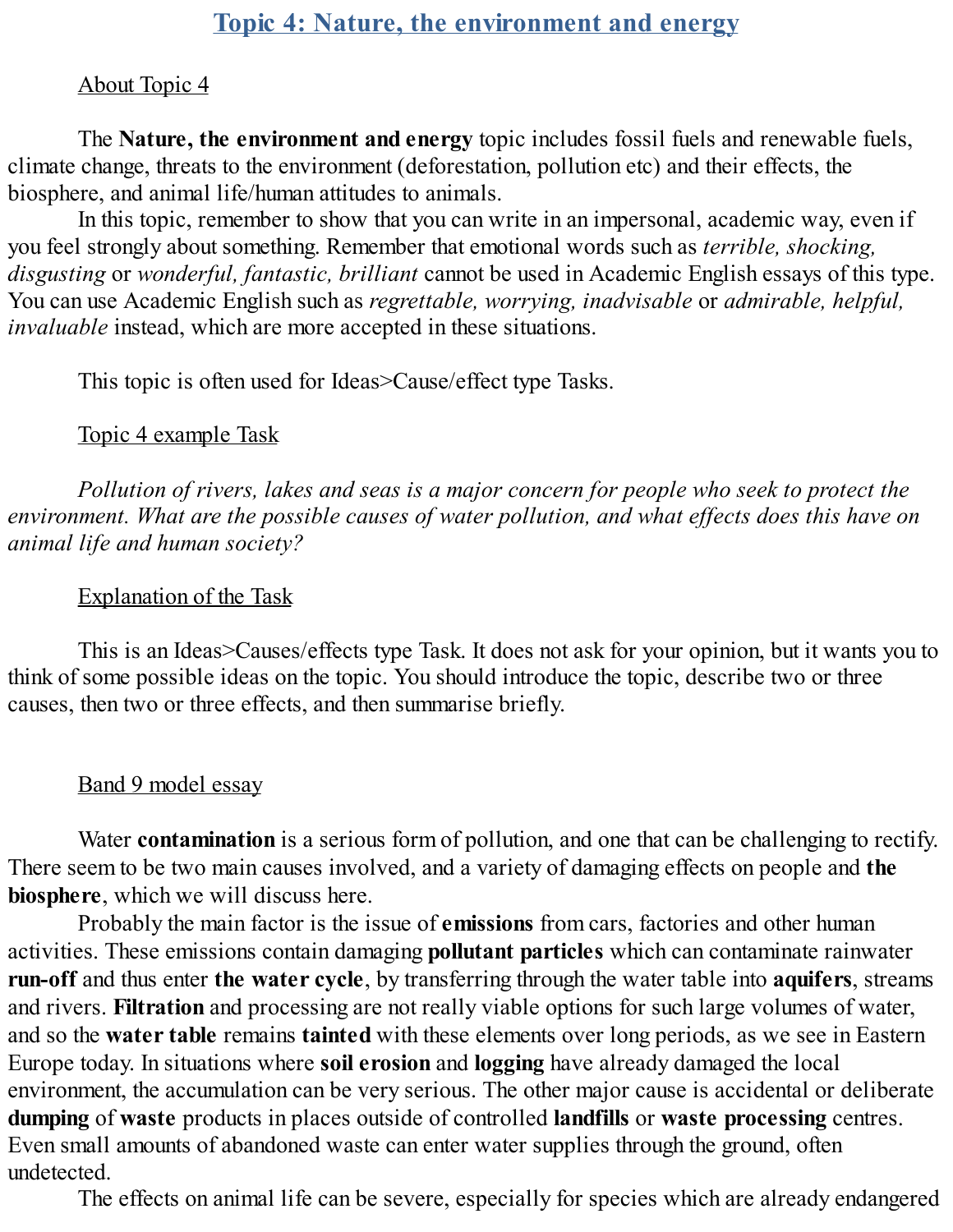by such threats as **poaching, habitat loss** and **food chain** disruption. Contaminated water can lead to **dwindling numbers** or even potential **extinction**, as may indeed happen to the Asian tiger populations. The impact on human society can also be distressing, including the poisoning of drinking water, **famine** or **drought** due to lack of safe **irrigation**, and long-term loss of land as we see, for example, after the Bhopal poisoning **catastrophe** in India. Such effects tend to have an especially grave impact on the very poorest in society, with the least resources to counter the environmental effects.

Overall, we see that emissions and dumping are the main origins of the problem, and that the effects on both humans and animals are **exacerbated** by the existing environmental, criminal or social problems.

(316 words)

Explanation of the topic vocabulary and examples in Speaking

**contamination =** pollution by poisons or dangerous elements

The atmosphere in large cities is often contaminated by smog, as we can see in China.

**the biosphere** = the relationship between all living things on the planet

Children should be educated on the biosphere through field trips and practical experiments.

**emissions** = gases entering the atmosphere

Scientists spend their whole careers studying the effect of emissions on the climate.

**pollutant particles** = microscopic elements of pollution

I remember going to a factory and seeing the snow covered with pollutant particles.

**run-off** = water that runs from the ground into rivers and lakes

We should try to collect and use more run-off water, to avoid having to recycle water so much.

**the water cycle =** the natural process of water moving from clouds to rain and seas

Scientists believe the water cycle is responsible for various natural events, especially in coastal areas.

**aquifers =** underground, natural water stores

My family have a well which connects to an aquifer, giving very pure water.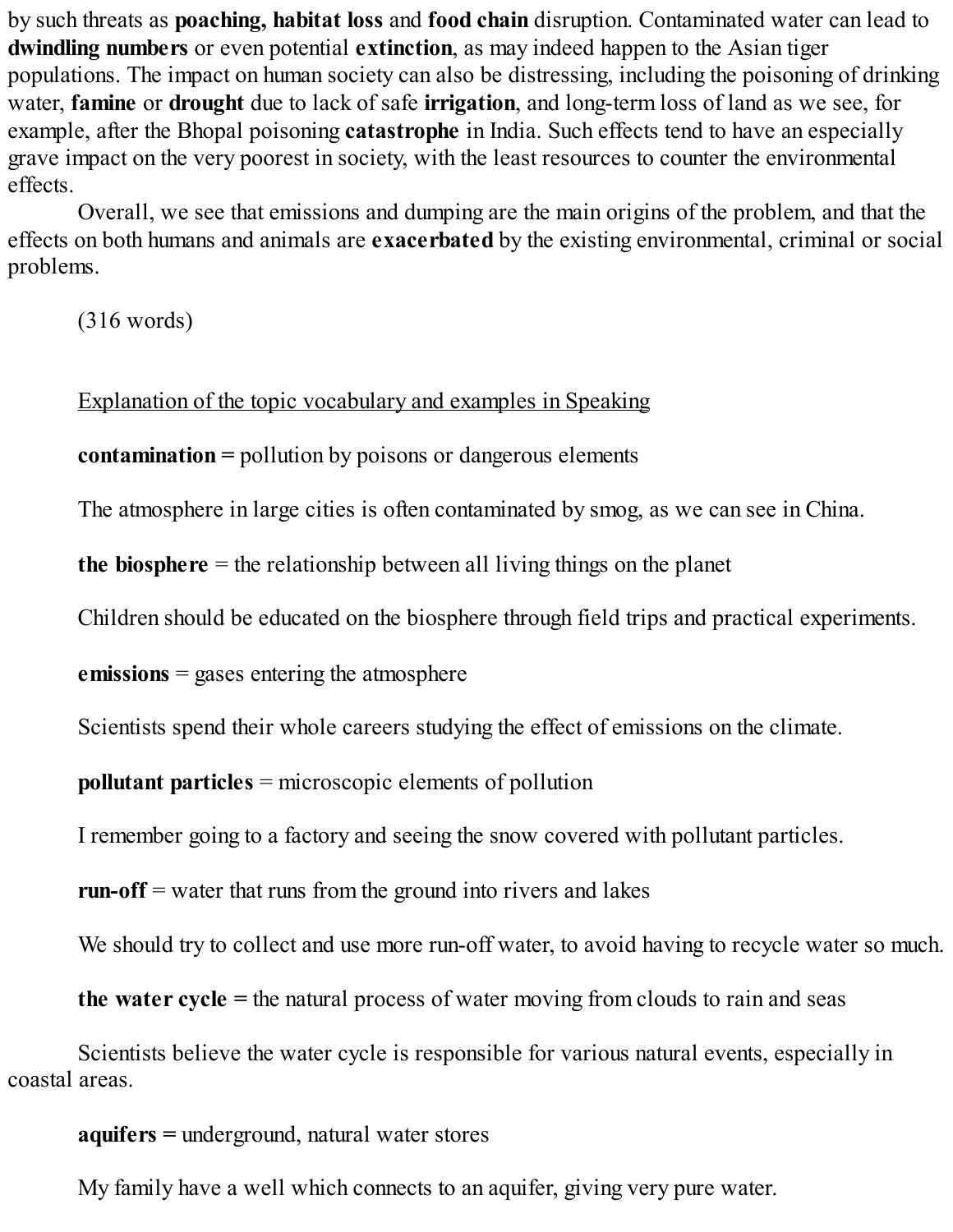**filtration** = the process of filtering and removing impurities

Water filtration might be a solution to water shortages in very hot countries.

**water table** = the layer of water below ground

In my town, the water table is very high, and water will appear in even a small hole.

**tainted** = polluted or contaminated

The Mediterranean is badly tainted in some areas by sewage pollution.

**soil erosion =** the loss of soil by wind and rain activity

Deforestation has increased soil erosion seriously in Brazil.

**logging** = cutting down trees for timber and industrial use

Logging has endangered many species throughout the world.

**dumping** = leaving waste deliberately without storing or treating it

In most countries, dumping rubbish is a criminal offence.

**waste** = any material not wanted or needed after a process

In my country, we use waste from cotton manufacture for lighting fires.

**landfills** = organised areas where waste is buried in the ground

Surprisingly, Britain still sends most of its domestic waste to landfill sites.

**waste processing** = recycling or reducing waste into manageable forms

My brother has a waste processing company, which is subsidised by the local authority.

**poaching =** illegally hunting and killing animals

Elephant poaching should be a much higher priority for the world authorities, as elephants are an endangered species.

**habitat loss** = destruction or disappearance of an animal's natural home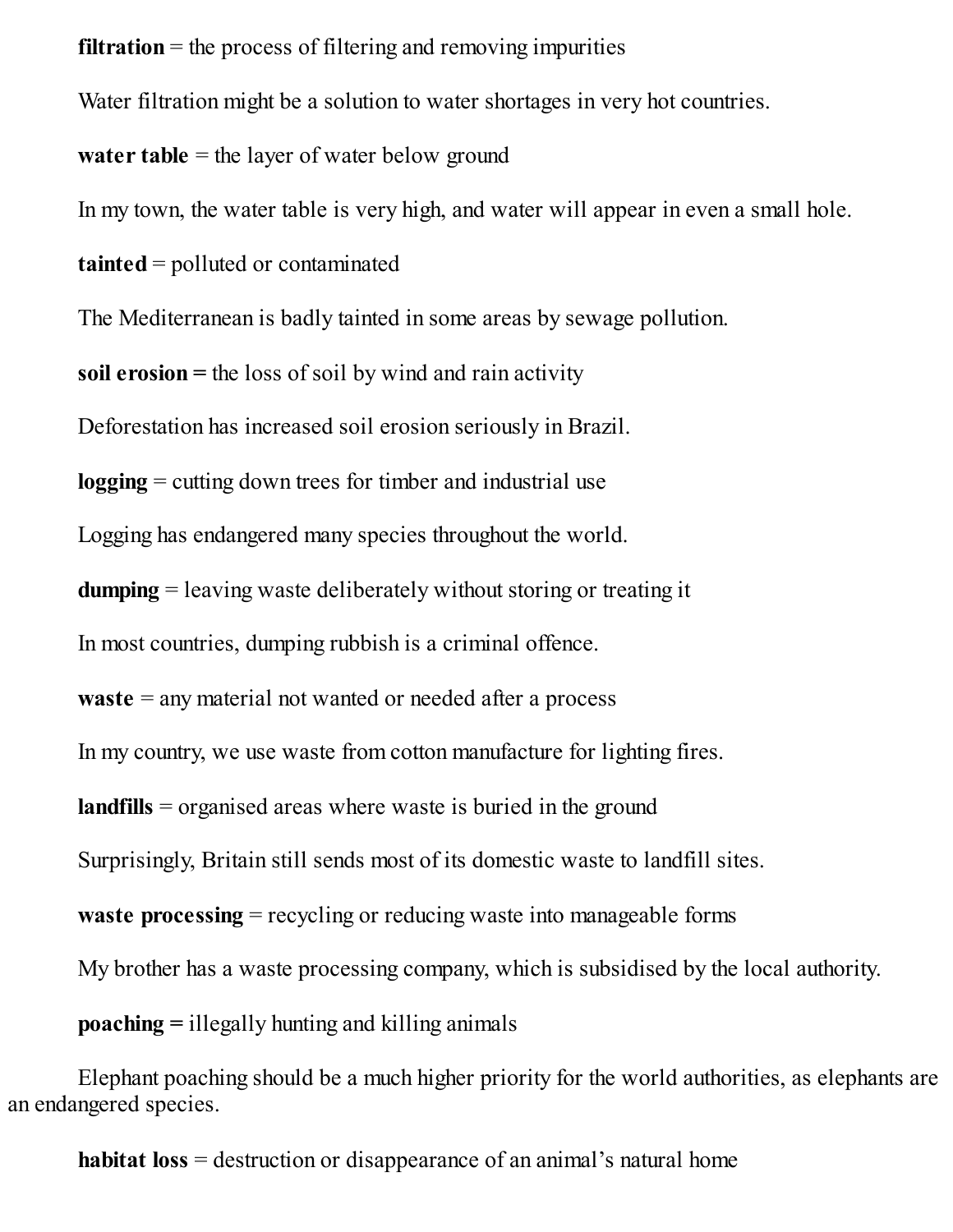Logging has caused substantial habitat loss for wildlife in many countries.

**food chain =** the natural system of animals eating other animals and plants

The food chain has been disrupted by the loss of certain species, with widespread impacts on all animals.

**dwindling numbers**  $=$  (to dwindle  $=$  to steadily decline in quantity)

States seem to have dwindling funds to pay for animal sanctuaries, although they are still able to pay for government officials and their perks.

**extinction** = the final death of all animals in a species

Dinosaur extinction may have been caused by a meteor or volcano, but scientists seem unsure about this.

**famine** = a situation where there is a lack of food in an area for a long time

Many singers help make charity songs to raise funds for famine relief.

**drought** = similar to famine, but a lack of water

Drought in central Africa can continue for many years, apparently.

#### **irrigation = supplying water to land for agriculture**

If we want quick solutions to famine, better irrigation and farming methods would probably be the first step.

**catastrophe** = a great disaster affecting many people

The continuing destruction of the rain forests is a catastrophe for the global biosphere.

**exacerbated** (= to exacerbate = to make an existing problem worse, accidentally or deliberately)

Famine in Africa has been exacerbated by civil war and political instability.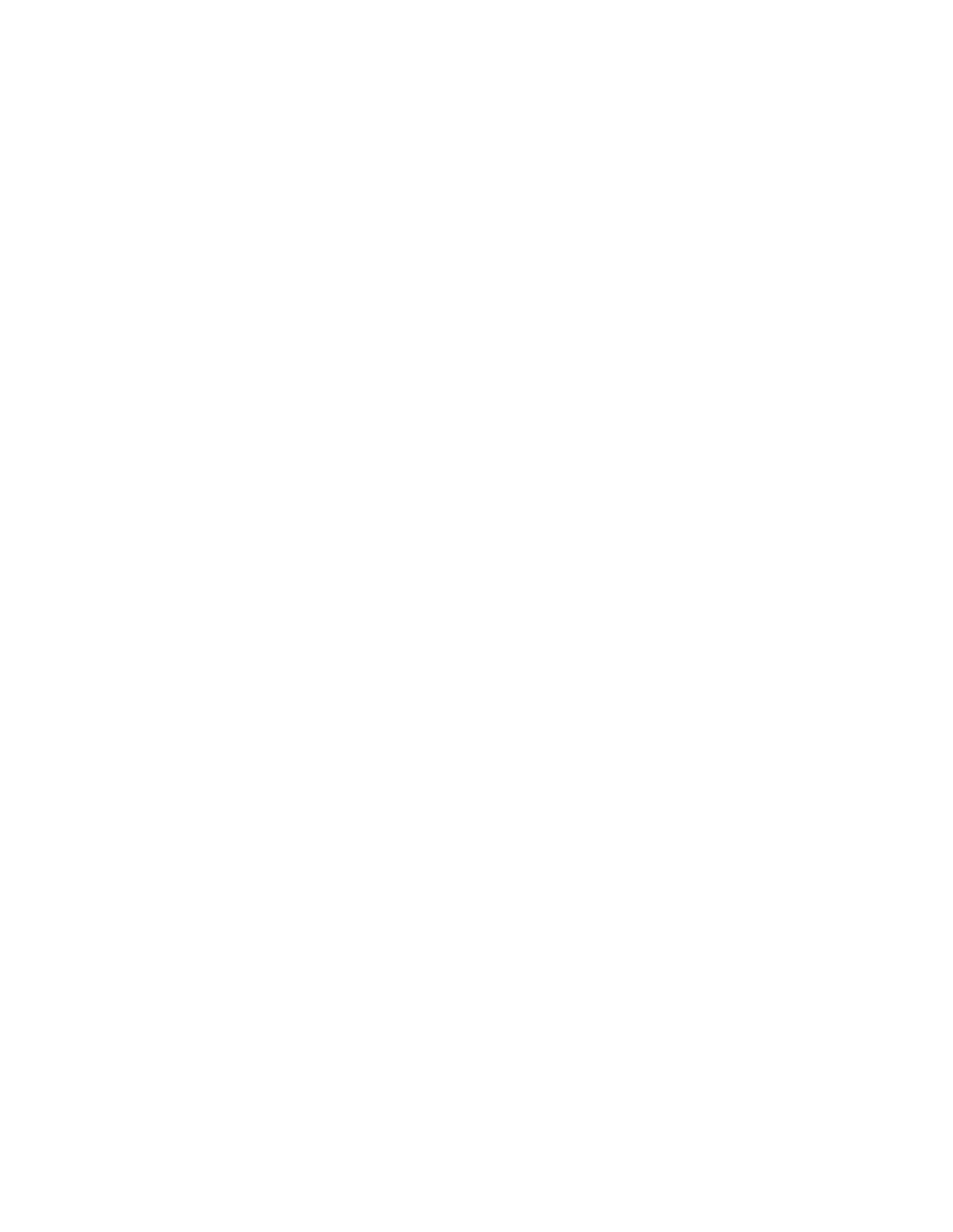# <span id="page-32-0"></span>**Topic 5: Culture, art and traditions**

## About Topic 5

The **Culture, art and traditions** topic includes human folklore, ceremonies and rituals, myths and legends, social customs, traditional languages, dress and arts, the impact of modern life on traditional lifestyles and differences in national habits.

Please remember that IELTS will not ask specifically about religion, politics or spiritual beliefs, and you should not base your answers in the Writing or Speaking tests on your personal beliefs in these areas. For example, if the Task asks whether you agree with a certain idea, you would get a low mark if you say *'Yes, because my religion agrees with it/ because my President has this policy'* or similar.

You can certainly use religious or political situations as evidence or examples to support an argument, but not as a starting point. For example, '*We should give money to charity because it benefits society, as we can see for example in countries where religious observance requires people to do this regularly.*' This is a more logical and academic way to respond.

## Topic 5 example Task

*In many countries, traditional dress and costumes are considered ef ective ways of maintaining links with the past. How ef ective can traditional costumes be, in this sense? What other ways exist to help citizens connect with a country's past?*

#### Explanation of the Task

This is an Ideas/Evaluate type essay.

It does not ask for your opinion about whether costumes are good or bad, but it asks for you to decide whether these costumes are effective (or not effective) ways of maintaining links with the past, and to suggest other ways of connecting to the past. You should say how effective costumes are, with examples and evidence, and then compare their effectiveness to some other possible ways of connecting to the past.

Remember that 'Ideas/Evaluate' means that you should compare things in the way that they are used in society, but not decide on your personal preference about these things.

#### Band 9 model essay

Most people would agree that **preserving** connections with our past is an admirable objective, especially as the world evolves so rapidly. I feel that traditional costumes are one part of doing this, but they are by no means the most important, as we shall see.

Admittedly, historic dress plays a key role in social events such as religious **rituals** or military **parades**, and these events are helpful in **transmitting social memes** such as **public duty** and **self-sacrifice.** Traditional costumes also remind us of the origins of **cultural traditions and mythologies**, for instance the historic Swiss national dress which **evokes** their **medieval** independence.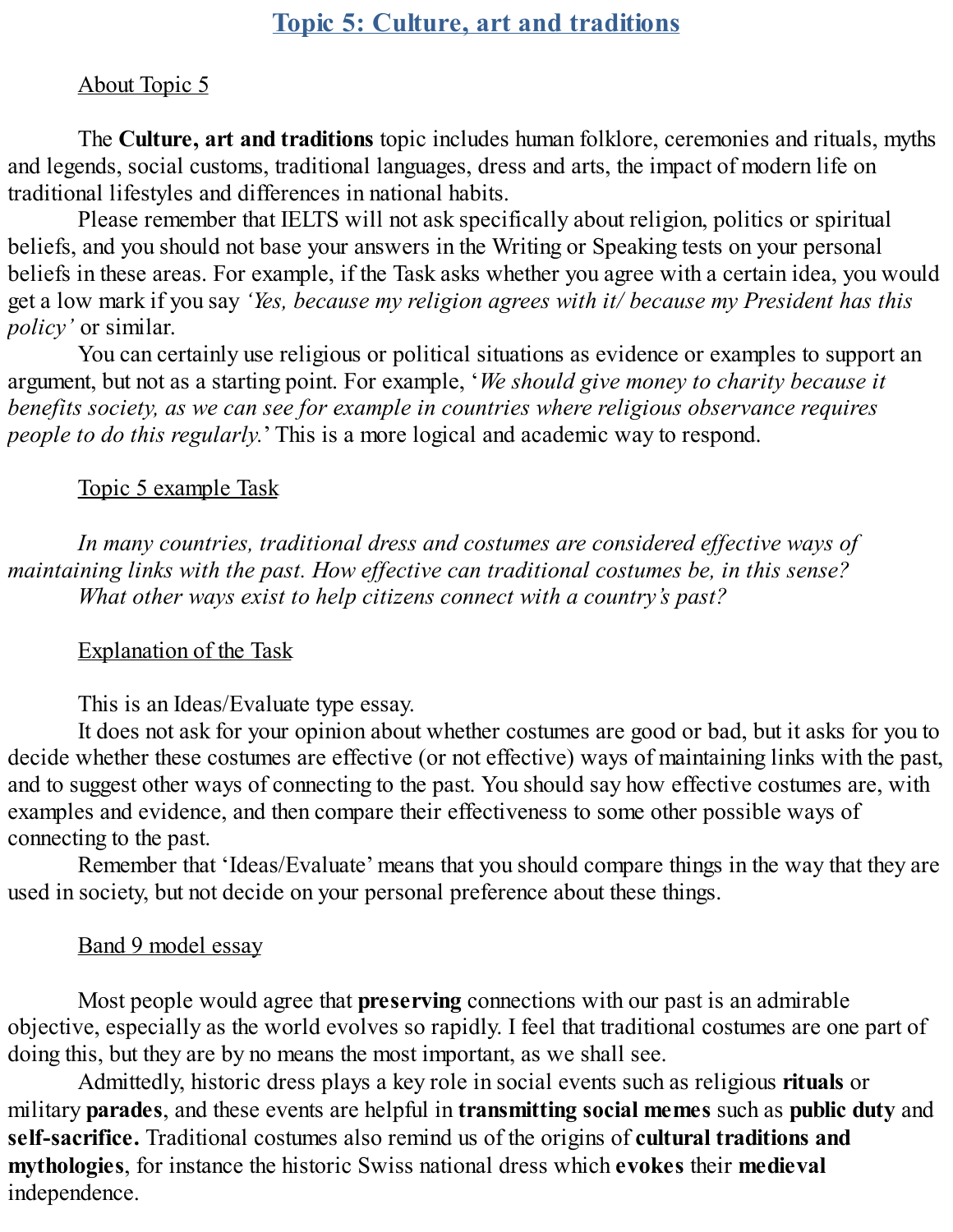However, it must be said that costumes are an accessory in these situations, and do not appear to constitute the central message. It is the **ceremonies** themselves which convey the **cultural norms** that help to maintain **the fabric of society.** In this sense, the costumes are of secondary importance. Furthermore, it seems that there are in fact much more powerful ways in which culture is **conserved** and **handed down** between the generations. Most countries have a rich **heritage** of **legends** and **folklore** about the birth and development of their nation, some of which are mythological and some being grounded in truth (as we see in the English stories about Robin Hood or George and the Dragon, for example.) These stories are a **cultural inheritance** which embodies important symbols and concepts far more effectively than dress. Similarly, we must remember the significance of art and music in passing on our traditions, in **forms** ranging from **fine art** to **handicrafts**, and from **opera** to traditional **shanties** and **dirges.** The presence of visual or **linguistic** messages in these **media** make them more effective than costumes, which convey no language.

Overall, we must recognise and welcome the use of traditional dress in helping to maintain our cultures. However, the forms of story, art and music would appear to be the driving forces in this invaluable process.

(321 words)

Explanation of the topic vocabulary and examples in Speaking

**to preserve =** to protect and keep something, usually because it is valuable for some reason

The state preserves ancient buildings because they are part of our heritage.

**rituals =** highly traditional ceremonies which have meaning for the participants

In some countries, wedding rituals continue for several days.

**parades =** organised processions in public by groups of people, usually to commemorate an event

In my home town, we have a military parade each year to mark our Independence Day.

**to transmit =** to communicate a message, literal or symbolic

The monarchy transmit symbols of power through dress and ritual.

**social memes** = social habits or patterns which are transmitted between people

In Britain, punctuality is a social meme.

**public duty =** the willingness to serve the public or the state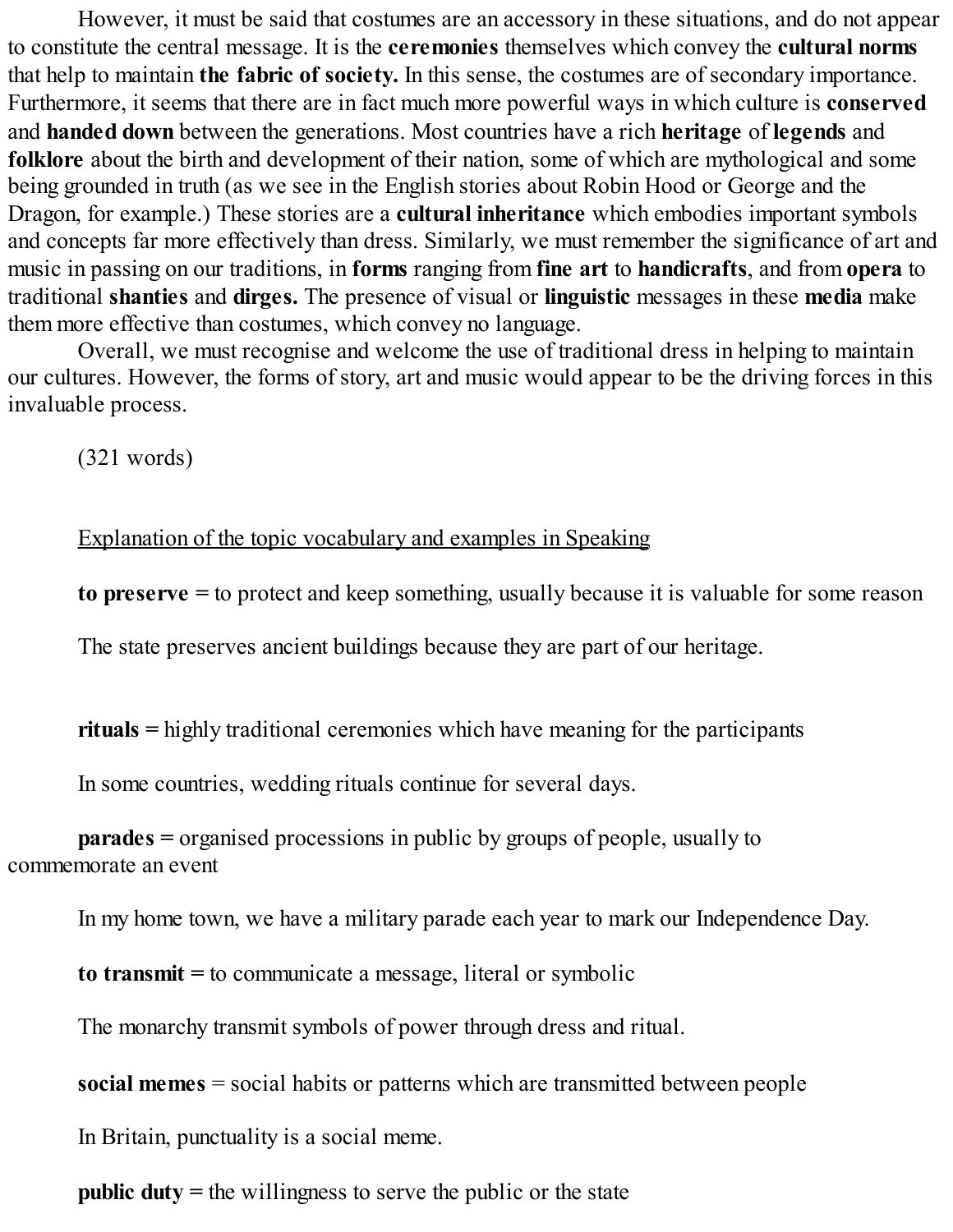Civil servants need a sense of public duty.

**self-sacrifice =** the willingness to suffer or die for a cause

We remember the self-sacrifice of our wartime generation each year.

**cultural traditions =** traditions carrying cultural importance

Hospitality is a great cultural tradition in Mediterranean countries.

**mythology, myth =** a classic story from the past which people know is not true but which carries meaning

There are old myths about gigantic animals in my part of the countryside.

**to evoke =** to bring back memories or feelings

Our national flag evokes strong emotions whenever we see it.

**medieval** = adjective for the Middle Ages, roughly 1050 to 1400 in European history

France has some superb medieval architecture, which I saw on my gap year.

**ceremonies =** a ceremony is similar to a ritual, usually involving people in authority

The government enters office with a long ceremony at the presidential palace.

**cultural norms =** standards expected of behaviour or ideas

In some countries, marriage between cousins is a cultural norm.

**the fabric of society =** the way that society is connected and maintained

drugs and crime are damaging the fabric of society.

**to conserve =** a synonym for 'to preserve'

Conservation of old treasures is the main role of our city museum.

**to hand something down** (from one generation to the next) = to pass it from parents to children and to their children etc

Cultural values have been handed down for hundreds of years, but now they are starting to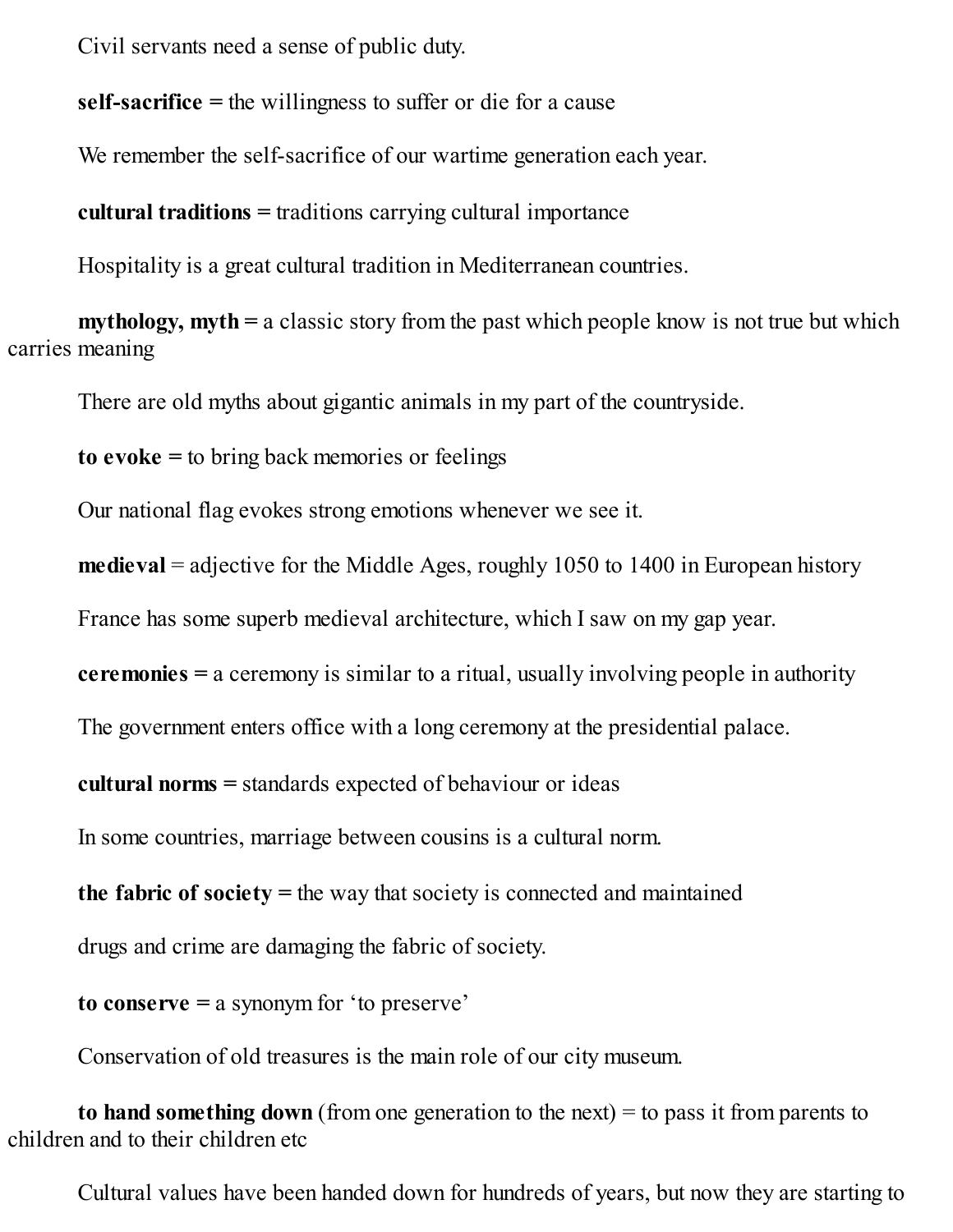disappear.

**heritage** = something inherited (= received/handed down) by one generation from the previous generation

Our countryside is part of our national heritage and we should preserve it carefully.

**legends** = similar to myths, but sometimes containing an element of reality

Robin Hood is a British legend, although most historians agree the character is based on a real person.

**folklore** = old stories and myths/legends, usually transmitted verbally

African folklore is rich in stories of gods and monsters.

**inheritance** = a synonym for 'heritage'

Our greatest inheritance as a nation is our independence and fighting spirit.

**fine art** = art by famous or acclaimed painters

Florence in Italy is a key destination for lovers of fine art.

**handicrafts** = skills of making objects by hand, and also the objects themselves

Many indigenous people make a living by selling handicrafts to tourists.

**opera** = a very formal play with a musical score

La Scala is the name of a famous opera venue in Italy, which I'd like to visit.

**shanties** and **dirges =** very traditional songs about basic subjects

Children sometimes sing shanties at primary school.

**linguistic** = the adjective meaning 'about language'

Linguistic skills are essential for a tour guide in the modern economy.

**media** = a way of communicating

Folklore is a very effective media for transmitting our cultural heritage.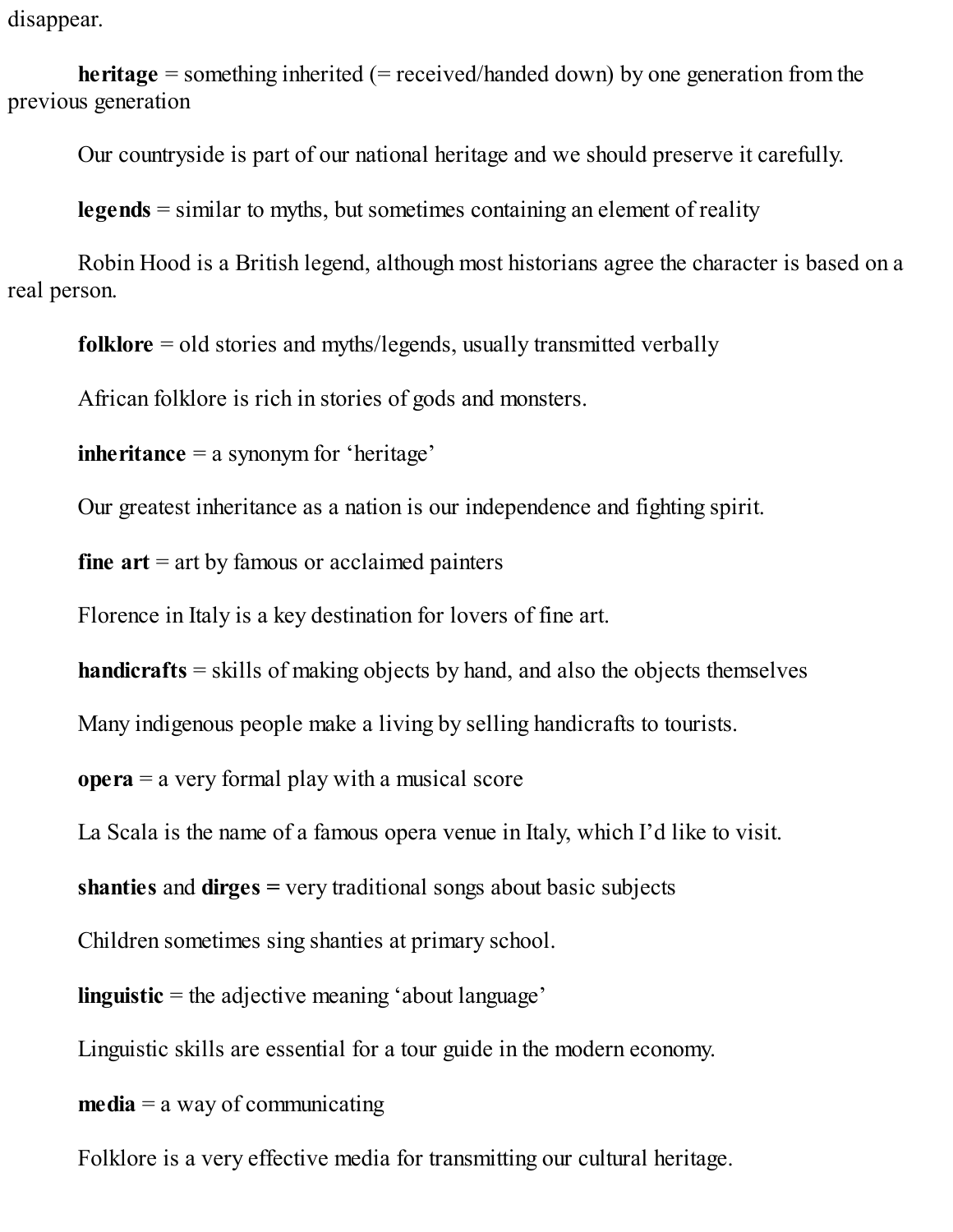(The phrase 'the media' is used to mean all the newspapers, broadcasters, websites and magazines commenting on issues in a country: *The president resigned due to pressure from the media, who disliked his policies*)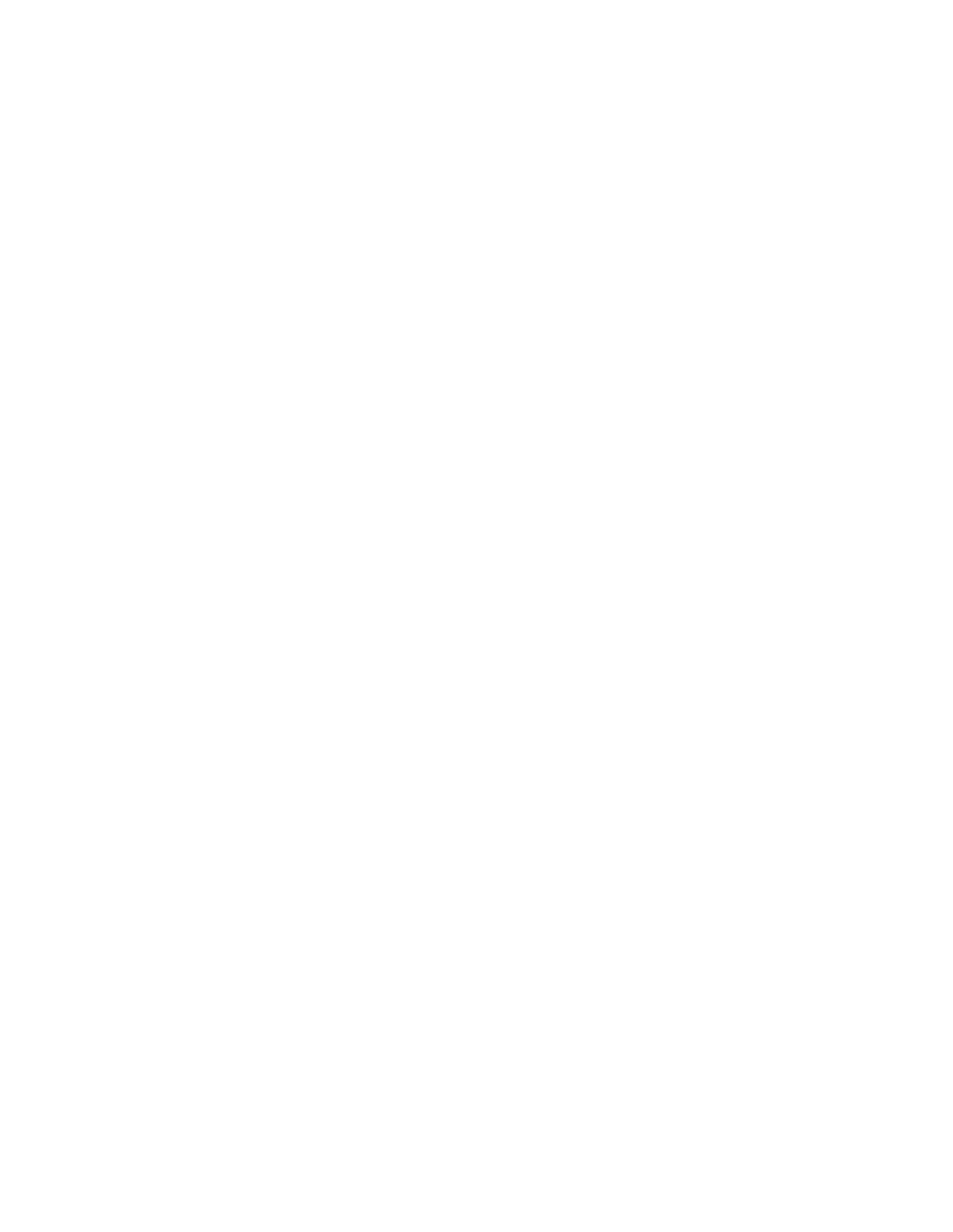# **Topic 6: Healthcare, health and sport**

## About the topic

The **Healthcare, health and sport** topic includes health problems and disabilities (physical and mental), ways of keeping fit and healthy, diet/nutrition and exercise, ways of providing (and educating people about) healthcare and health services, medical innovations and treatments, the benefits and management of common sports.

This is one topic especially where you need to remember **not** to give personal stories about yourself or people that you know in the Task 2 Writing!

### Topic 3 example Task

*Many doctors are concerned about the high use of computer games by children and young people. What mental and physical problems may arise from excessive use of these games? How could these problems be reduced?*

#### Explanation of the Task

This is an Ideas>Problem/solution type Task.

It does not ask about whether computer games are good or not, but about your ideas regarding possible mental and physical problems due to excessive use, and also any solutions that you can think of.

You should introduce the topic, describe two or three problems, then two or three solutions, and then summarise. Notice that the Task asks about mental and physical problems, so you should say something on each type of problem.

#### Band 9 model essay

Children appear to enjoy playing video games, and while there are undoubted benefits, various negative effects **stem** from this too. Let us consider the main issues, and then outline possible remedies.

Perhaps the major physical problem is the **sedentary lifestyle** which these games encourage, meaning that youngsters may incline to **obesity** or **inadequate development.** Added to this is the **strain** on eyesight resulting from excessive use of screens and consoles, meaning that children may suffer **symptoms** of poor vision. There are also concerns about **impairment** of reflexes due to the repetitive nature of the hand muscles when playing these games, and about the **poor diet** of **convenience food** which often accompanies this lifestyle.

The most alarming psychological impact of such activities is possibly the risk of **addiction**, meaning that children become obsessed with the games and are unable to **socialise** with family or peers. This undermines their **interpersonal skills** and makes them **underperform** both academically and socially.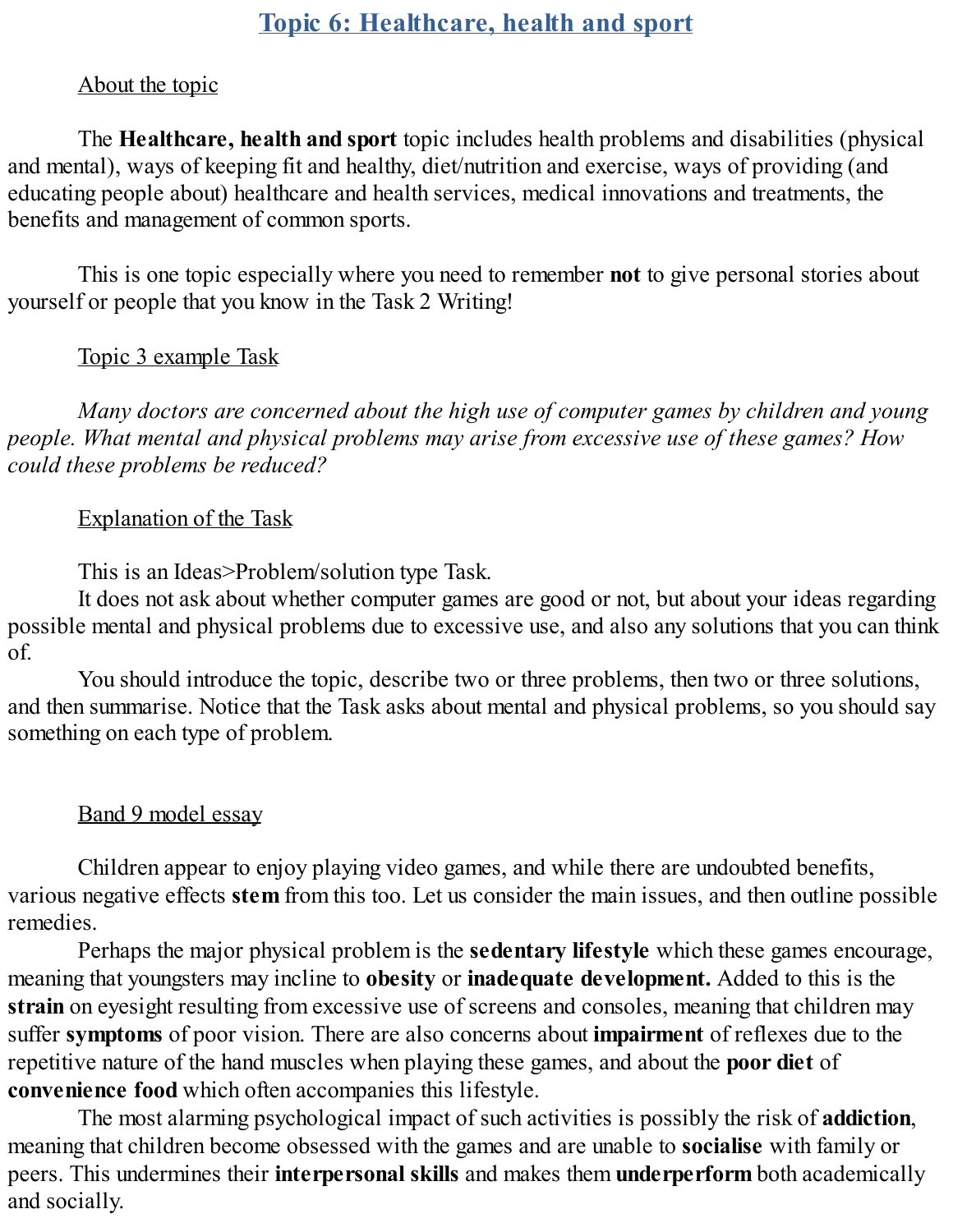Turning to possible solutions, perhaps the immediate step would be to promote a more **active lifestyle** through exercise **regimes** or sports **programmes** which would help to **detoxify** the lifestyles of children affected. This could be done through **sponsorship** of sports, or **participation** in **competitive** events such as races or matches, hopefully **ameliorating the physical effects** of excessive games use. Potential **remedies** for the danger of mental addiction may be, firstly, an **initiative** to **raise awareness** of the risks of the situation, for example through **health warnings** on games packaging or through high-profile spokespersons spreading such a message. For example, if sports **champions** or **figureheads** speak out about these dangers, the message may well get through to children.

To sum up, the risks posed by excessive gaming are connected to an unhealthy lifestyle and the possibility of **dependency** on the activity. Possible answers might involve stronger education about the dangers and the health benefits of more active **pursuits**.

(313 words)

Explanation of the topic vocabulary and examples in Speaking

**to stem** from = to come or derive from, often used for negative things

A lot of delinquency these days stems from the use of drugs or alcohol.

**sedentary lifestyle** = a lifestyle where people sit for long periods and are generally inactive

I used to keep fit, but since I started working as an architect my lifestyle had become mostly sedentary.

**obesity =** the medical condition of being seriously overweight

In some countries, obesity is the major cause of death among young adults.

**inadequate development** = insufficient or obstructed growth of the body

If children smoke, this can cause inadequate development of their lungs and brains.

**strain =** stress or overwork, physical or mental

I had to take a vacation due to the strain of working such long hours.

**symptoms** = indications that a medical problem is present

A sore throat and headache are symptoms of a cold or flu.

**impairment** (verb = to impair = to hinder or damage an ability)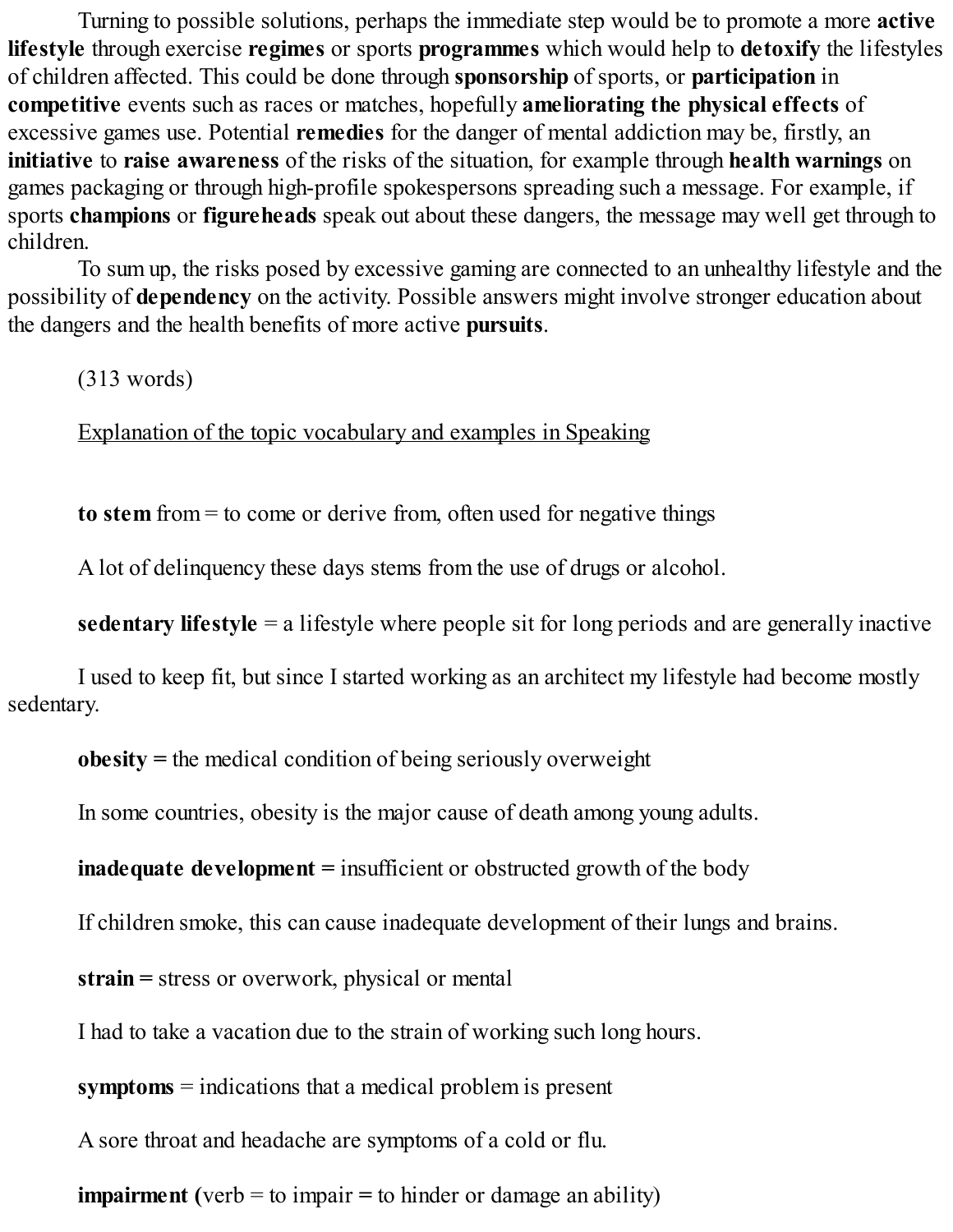His hearing was impaired when he heard a loud explosion as a child.

**poor diet** = a lifestyle diet without sufficient nutrients

Malnutrition happens due to a poor diet and lack of medical care.

('a diet' can also mean a programme of reduced calories intended to help you lose weight: '*My sister is always trying new diets because she wants to lose 2 kilos before the summer'*)

**convenience food** = food which is cooked in its packaging, usually in a microwave

British and American people eat a large amount of convenience food.

**addiction =** the state of being unable to live without something

Many young people are addicted to social media or Internet use.

**to socialise =** to meet with friends and other people in a friendly way

At weekends, I like to socialise at parties and in cafes with my old friends.

**interpersonal skills =** the skills of dealing with people successfully

My boss used to be very annoying, but then he went on a course to develop proper interpersonal skills.

**to underperform =** to perform below your peers or expectations

My football team are underperforming badly this year.

**active lifestyle** = a lifestyle with proper exercise and fitness

The government tries to promote an active lifestyle, but this is not successful.

**a regime, a programme =** a planned system of exercise, diet or sport

I adopted a vegetarian regime for three months before my exams.

('regime' also means a very strict government: *'In the 1970's, many South American countries were ruled by police regimes.'*)

**to detoxify** your body = to remove impurities and poisons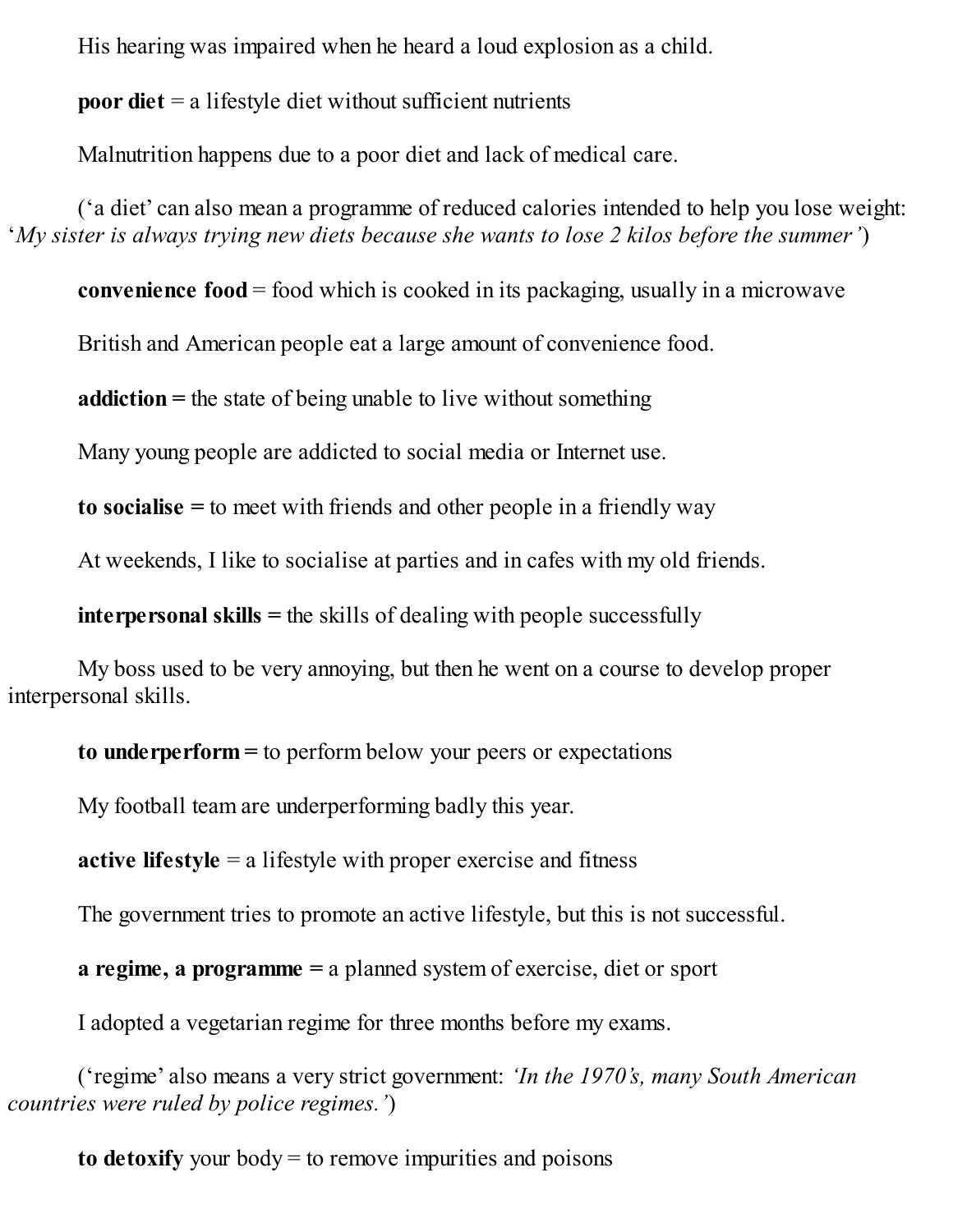I went to a clinic to detoxify because I was eating too much fatty food.

**sponsorship** = payment from a company to a sport or other activity in return for publicity Motor racing is often sponsored by energy drink brands.

**participation =** to participate in something = to join and take part in it

I participated in wrestling when I was at college, but then I gave up.

**competitive** = the adjective of 'competition'

Canadians are very competitive about ice hockey teams.

**ameliorating the physical effects** = to ameliorate = to make a problem less damaging The effects of his injury were ameliorated by extensive physiotherapy.

**remedies** = cures or answers to a problem or situation

There are many remedies for cold and flu available in pharmacy stores.

**an initiative** = a new programme or idea, usually in government or business

We need initiatives to tackle obesity, anti-social behaviour and delinquency.

**raise awareness** = to make people more aware of or caring about an issue

We organised a marathon to raise awareness of heart disease and ways to prevent it through exercise.

**health warnings** = notices on cigarette or alcohol packaging warning about the medical effects

Almost all countries have health warnings on tobacco these days.

**champions** = highly successful people in sport or business

Roger Federer is a champion tennis player, and a good role model too.

**figureheads** = people who represent part of society, officially or unofficially

The singer Adele is a figurehead for many young women these days.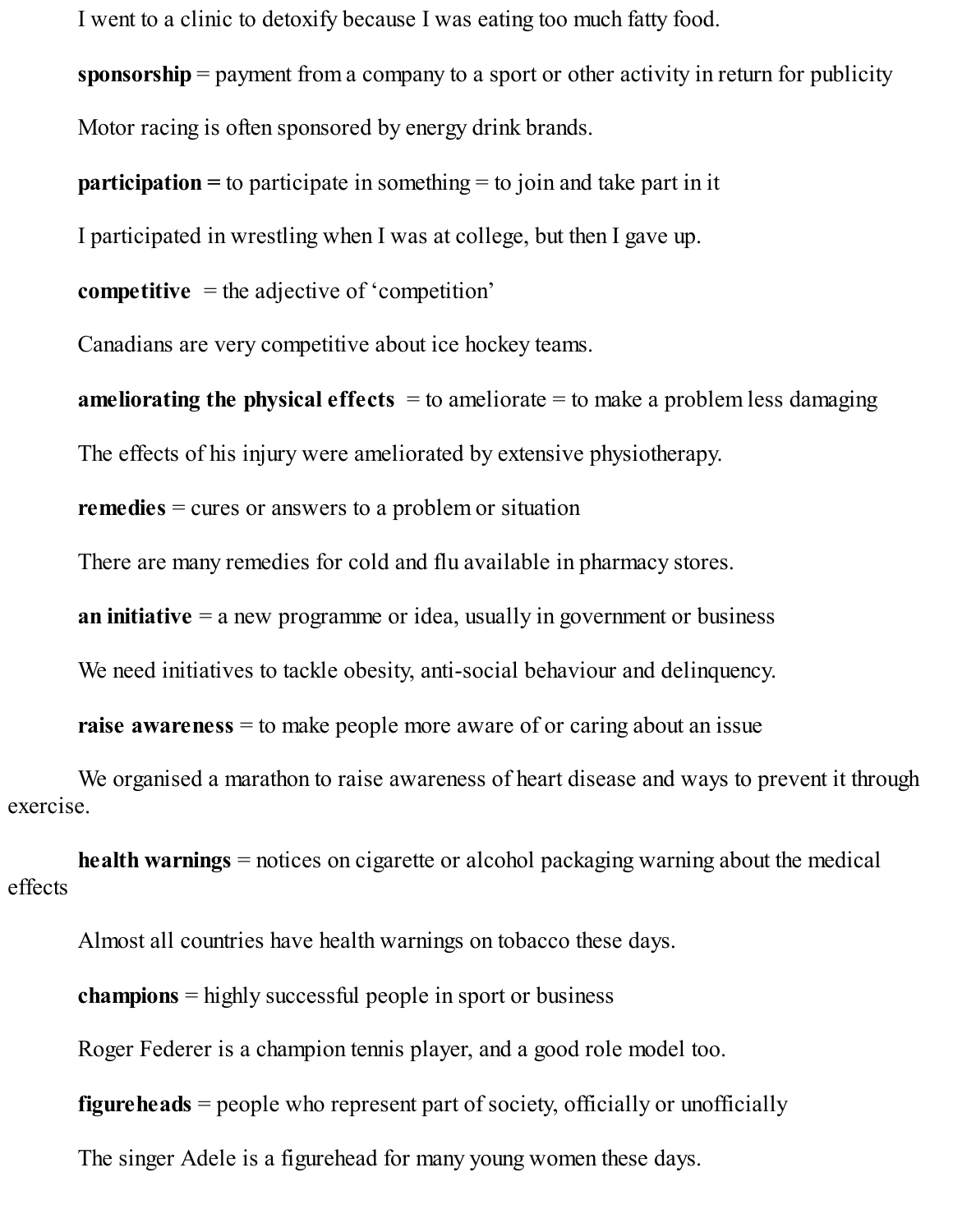**dependency** = the condition of relying on something in an addictive way The player was treated for drug dependency at a detox clinic in Paris. **pursuits** = hobbies or sports which people do for enjoyment Skiing and cycling are my main pursuits at weekends.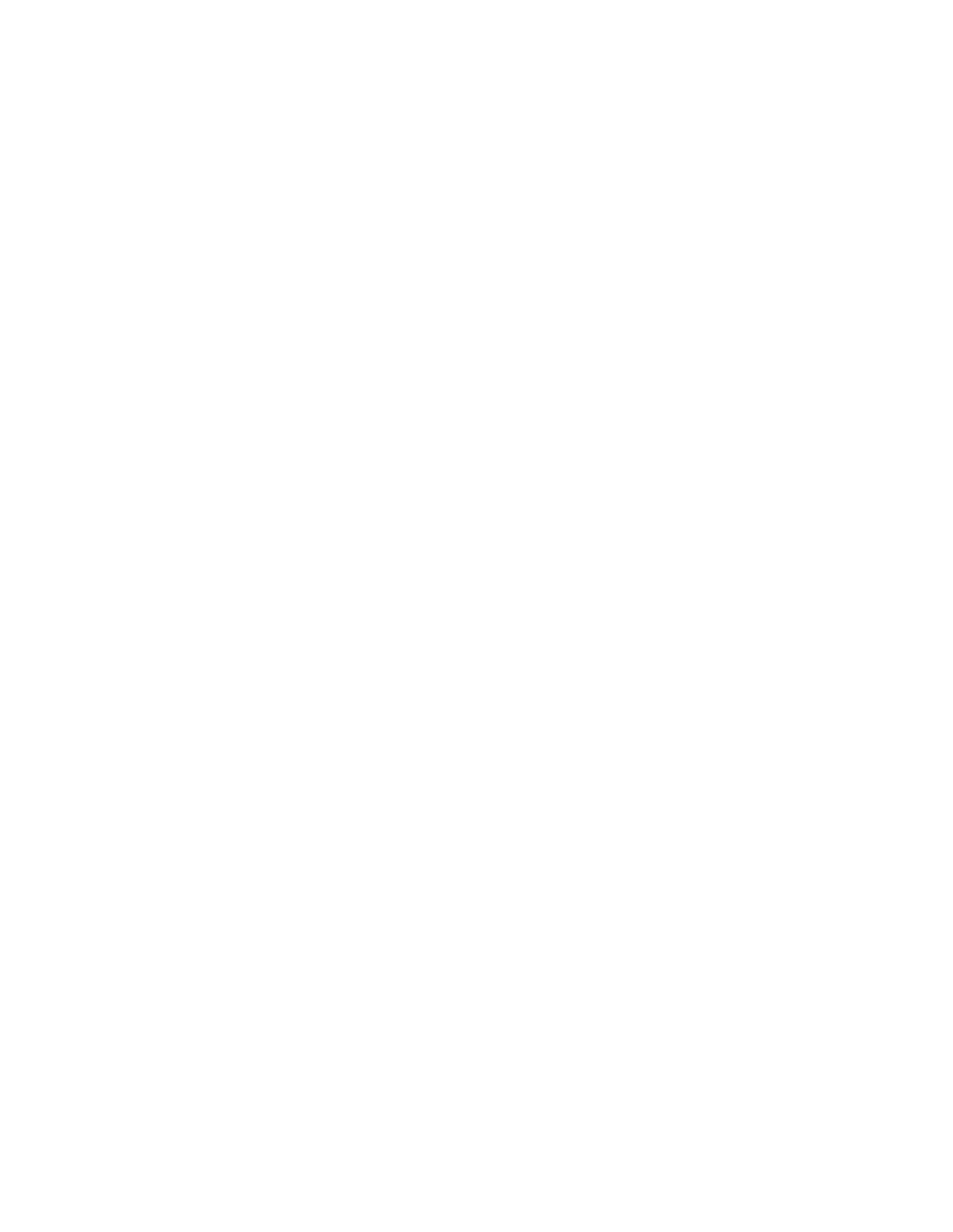# **Topic 7: Global challenges**

### About Topic 7

The **global challenges** topic includes economic issues, their impact on people and society, changes in demographics, movements of populations between countries and inside countries, long term trends in population and industry, severe global problems such as famine, drought and malnutrition, and also the possible causes of all these issues, their effects and possible solutions to them.

There are often connections between this topic and the other topics, especially **4 Nature, the environment and energy, 8 Cities and infrastructure, 9 The countryside and agriculture, and 10 Government and the authorities.** This means that you may sometimes need to combine vocabulary from two (or possibly three) topics to answer a Task. For example, a Task may ask about the effect of economic problems on the countryside, and you would then use vocabulary from Topics 7 and 9.

#### Topic 7 example Task

*'Unemployment remains the biggest challenge to school-leavers in most countries' How far do you agree with this assessment? What other challenges face young people today?*

*(school-leavers = young people who leave school without going on to further studies.)*

#### Explanation of the Task

This is another Opinion>Personal viewpoint type essay (it asks how far you agree with an idea.) You should introduce the topic and give your opinion in the introduction, then explain why you have this view. You should briefly consider the opposing view, then restate your opinion in the conclusion. This particular Task has an extra element, which sometimes happens in Task 2: it asks you to suggest some other challenges also. You should combine these ideas in the main body of the essay, as in the example below.

#### Band 9 model essay

Youth unemployment is certainly a worrying **challenge** for most countries, especially at a time of **economic instability** and **social unrest**. However, to say that this is the largest **issue** is to overlook a range of equally **pressing matters,** as we will discuss now.

It must be admitted that **joblessness** can undermine a young person's **economic prospects** and consequent **social mobility.** Nevertheless, this issue can be ameliorated by coordinated action between the state and the **private sector,** as we have seen, for instance, in Canada recently. When this is realized, we can see that other concerns are at least as serious.

Foremost among these is perhaps the issue of age **demographics**, whereby young people bear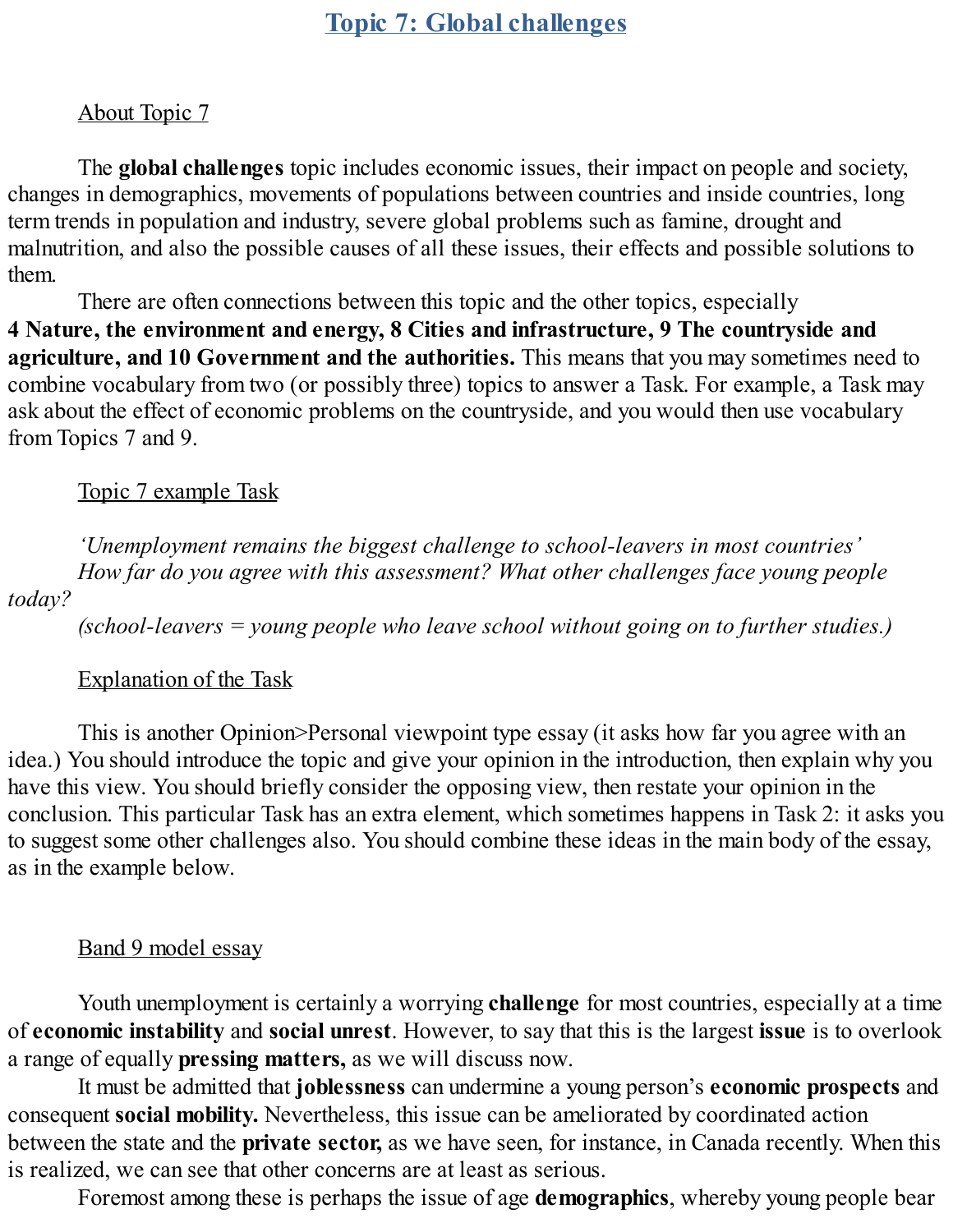the burden for an increasingly elderly population with high **longevity**. This means that young people will pay higher taxes and work longer hours, possibly forcing them to **migrate** to countries where this pressure is lower. The effect of this is the '**brain drain'** situation which can be seen in southern Europe, where young, ambitious people prefer to leave their countries altogether, exacerbating the problem for those remaining.

Furthermore, we must remember that a substantial proportion of young people globally face **existential threats** such as **famine, drought** or **outbreaks** of disease. These problems are often caused by (or are compounded by) **civil war, political instability** or the **corruption** of people in power locally. Such risks are a danger to their safety in addition to their **livelihood**, and so would appear to be far more serious than unemployment.

To conclude, it seems logical to accept that joblessness is a major challenge for young people. However, persistent trends in demographics among **developed countries** and the presence of physical dangers in **developing countries** should be regarded as at least as severe.

(290 words)

Explanation of the topic vocabulary and examples in Speaking

**a challenge** = a problem or difficulty to be faced

The West faces many challenges due to its ageing population.

**economic or political instability** = a rapid, unmanaged change in a country's economy or political situation

Economic instability causes many people to move abroad to seek reliable work.

**social unrest =** riots, protests or fighting by the public against each other or the government

Social unrest is spreading from the countryside to the cities, and the police are not responding.

**an issue** = a topic, subject or question that must be considered

The issue of petrol price inflation is not often discussed in the media.

**pressing matters =** urgent, important issues

I could not go to the college reunion because of more pressing matters at home with my family.

**joblessness** = a synonym for 'unemployment'

Joblessness among older people is actually higher than among recent graduates.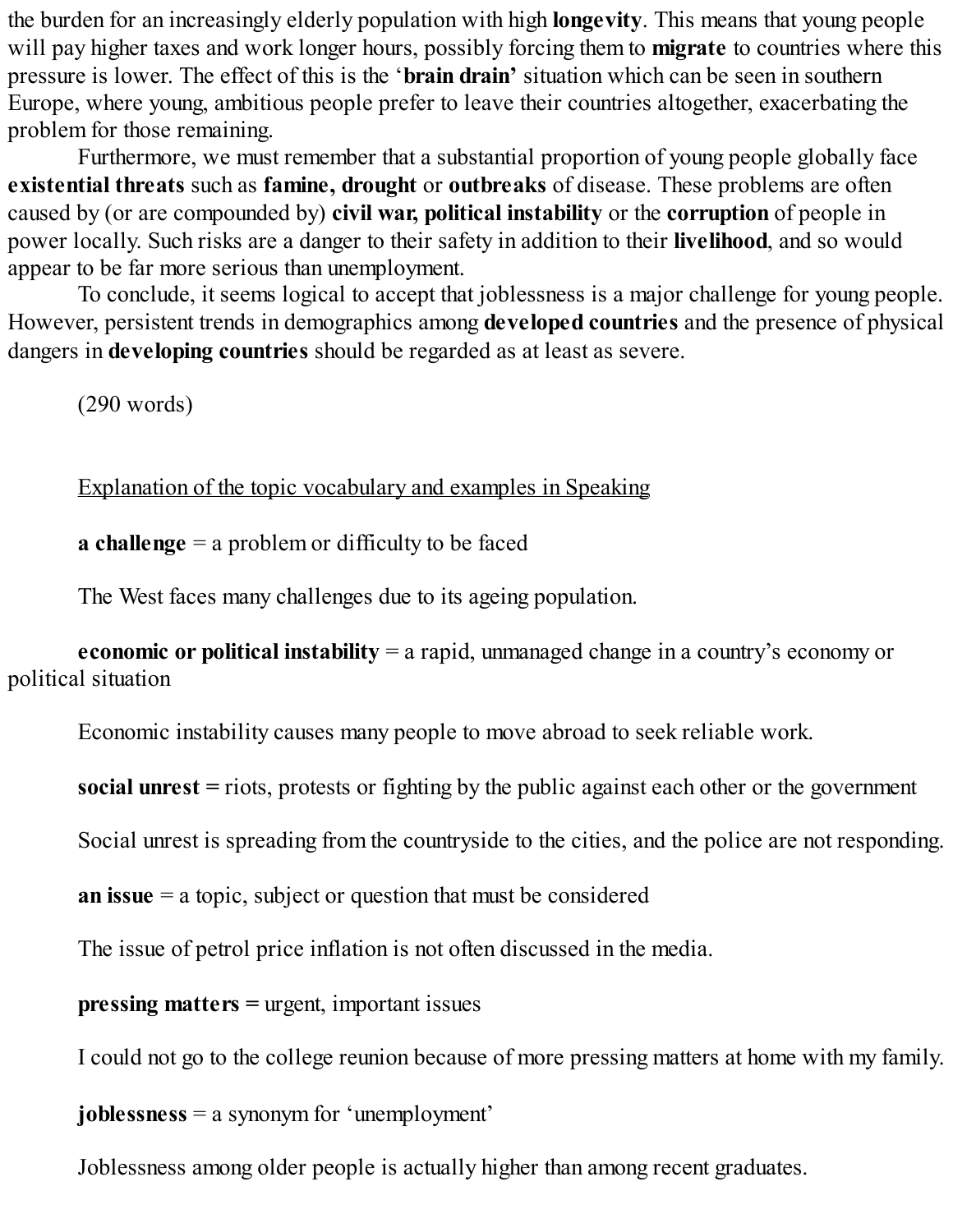**economic prospects** = the future possibilities for a national economy

The economic prospects for very small countries are quite positive these days.

**social mobility =** the ability of people to progress in terms of salary, lifestyle and social status

The greatest aid to social mobility is good education and training.

**the private sector =** private businesses, as opposed to 'the public sector' meaning stateowned or controlled services

I definitely want to work in the private sector after I graduate. It is a more stimulating environment than the public sector.

**demographics =** the changes in society in terms of age, income, numbers, origins and location in a country

Demographic changes in Scandinavia have been dramatic, with substantial immigration and an ageing indigenous population.

**longevity** = the tendency to have a long life expectancy

Japanese people have perhaps the highest longevity in the world.

**to migrate** = to move permanently between countries

Migration within the Eurozone is a highly controversial issue at present.

'**brain drain'** = the tendency for intelligent or successful workers to migrate out of a country (usually expressed in quotes '')

Southern Europe is experiencing a high 'brain drain' these days, because of the lack of economic prospects.

**existential threats** = a threat to existence or life

The economy of my country faces an existential threat from collapsing oil revenues.

**an outbreak =** the start of a widespread problem such as disease or conflict

The outbreak of Ebola is a great concern for doctors globally.

**civil war =** war between people inside a country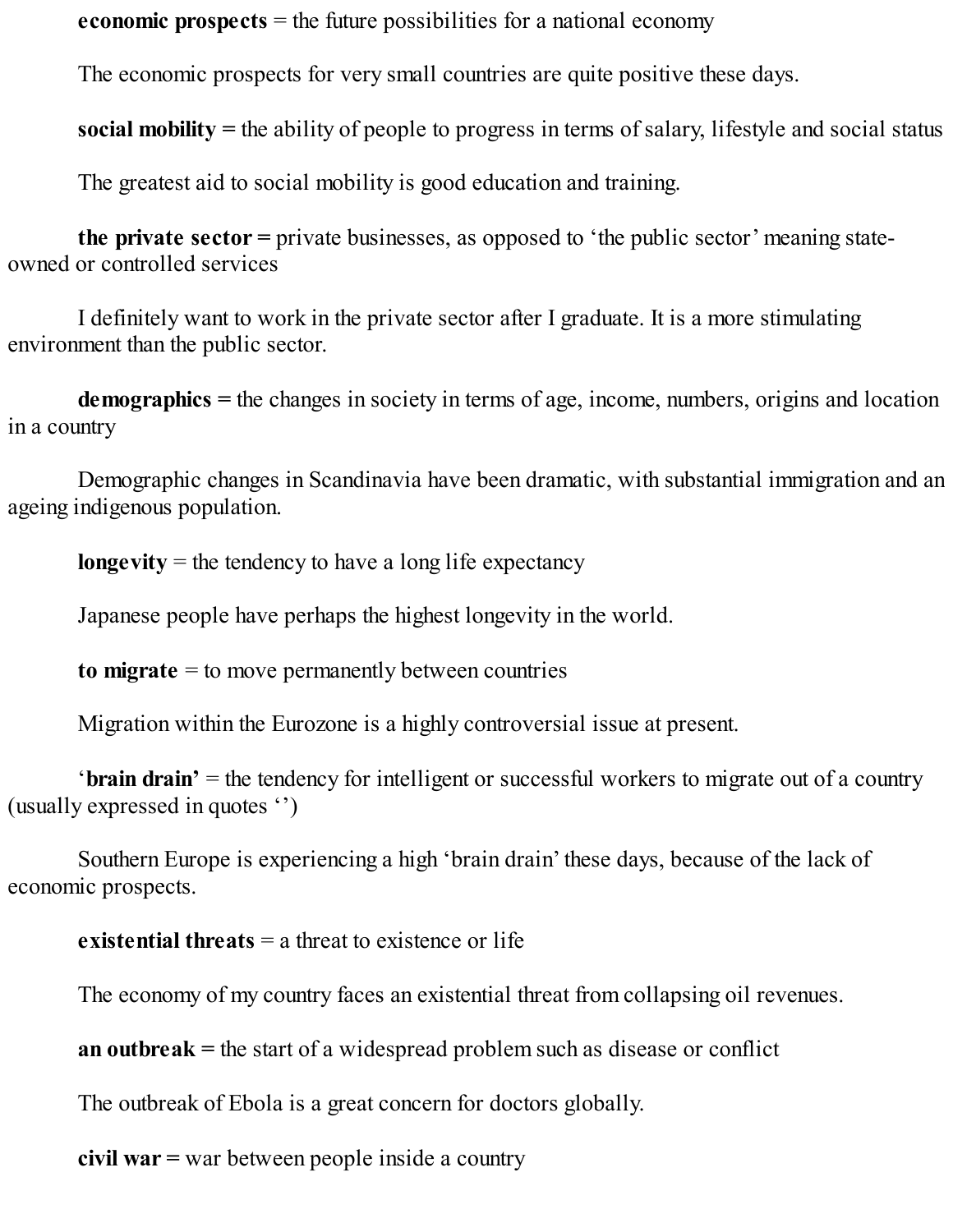It will take many years for our nation to recover from the civil war of the 1990s.

**livelihood** = the way a person makes a living

Many villagers sell handicrafts, as this is the only livelihood they can find.

**developed countries** = countries considered to have advanced economies, industries and social infrastructure

Developed countries contribute aid to those nations affected by famine.

**developing countries =** countries not generally considered to be fully developed yet

Illiteracy is a huge challenge for developing countries to overcome.

**\*\*\***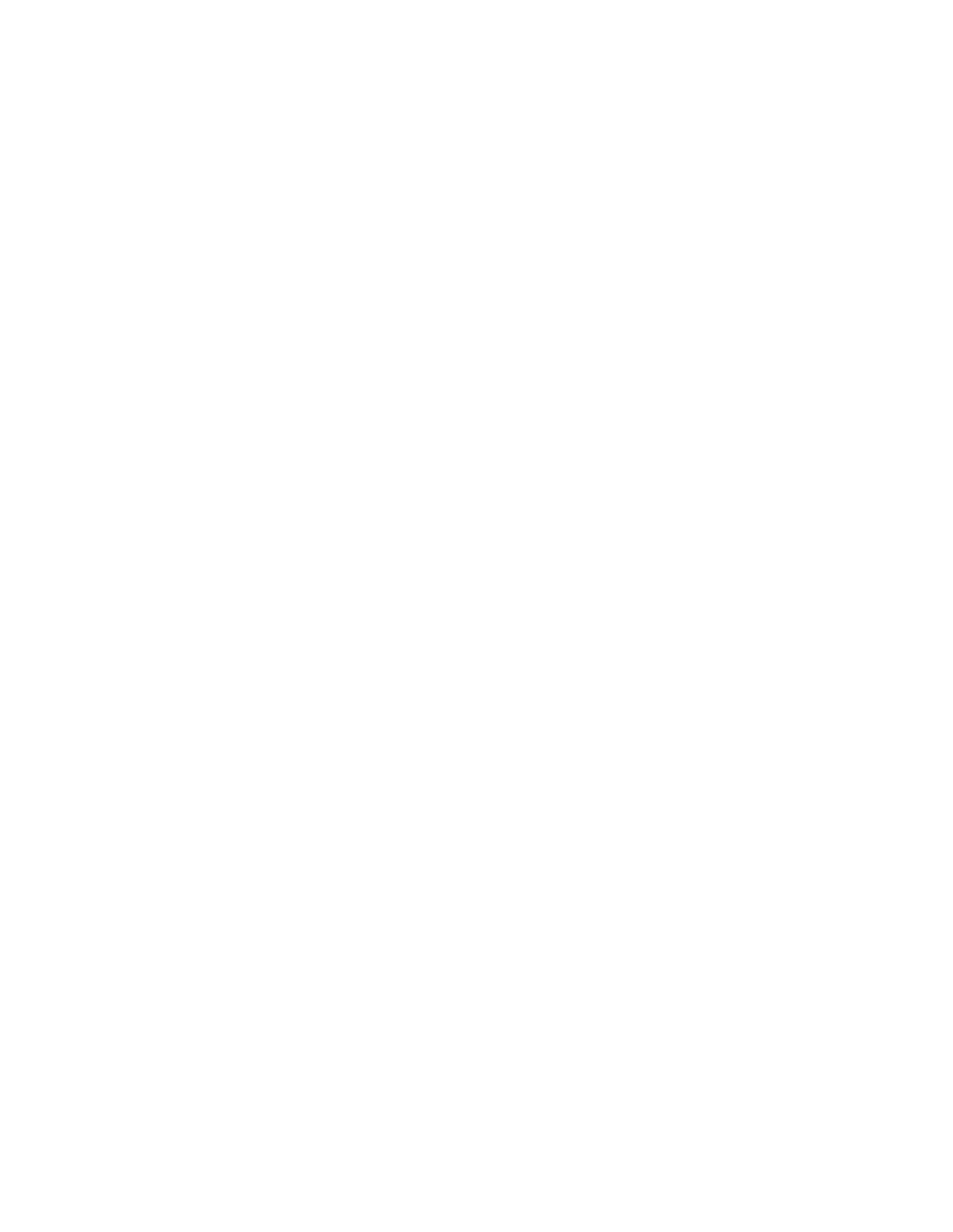## **Topic 8: Cities and infrastructure**

### About Topic 8

The **cities and infrastructure** topic includes the organisation of urban transport, communications and housing, trends in city life, social problems associated with cities such as overcrowding and petty crime, the growth of cities, possible future developments in city living, and comparisons of urban and rural lifestyles.

This topic is often used for Task 2 Ideas>problem/solution and Ideas>cause/effect type essays. There is also sometimes a connection to Topic **9 Countryside and agriculture,** so you may need to combine vocabulary from the two topics.

#### Topic 8 example Task

*Transport delays and long journey times are a widespread phenomenon in many cities today. What are the causes of this problem, and how could the situation be improved?*

#### Explanation of the Task

This is an Ideas>Mixed>Causes/solutions type essay. It does not ask for your opinion, but wants you to suggest some ideas about the causes of a problem situation and also some possible solutions. You should introduce the topic, describe two or three causes, then two or three solutions, and then summarise.

Task 2 sometimes mixes Cause/effect and Problem/solution Tasks in this way. You should read the Task very carefully to see if it is a 'mixed' type. The word 'problem' does not *necessarily* mean it is a Problem/solution Task!

#### Band 9 model essay

Transport is an essential part of **urban** life, and lengthy journeys are frustrating and expensive for those concerned. There appear to be two main causes of this, and several possible solutions, as we will explain here.

Perhaps the main cause is the lack of **investment or funding for infrastructure** in the form of **high-capacity public transport** and increased road space for private vehicles. This means that too many vehicles use the existing network, and **congestion** is inevitable. We see this in most large cities globally, such as London or Tokyo. Many **conurbations** also lack finance for **transport hubs**, such as integrated road and rail **facilities** which could connect public and **private transport**, thus reducing **bottlenecks**. A further cause seems to be the problem of **overcrowding** in cities, whereby people migrate from the **hinterland** and **settle** in urban areas, putting strain on **amenities**, housing and above all on transport capacity. This means that an already stretched system is often pushed to a critical point, causing cancellations and breakdowns in the technology used, especially in situations of **urban sprawl** such as in Latin America.

Regarding potential solutions, probably the main remedy would be to encourage investment in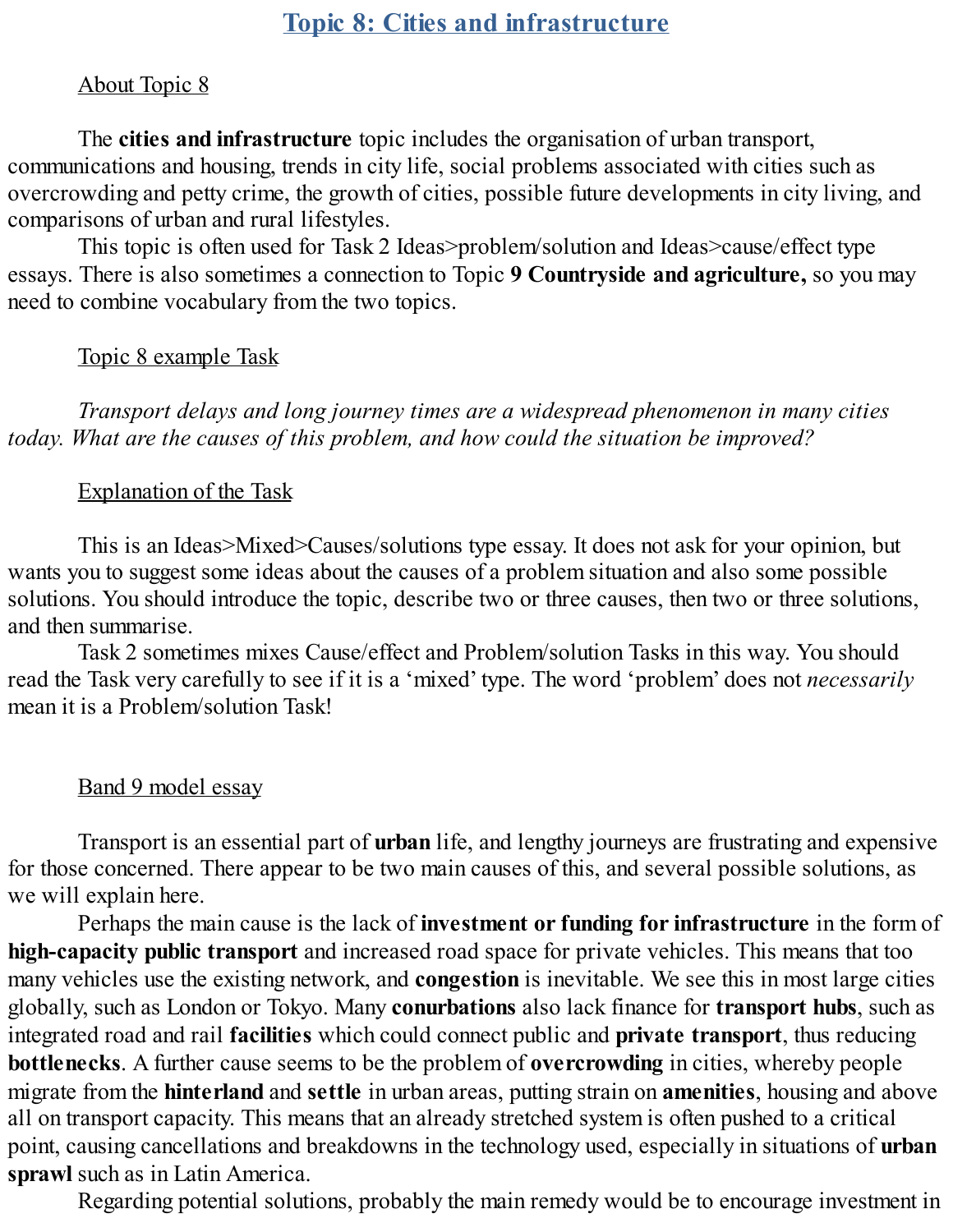better infrastructure, for example through subsidies or **public-private partnerships** as was tried successfully in Germany during the 1990's. This enhances the network and fosters a sense of **civic pride**, to everyone's benefit. Another solution may be to use **tax incentives** to allow more **home working**, so that there is less need to **commute** from the **suburbs** to the **inner city** for work. A final response might be the development of more flexible patterns of transport, such as **communal carpooling**, which would reduce reliance on existing systems and vehicles.

In conclusion, it seems that **outdated** infrastructure and overcrowding are the key factors behind our transport frustrations. Possible solutions would involve better funding, and also **innovations** in ways of working and travelling to reduce the **burden** on the system.

(311 words)

Explanation of the topic vocabulary and examples in Speaking

**urban** = adjective meaning 'about cities'

Urban crime is a great concern for the authorities in most countries today.

**investment or funding =** money to pay for an activity, either from government or business

My home town secured investment from a charity for a new stadium, and funding from a local company for sponsorship.

**infrastructure** = the physical and system organisation of a city, area or country, especially in terms of transport and communications

The UK railway infrastructure dates back to the 1860's in many places.

**high-capacity =** able to handle high volumes of goods or people

Sea container ships are high-capacity international freight providers.

**public transport** = transport such as buses and trains funded by the state (as opposed to 'private transport'such as cars owned by individuals)

I usually get to work by public transport, even though it's very crowded.

**congestion** = situation of too much traffic, causing delays (the phrase 'traffic jam' is not generally used in Academic English)

I have to leave home very early in the mornings, because of the congestion on the way to my college.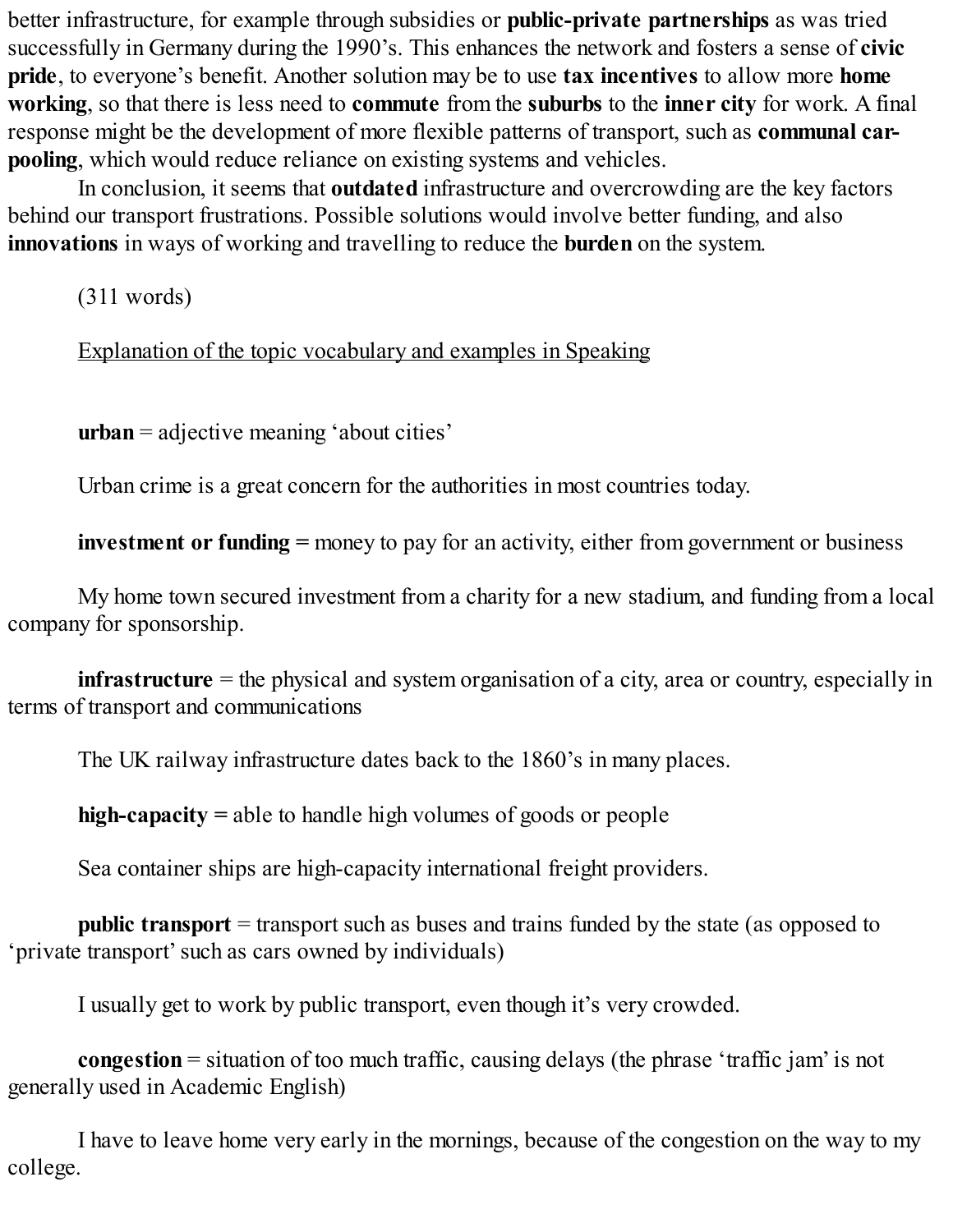**conurbations** = very large cities which have absorbed other towns

Sao Paolo is a huge conurbation in Brazil, and is still expanding.

**transport hubs =** centres where many routes converge

Heathrow airport is the largest transport hub in Europe.

**facilities** and **amenities =** places providing any service to the public, either private or public sector

My home city has many amenities such as swimming pools and parks, and several facilities for elderly people such as care homes.

**a bottleneck** = a place where congestion regularly happens

The connection from a motorway to a local road is always a big bottleneck.

**overcrowding** = a situation where too many people try to live in one place

Hong Kong has managed its overcrowding problem very skilfully.

**hinterland** = the area around a city affected by its development

I live in the hinterland of our capital city, where we regularly go for shopping and for work projects.

**to settle in a place =** to move and live there permanently, usually with work and a family

I was born in Asia, but my parents settled in the USA when I was very young.

**urban sprawl** = the situation where a city expands and buildings are constructed without control or laws

Urban sprawl has resulted in the rapid expansion of many Asian cities, with resulting damage to the environment.

**public-private partnerships =** projects funded jointly by the government and business, to reduce the cost to the taxpayer

My country has just installed a new tunnel under the central mountains, run by a public-private partnership.

**civic pride =** the pride felt in the town/city where you live, its people and infrastructure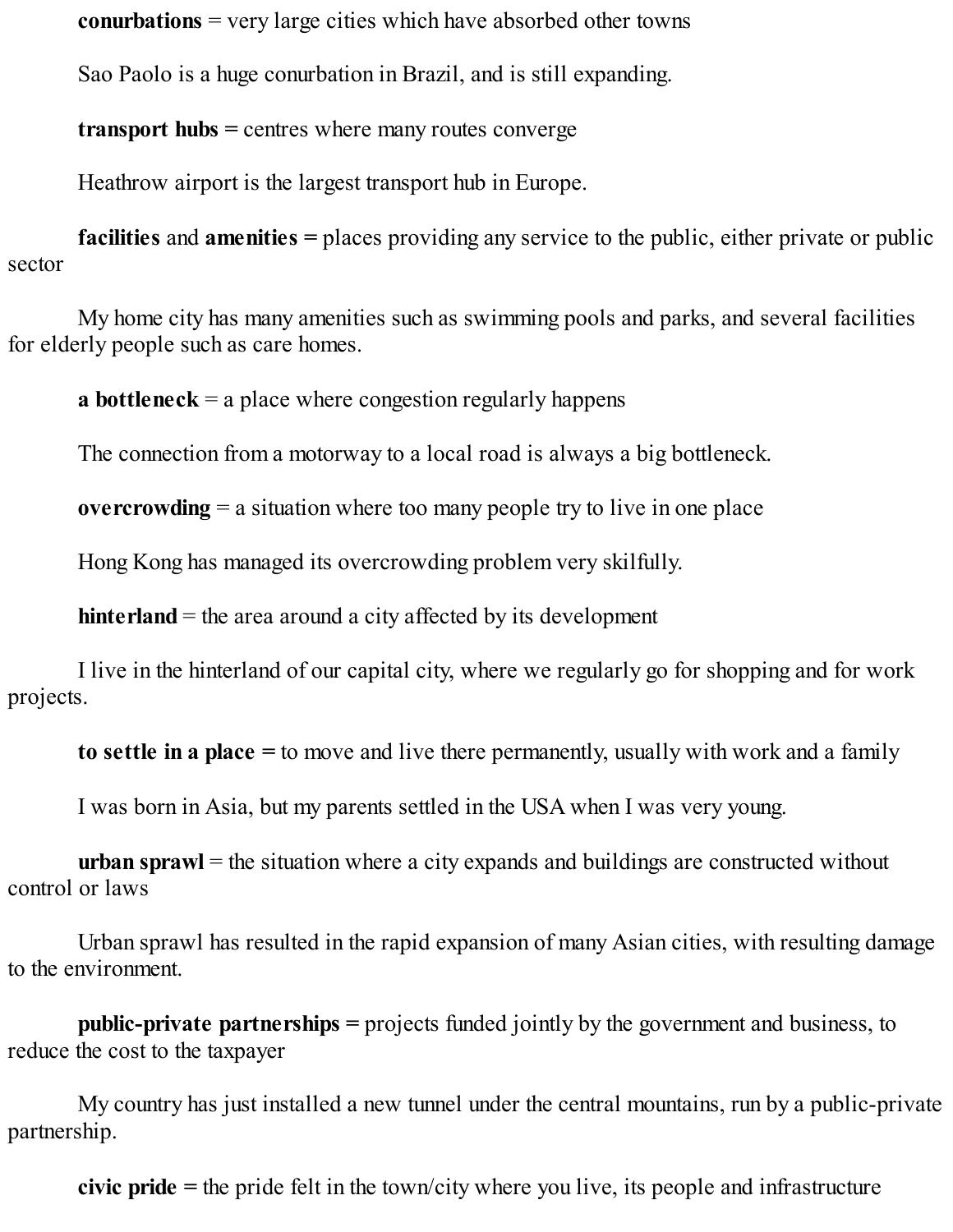As a symbol of civic pride, we built a new park zone with sports amenities and educational exhibitions.

**tax incentives =** reductions in tax to encourage people to do or buy something

We should use tax incentives to encourage more people to try using their own solar panels at home.

**home working =** working in your home for all or part of the week

Home working can be quite an isolated way to do your job.

**to commute =** to travel a long distance to work every day

I live in the suburbs and commute by train to the city centre.

**suburbs** = the residential areas around a city

Life in the suburbs can be rather boring, to be honest.

**the inner city =** the older, central part of a city

Inner city housing is often overcrowded and noisy.

**communal car-pooling** = a voluntary system for people to travel in a shared car, to reduce fuel use

I tried car-pooling, but it was difficult to arrange the journeys with three other people.

**outdated =** old-fashioned and not relevant today

I find that our political parties are very outdated these days.

**innovations** = new ideas or things (which are usually useful or exciting)

Mobile computing was one of the great innovations of the last ten years.

**a burden =** a weight or responsibility which is difficult to cope with

The burden of income tax is much too high these days for normal people.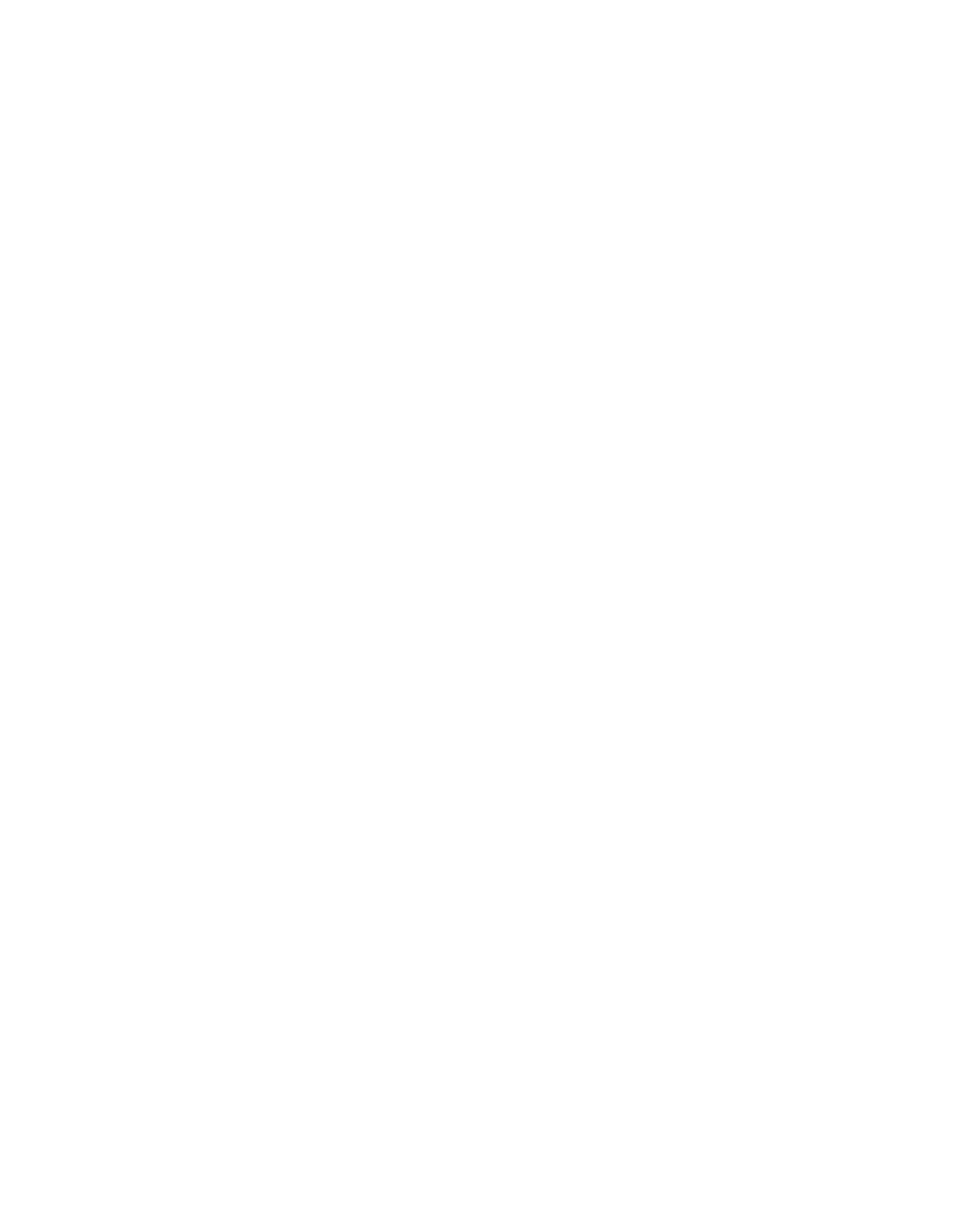# **Topic 9: Countryside and agriculture**

#### About topic 9

The **Countryside and agriculture** topic covers social and physical changes in the countryside, rural versus urban lifestyles, ways of using the countryside, and methods of farming including animals and crops.

It may seem surprising, but agriculture is actually one of the most common topics in IELTS across the Writing, Reading, Speaking and Listening tests. This means that you should definitely learn to use agriculture vocabulary as part of your exam preparation, even if the subject is not personally interesting for you.

#### Topic 9 example Task

*It is sometimes said that the countryside of ers a high quality of life, especially for families. What are the arguments for and against families choosing to live and work in the countryside, for example as farmers? What is your own view about this?*

#### Explanation of the Task

This is an Opinion>Discussion type Task. You should introduce the topic, present two or three ideas on each side of the discussion, and then give your opinion in the conclusion.

The Task asks you specifically to think of families and the example of farmers, so you should include some ideas about this. Always check carefully to see if the Task has any extra or specific instructions such as this – if you miss these, it may affect your score badly.

### Band 9 model essay

There can be few choices in life more important than where to settle as a family, and the question of an urban or **rural** location is complex. There are strong arguments for and against living in the countryside, as we will discuss now.

On the one hand, it might be said that the countryside is rather a **backwater**, with fewer cultural amenities than a city in the form of museums, theatres and even sporting events. This may mean that families become isolated, especially as **rural depopulation** leaves fewer **country dwellers** in the area, as we see, for example, in central France. Added to this is the **scarcity** of schools and colleges, meaning that children may need to travel long distances for their education. Finally, career options may be more limited in the countryside for both parents and children, resulting in **rural unemployment** and long-term **rural poverty** in the worst cases.

Conversely, life in the countryside has rewards which go beyond **material considerations.** For example, the **abundance** of natural resources such as land, **wildlife forestry and water bodies** means that a comparatively simple life can be lived at a **subsistence** level. Many country residents are **self-sufficient smallholders** in this sense, safeguarding them from the changes in **the wider economy** which can **afflict city dwellers**. If the parents are farmers, children learn the importance of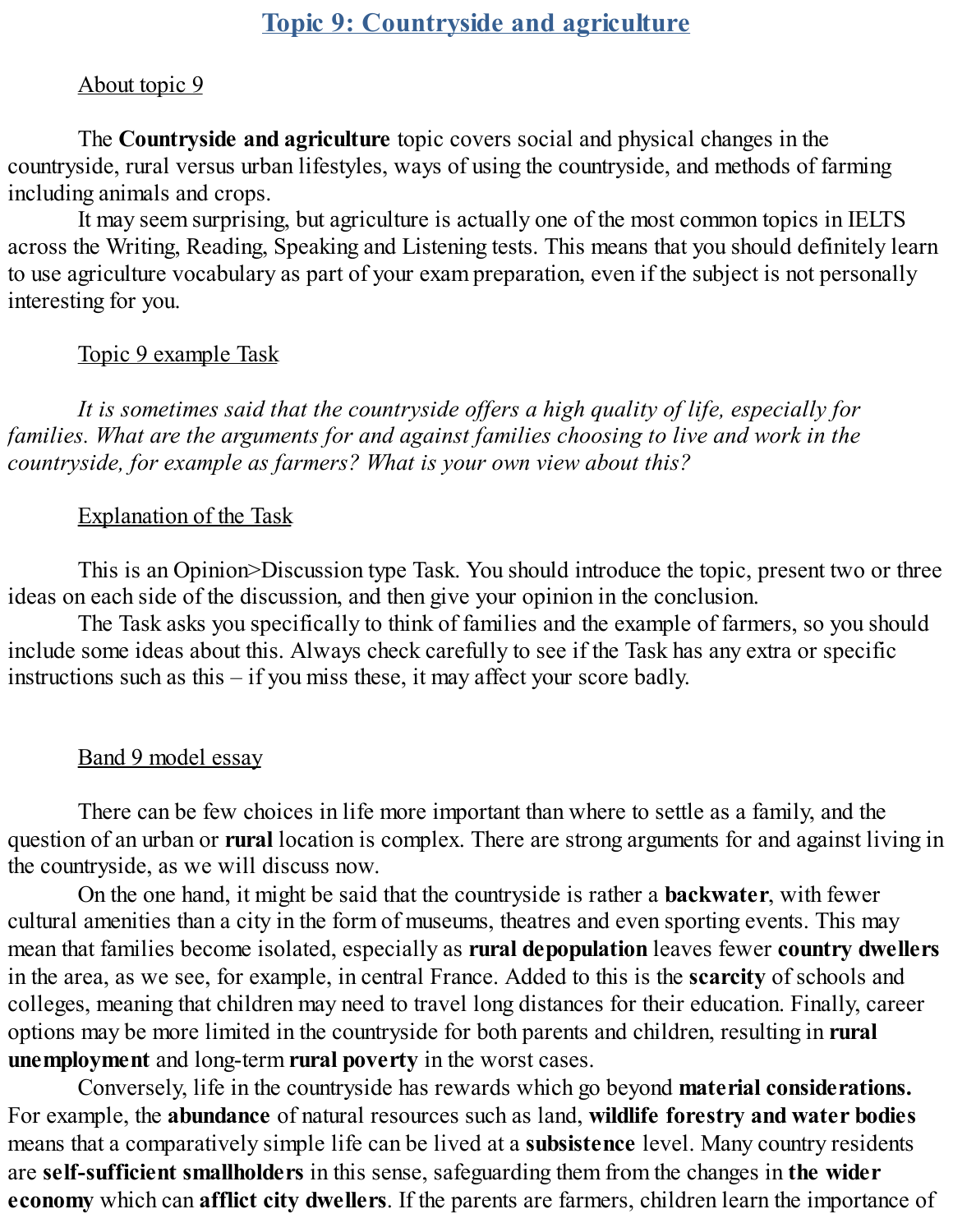**animal husbandry**, methods of farming such as **crop rotation and** irrigation, and generally may become more in tune with the natural world as a result. Finally, as technology enables children to undertake distance learning or **remote viewing** of cultural attractions such as museums, they should be less isolated from their cultural heritage.

Overall, it seems to me that quality of life in the countryside today is indeed quite high, with its advantages of resources, self-sufficiency and **environmental awareness**. This is especially true now that communications are reducing the risk of isolation in such **far-flung** communities.

(317 words)

Explanation of the topic vocabulary and examples in Speaking

**rural** = the adjective for 'countryside'

I come from a rural area originally, although these days I live in our capital city.

**a backwater** = an area of a country where little of interest happens

I used to live in an agricultural town, but frankly it was such a backwater that I moved to one of the larger cities.

**rural depopulation** = the long-term trend for people to migrate from the countryside to cities, leaving the rural areas with few people

Rural depopulation can cause huge problems with local infrastructure, as there aren't enough people to run the services and transport.

**country dwellers** = people who live in the countryside ('city dwellers' = people who live in cities)

My parents were country dwellers when they first married, but now we all live in a coastal town.

**a scarcity** = a lack or shortage of something

The worst problem I experienced in the countryside was a real scarcity of sports events and music festivals.

**rural unemployment** = unemployment affecting rural workers specifically

Rural unemployment has been ameliorated by innovative Internet start-ups.

**rural poverty =** being extremely poor in the countryside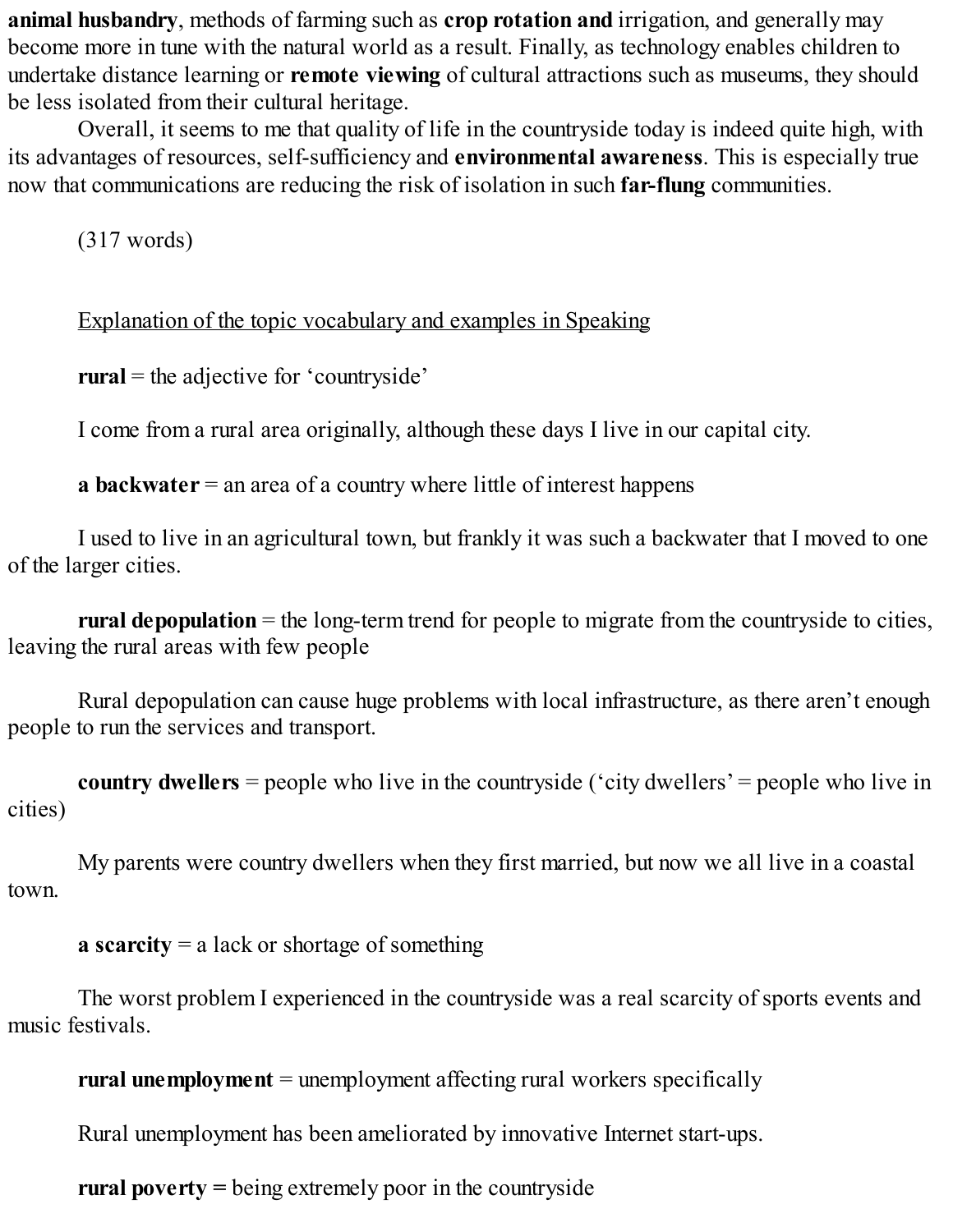Rural poverty is a long-term situation exacerbated by lack of infrastructure and training. **material considerations =** concerns about money and material possessions You can't only think of material considerations when deciding who to marry, I feel. **an abundance =** a very high level of supply or availability of something In the mountains, there's an abundance of wild flowers and goats.

**wildlife =** animals living naturally in the wild

It's surprising how much wildlife you can see in the suburbs in Australia.

**forestry =** the industry of growing and cutting trees

When I graduate, I want to work for a responsible forestry company.

**water bodies** = inland areas of water (rivers, lakes, reservoirs etc)

My country is very arid and has almost no water bodies.

**subsistence** = adjective meaning 'producing just enough to live on'

Subsistence farmers grow their own food but have little left to sell for profit.

**self-sufficient** = not needing to import or buy resources from outside the farm or country

During the war, our country became self-sufficient in crops and fuel.

**smallholders** = farmers managing very small farms, usually with their families

I worked on a project training smallholders in South America in how to lobby politicians for reform.

**the wider economy** = the national economy in a country

My business is growing, despite the decline in the wider economy.

**to afflict =** to affect (used for problems or diseases)

Many forests in my area are afflicted by wood disease which attacks the trees.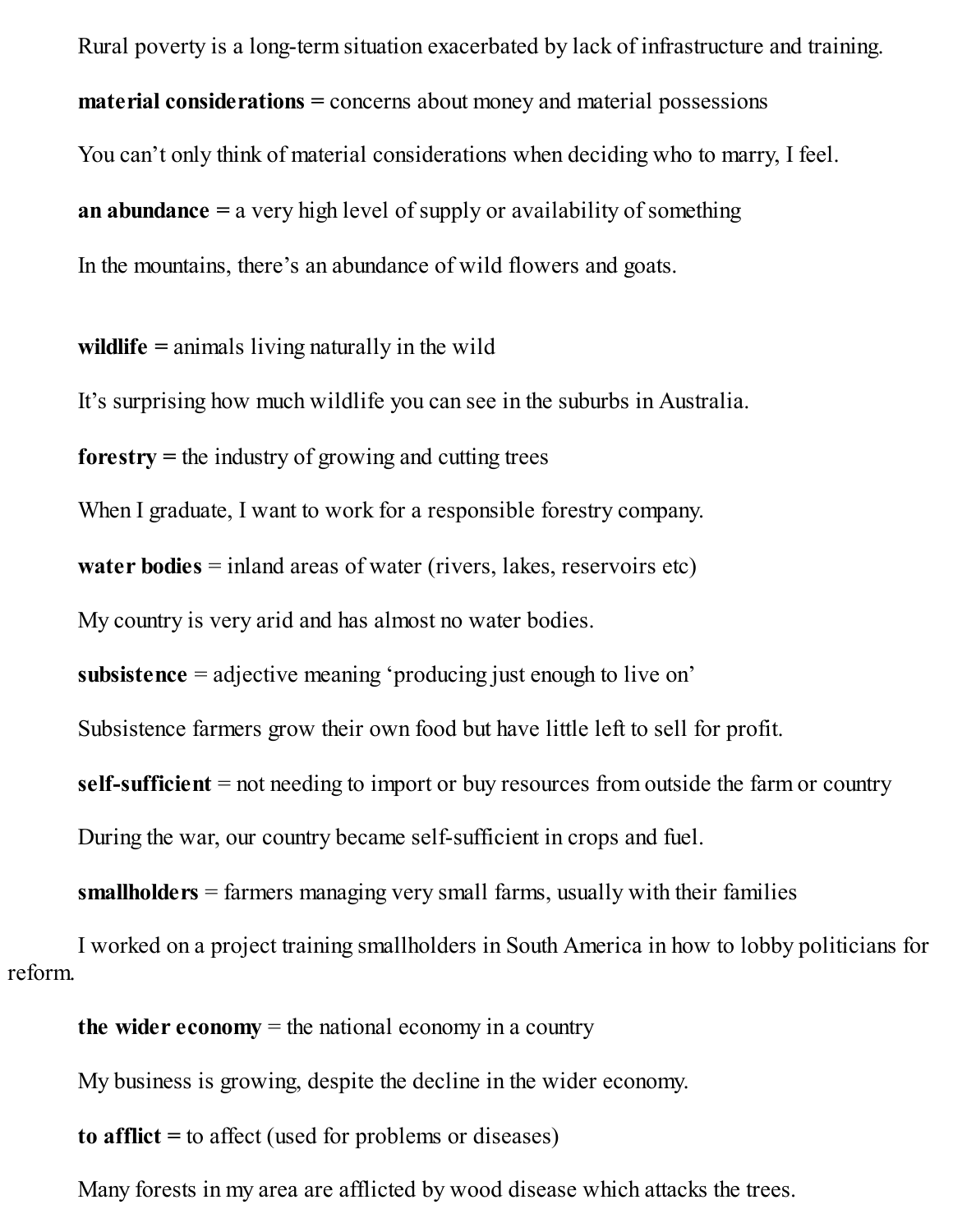**animal husbandry =** the skill of keeping animals

My sister studied animal husbandry at college and enjoyed it enormously.

**crop rotation =** the process of using different fields each year to keep the soil healthy

Some smallholders do not practise crop rotation, and so their land becomes infertile.

**remote viewing** = viewing places by Internet, not in person

I took a remote viewing tour of the Metropolitan Museum in New York, and found it very impressive.

**environmental awareness =** an understanding of environmental issues

Environmental awareness is part of the school curriculum these days for most children.

**far-flung** = remote or far away

My fiancé lives in a very far-flung village, but we keep in touch by Skype.

**\*\*\***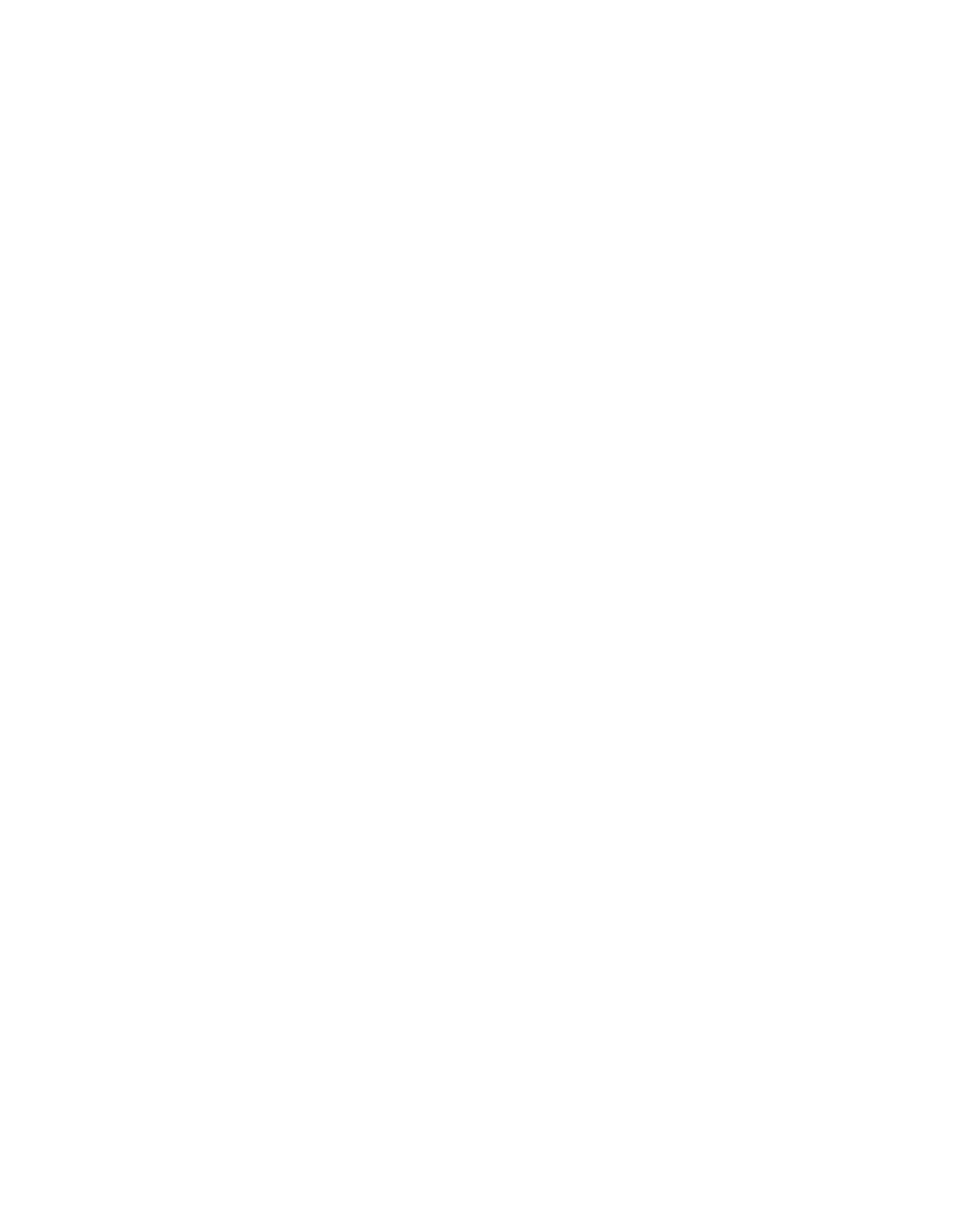# **Topic 10: Government and the authorities**

### About Topic 10

The **Government and the authorities** topic mostly includes law and order, crime and policing, justice and punishment. Occasionally the Task may refer to ways of managing public services, and relations between countries.

The Tasks may ask about public policy in terms of funding (Eg 'How should prisons be run – by governments or by private organisations?') but will not ask for your political views or about actual events in specific countries.

## Topic 10 example Task

*Some observers say that police of icers should be recruited from the communities where they work, so that they have local knowledge. Other people say that this is unnecessary, or even undesirable. Where do you stand on this debate? Is local knowledge essential in modern policing?*

### Explanation of the Task

This is an Opinion>Personal viewpoint Task. You should introduce the topic and give your opinion in the introduction, then explain why you have this view. You should briefly consider the opposing view, then restate your opinion in the conclusion. The Task has the specific instruction to decide if you think local knowledge is 'essential,'so you should refer to this as part of your opinion.

## Band 9 model essay

The need for effective, **trustworthy** police officers is **paramount** in society today, especially as criminals become more **devious** and creative. Regarding whether police should be locally hired, there is a case to be made on both sides of the debate.

Those who support local recruitment of officers point to the need for the police to understand the **minutiae** of the local community. For example, a community may have certain **frictions** or a history of a specific **grievance**, whether religious, political or otherwise. In such situations, the argument goes, the police need to show **sensitivity**, and also be able to anticipate the kinds of crimes that may be **committed**. Furthermore, local officers may find it easier to gain **informants** in the community, leading to stronger **evidence** at **trials**, higher **conviction** rates and a **deterrent** to crime through **sentencing, imprisonment, fines** or **community service** leading to **rehabilitation** of the **offender**.

On the other hand, it seems likely that officers from the community may in fact share some of the **tendencies** of the people they grew up with. For example, in countries such as Mexico, we see a high incidence of **corruption** among the local business and government community which is equalled by **bribery** among the police. A second objection is that local sensitivity may lead to the police failing to **enforce laws** fully, and effectively making exceptions for some offenders, which is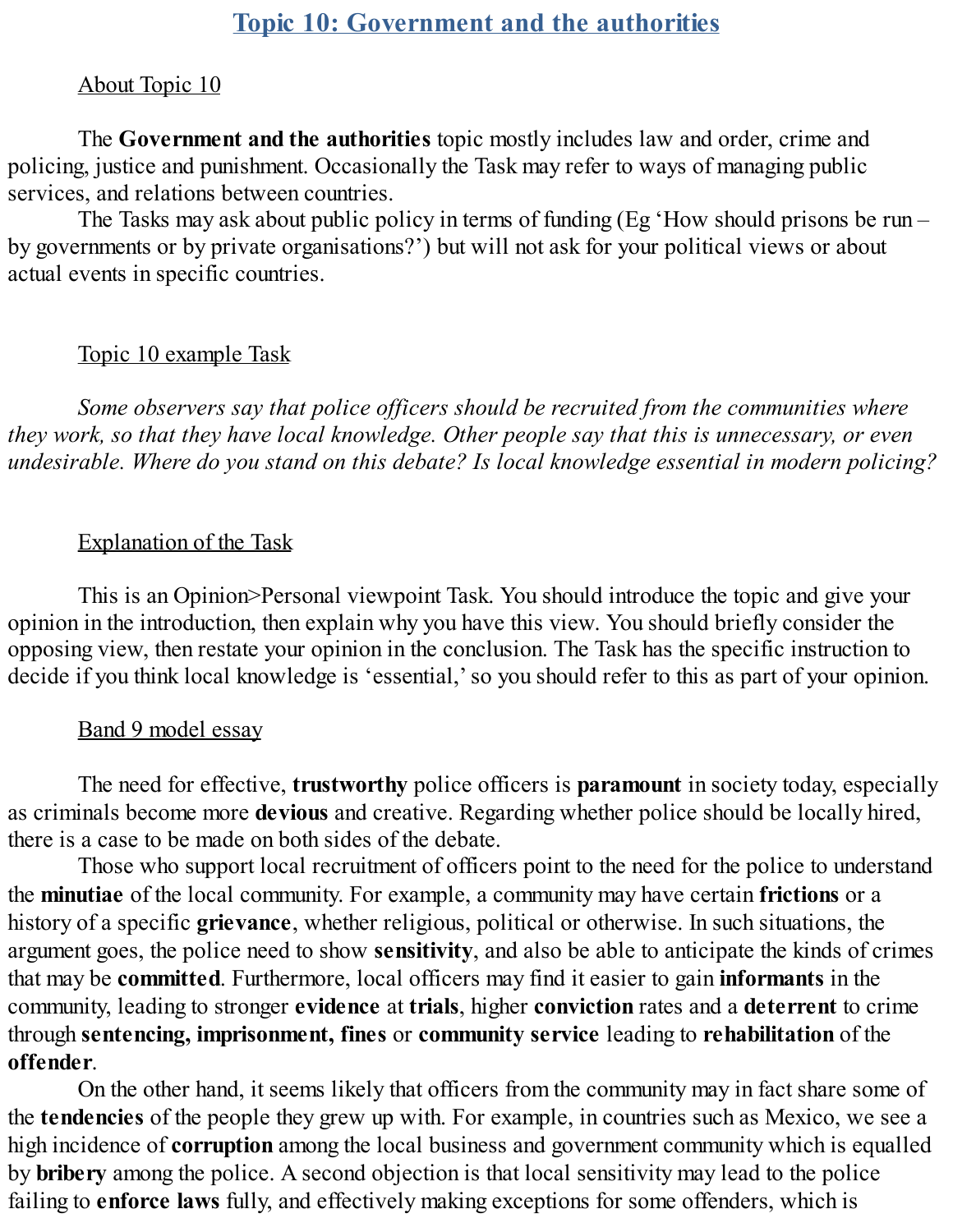**unequitable** towards **law-abiding** citizens. Finally, we must remember that police officers should have **transferable skills**, such as **lateral thinking** and **investigative** ability, which should **transcend** their background or the environment they are working in.

Overall, it seems to me that local knowledge is not absolutely essential for the police, whose skills should be effective in any **context**. Indeed, I agree with those who say that the risks of local recruitment **outweigh** the benefits, because of the danger of corruption and **over-familiarity** with potential offenders.

(318 words)

Explanation of the topic vocabulary and examples in Speaking

**trustworthy =** capable of being trusted

In most countries, politicians are regarded as untrustworthy and possibly corrupt.

**paramount** = of the greatest importance

It is paramount that we find a solution to the problem of Internet piracy.

**devious** = extremely clever in a dishonest way

Online criminals today are devious, and use many different methods to deceive their victims.

## **minutiae (pronounced 'my-new-shy') =** small details

Nobody really understands the minutiae of the new tax code.

**grievance** = an issue which makes people upset or angry for a long time

Some towns in the countryside have a grievance with central government because of land reform laws.

**sensitivity** = being alert to the circumstances of a specific group of people

Teachers should show sensitivity to students who have language difficulties.

## **to commit an offence/a crime** = to do it

The President committed murder when he arranged for his opponent to be assassinated.

**informants =** people who tell the police useful information about criminals in their area

The police paid the informant for information about who organised the riots**.**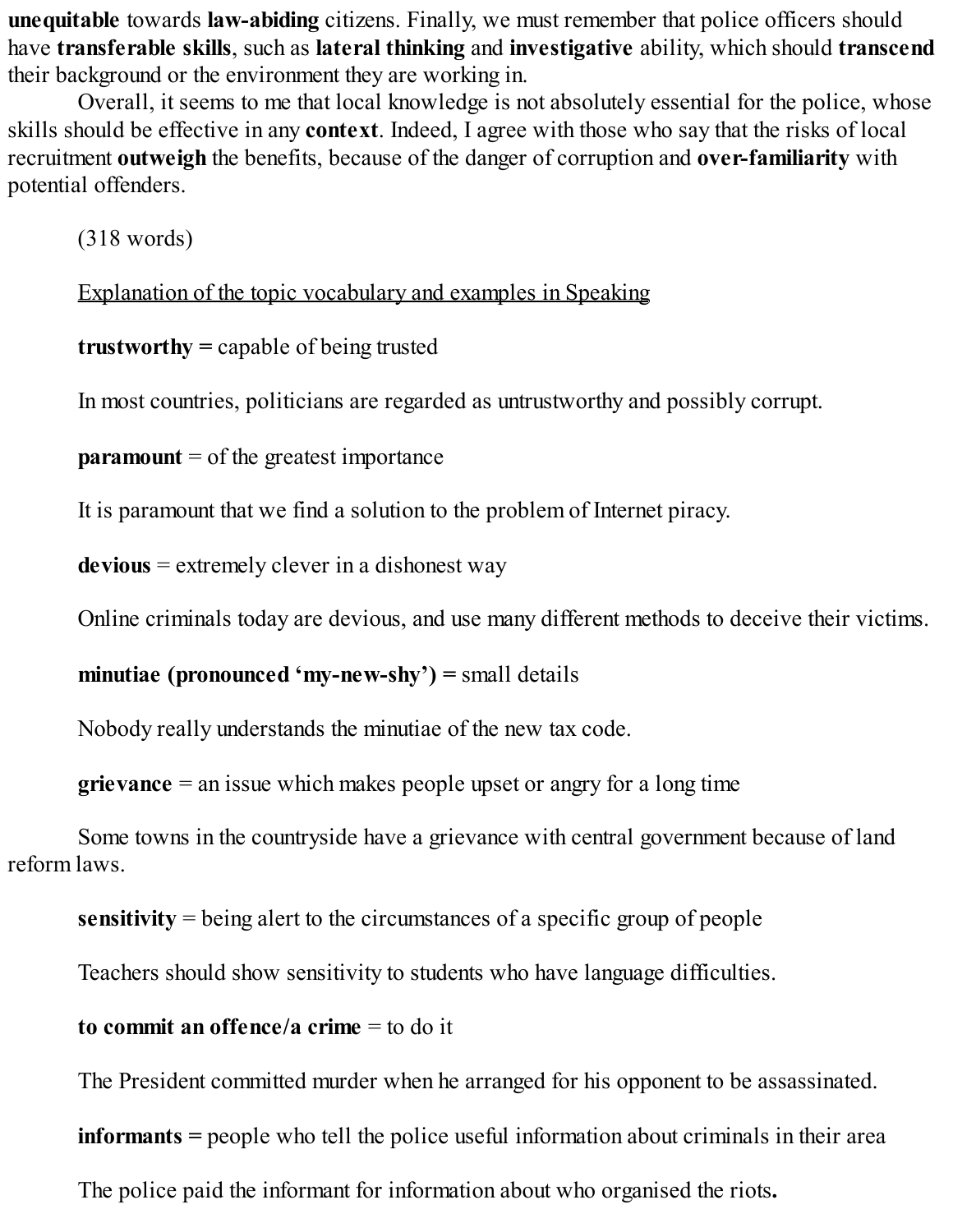**evidence** = material presented in court to prove that someone is guilty or innocent

The police had a lot of DNA evidence against her, but no witness statements.

**a trial = the legal procedure of** prosecuting someone for a crime

A murder trial can last for many weeks and cost millions of Euros to conduct.

**conviction rates** = the percentage of accused people who are convicted of (= found to be guilty of) a crime

Conviction rates for burglary are low; only about 30% of trials result in a conviction.

**a deterrent** = something that makes people *not* want to do something (verb = to deter)

We have a guard dog as a deterrent against intruders at night. It deters people from coming into our garden.

**sentencing** = the action of telling a convicted criminal what the punishment is  $(verb = to sentence)$ 

**Imprisonment =** punishment by being in prison

He was sentenced to five years imprisonment for the armed robbery of a shop.

**A fine =** money paid as a punishment

The fine for speeding in my country is about 200 Euros.

**community service** = punishment by doing manual work for the public

Her community service consisted of cleaning the town parks and sweeping litter in the streets.

**rehabilitation** = the process of changing a criminal's character so that he does not commit more crimes (verb  $=$  to rehabilitate someone)

Some prisons use music and drama to rehabilitate offenders. Others say there is no point in trying.

**an offender =** a person who commits an offence

The government should provide training for offenders in prison, so that they don't turn to crime again when they leave.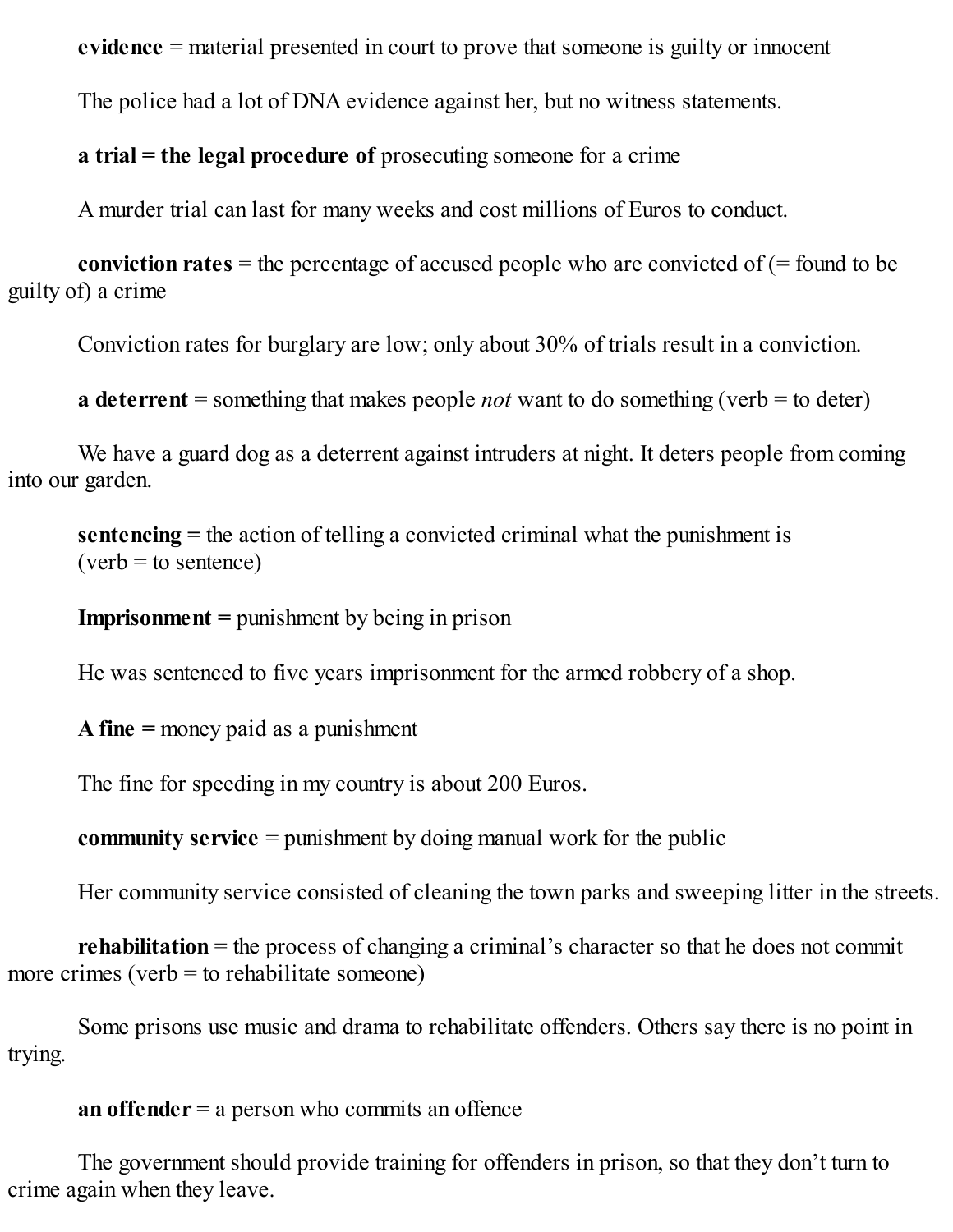**tendencies =** inclinations due to your character (usually negative)

Some young people in cities have tendencies towards graffiti and vandalism.

**corruption =** the crime when an official breaks laws to help people that he knows

Corruption is widespread in the police in some developing countries.

**bribery** = the crime of giving money to officials to get something done (verb  $=$  to bribe someone)

I had to bribe a customs inspector to get my luggage through the airport.

**to enforce laws** = to apply them to people

The police are not enforcing the laws about dropping litter in public. They should arrest more people for this.

**unequitable** = unfair or different for different groups

It is unequitable to arrest young people for speeding, but not older people.

**law-abiding** = following all the laws in a proper way

I am a law-abiding citizen. I never break the speed limit or any other laws.

**transferable skills =** skills that can be used in different situations

I have transferable skills which I use in both my professional career and my fund-raising work for charities.

**lateral thinking =** the ability to think creatively and in new ways

Facebook and Google are great examples of companies that have grown on lateral thinking.

**investigative** = adjective from 'to investigate' = to enquire about the causes of a crime or a problem

The police refused to investigate the Prime Minister, leading to accusations of corruption.

**to transcend** a situation = to be bigger or go beyond it

The need for reducing financial waste transcends the government – everybody should be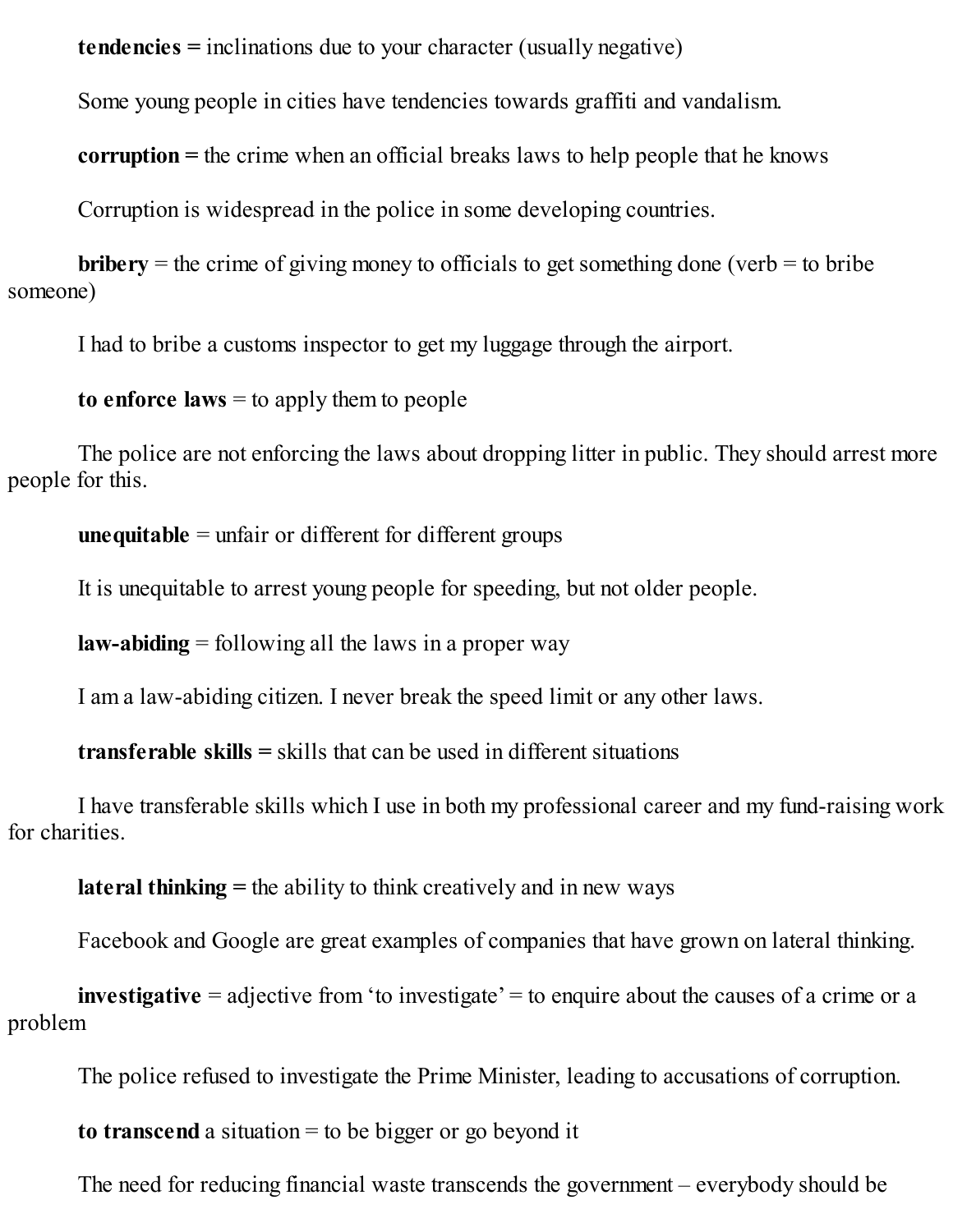spending money more carefully.

**a context =** a specific situation

Armed police evidently work well in the American context, but would be less effective in a British context.

**to outweigh** = to be more important than

The advantages of having a diesel car outweigh the costs.

**over-familiarity =** when an official is too friendly with the public

We should discourage over-familiarity between judges and lawyers, because it could lead to corruption.

\*\*\*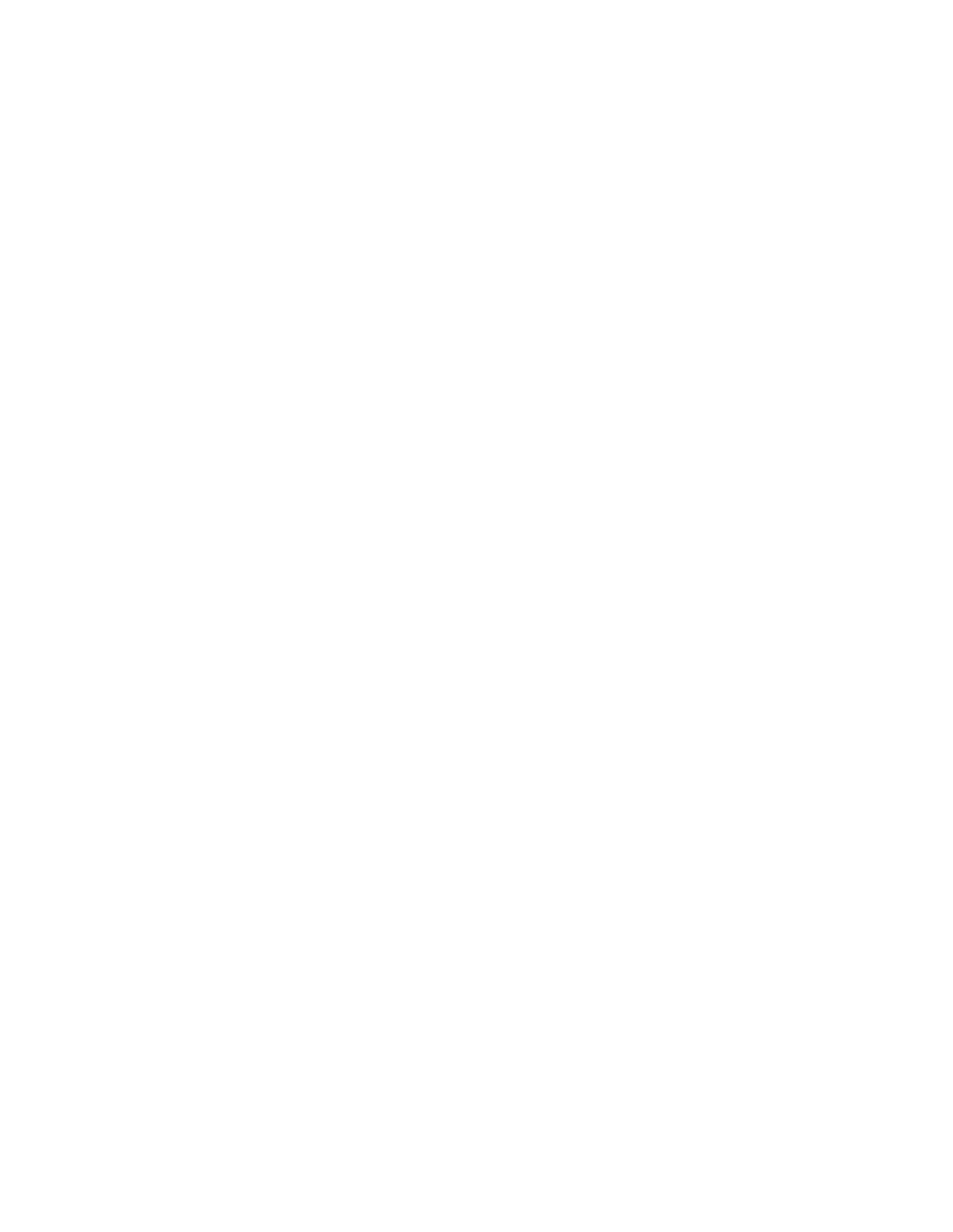## **Developing your IELTS vocabulary**

That completes our explanation of the ten IELTS topics. It's very important now to try to start using these words in your speaking and writing as much as possible.

In addition to reading this book, try to maintain an interest in the ten IELTS topics by reading articles, posts and stories on these subjects in the media. This will let you see further examples of how these words and phrases are used, and may also show you some further vocabulary which you can use. Reading about the topics will also give you evidence, examples and statistics which you can include in your IELTS essays and spoken answers, showing the examiner that you are well-informed and able to use sources to support arguments.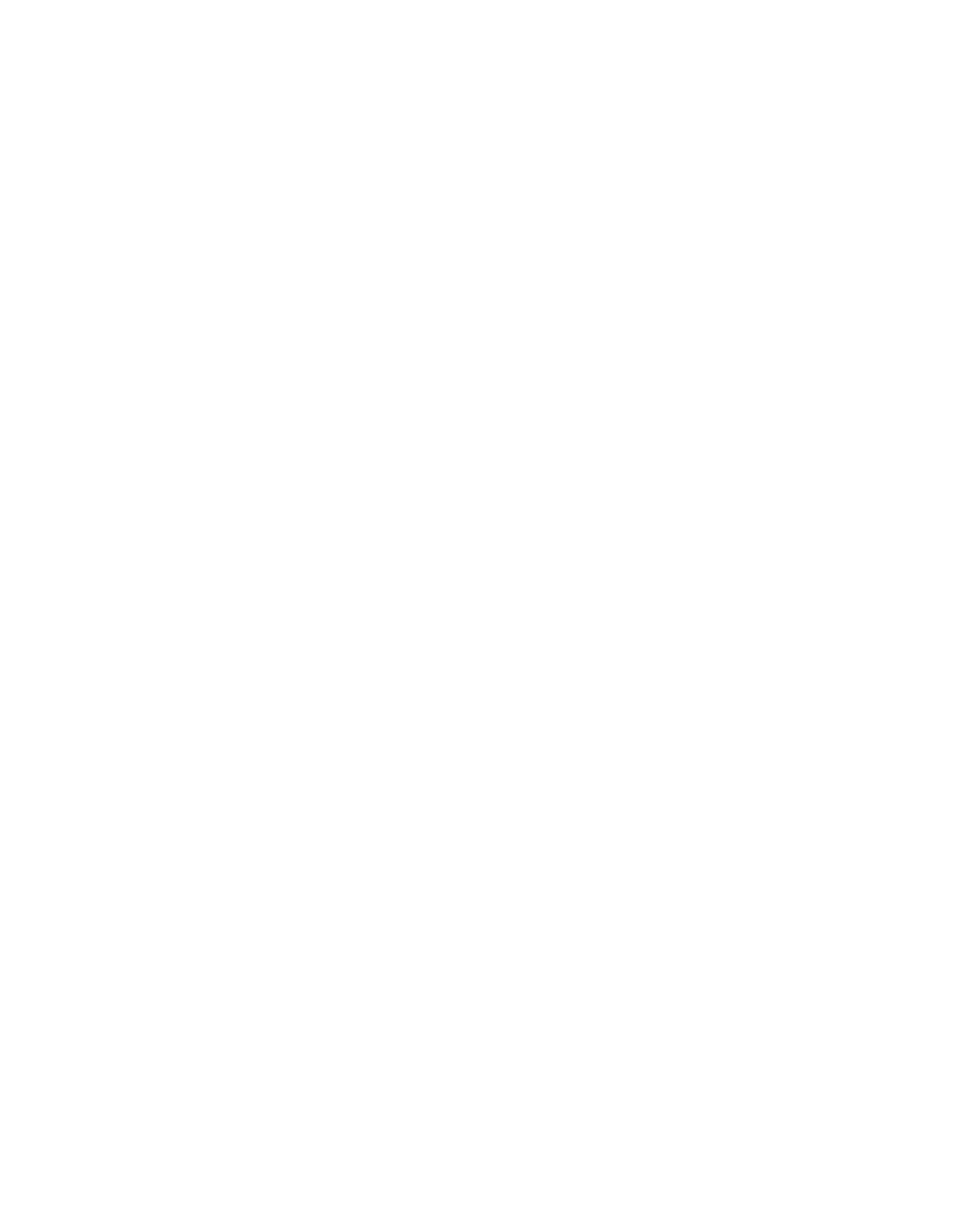# **Overview: The IELTS Academic Task 2 essay types**

There are two possible types of IELTS Academic Task 2 writing Tasks: OPINION Tasks and IDEAS Tasks. Let's explain the difference, because this is very important.

Firstly, there are OPINION Tasks, which ask for your opinion on a topic, such as whether you think something is good or bad. These OPINION Tasks take two forms.

Some of these are OPINION > DISCUSSION Tasks, which typically say *'Some people think that X is a good thing, while other people disagree. Discuss both sides and give your own view.'* Remember that the exact words used could be different (for example, it might say *'consider both aspects'* or similar) but the concept will be the same. In these OPINION > DISCUSSION Tasks, you should write about each side of the discussion, and finally give your opinion at the end of your essay.

The other type of OPINION Task is the OPINION > PERSONALVIEWPOINT Task. These Tasks typically say *'X is a good thing. To what extent do you agree with this statement?'* Again, the exact words will often vary (for example, it might say *'Many people support the suggestion of X. How far do you support this proposal?'*) but the concept will be the same. In these OPINION > PERSONAL VIEWPOINT Tasks, you should state your personal viewpoint at the *beginning* of the essay, and then explain why you have this opinion.

The second type of Task are IDEAS Tasks, which ask you to think of some ideas on a topic (such as the reasons for a problem or some ways to solve it) or to evaluate a situation. In these IDEAS Tasks, you will get high marks for thinking of a number of ideas on the topic, but you will lose marks if you give a strong personal opinion.

The common IDEAS Tasks are IDEAS > PROBLEM/SOLUTION, IDEAS > CAUSE/EFFECT and IDEAS > EVALUATE.

Sometimes, an IDEAS type Task will mix different elements, for example by asking you about Problems and Effects or about Causes and Solutions.

This book has examples and explanations of all these types.

In the exam, you should analyze the Task carefully *before* you start writing, to make sure you understand which type you need to write. Ask yourself: is this an OPINION or an IDEAS Task? Is it asking me to give my personal view, or is it asking me to think of some ideas on a topic? Which type of OPINION or IDEAS Task is it? Then you should spend a few minutes planning your essay with some simple notes.

Don't try to write anything very different in structure from the models in this book. These model essays are exactly what the examiners want to see from you. Read our model essays, and then practice writing your own essays in a similar way.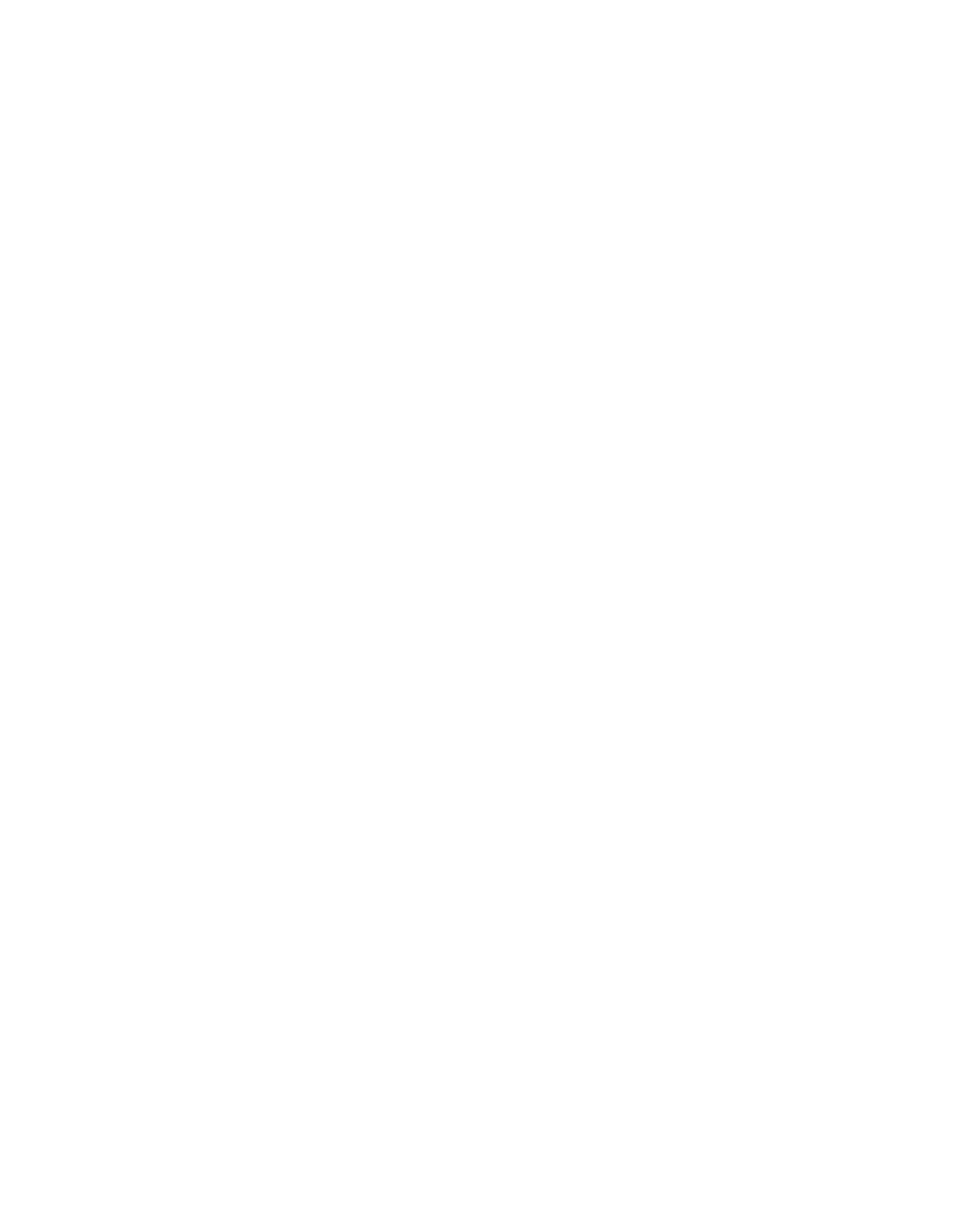## **The most common mistakes in IELTS Writing**

**Using contractions** (for example *'I don't think'* or '*We can't say'* ) **instead of the full form** ('*I do not think'* or '*we cannot say.'*) Never use contractions in academic writing.

**Writing too few words.** If you write much less than the required word count, the examiner has to reduce your score, even if your essay is good quality. You should count the number of words in your essay after each paragraph and keep a continuous total; this way, you can be sure of reaching at least 250 words in 40 minutes.

**Writing too many words.** The examiner is paid to mark on an 'essay per hour basis,' and so will not read the end of an essay if it exceeds the minimum word count by more than about 100 words. This means he or she will not see the end of your argument, and your score will reduce considerably. Remember: 250 words minimum, and about 350 words maximum in Academic Task 2 writing.

**Having handwriting that is difficult to read.** IELTS is still a handwritten exam, and the examiners will not spend time trying to understand your writing. You must make sure that your handwriting can be read quickly. You should focus on writing clearly when you do your practice essays. Ask friends or other students to give you an honest opinion about whether your writing is easy to read.

**Using informal words** (for example 'a *nice* idea' or 'a *silly* thing to do') **instead of academic words** (for example 'a *positive* idea' or 'a *regrettable* thing to do.') Remember that academic vocabulary is different from the language you would use in English when talking to friends.

**Giving personal opinion in an IDEAS type Task.** Check if the Task is asking for your opinion or not. The first question you should ask yourself is '*Is this an OPINION or an IDEAS Task?*'

**Telling stories about your personal history, friends or family.** The Task tells you to use '*examples from your own experience*,' but this does **not** mean describing stories from your life or people you know! It means describing examples of things in the world that you know about, have studied or have learned about in the media.

**Giving evidence which is too detailed or specific to a subject.** You may be an expert in a particular social or scientific field, but the examiner probably has a different specialty. You need to make your ideas and examples accessible to a general reader. For example, if the Task topic is about money and you are an accountant, do not use specialized accounting terms.

**Being emotional or too dramatic when giving your opinion in an OPINION Task.** You may feel strongly about issues such as animals or crime, but academic writing must be unemotional. So avoid phrases such as '*a disgusting idea'* or '*I detest this concept*.' It is much better to say '*an unacceptable idea'* or '*I disapprove of this concept*,' which is more impersonal and academic; similar to the type of writing that people use in business reports or university essays.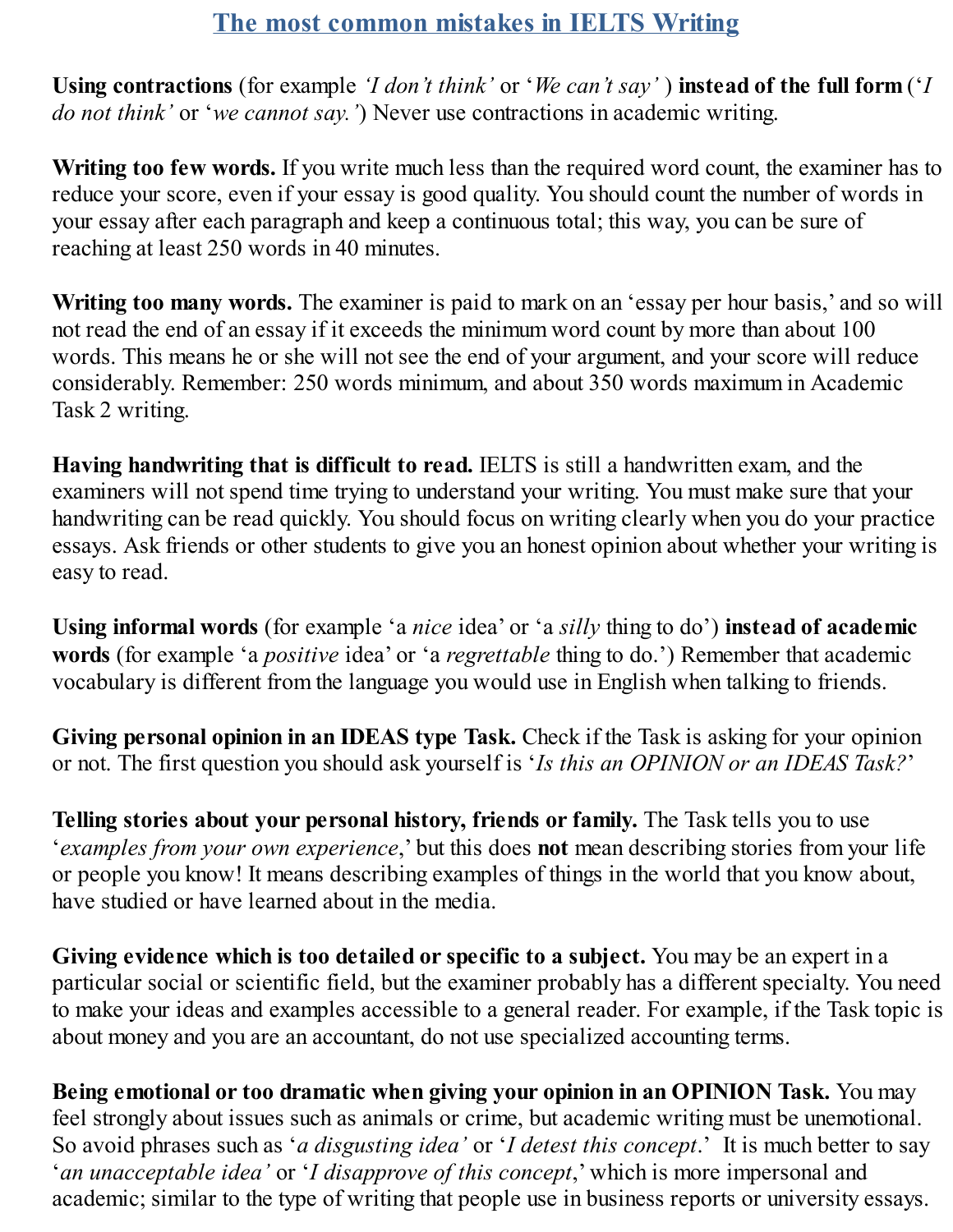**Not following the basic structures presented in this book.** The examiners want to see a clear, well-structured essay that is easy to read. They are accustomed to seeing the structures we have presented in this book, and they will feel more positive about your essay if they can recognize these structures in what you write.

Give the examiners what they want, and they will reward you with a high score, even if there are some grammatical mistakes in your English.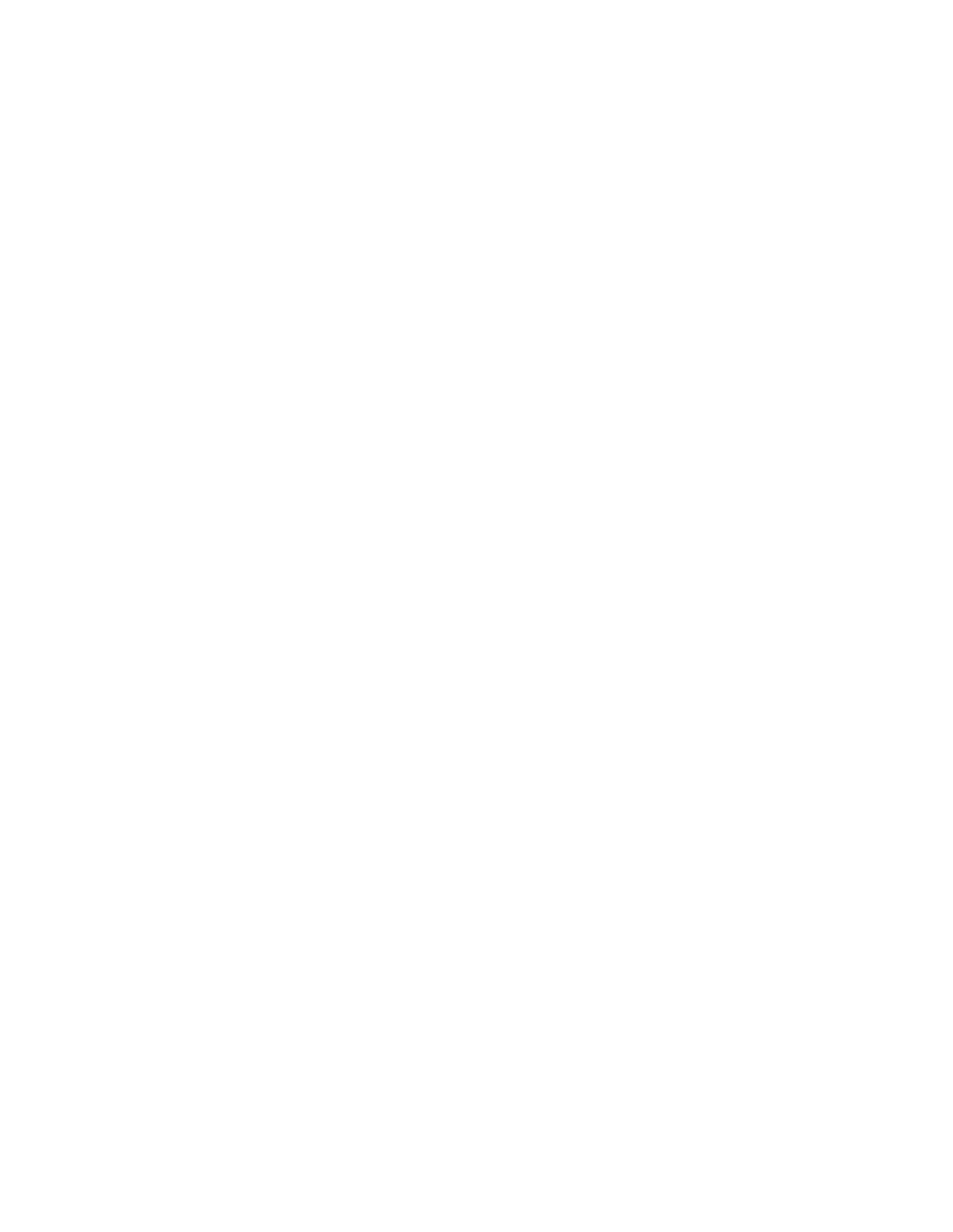## **More from Cambridge IELTS Consultants**

## **Also on Kindle from the same publisher:**



**Packed with advice, examples, models to follow and real Band 9 essays to help you get the best possible result.**



**Full of practical advice to help you get the best score in IELTS Speaking.**

**\*\*\***